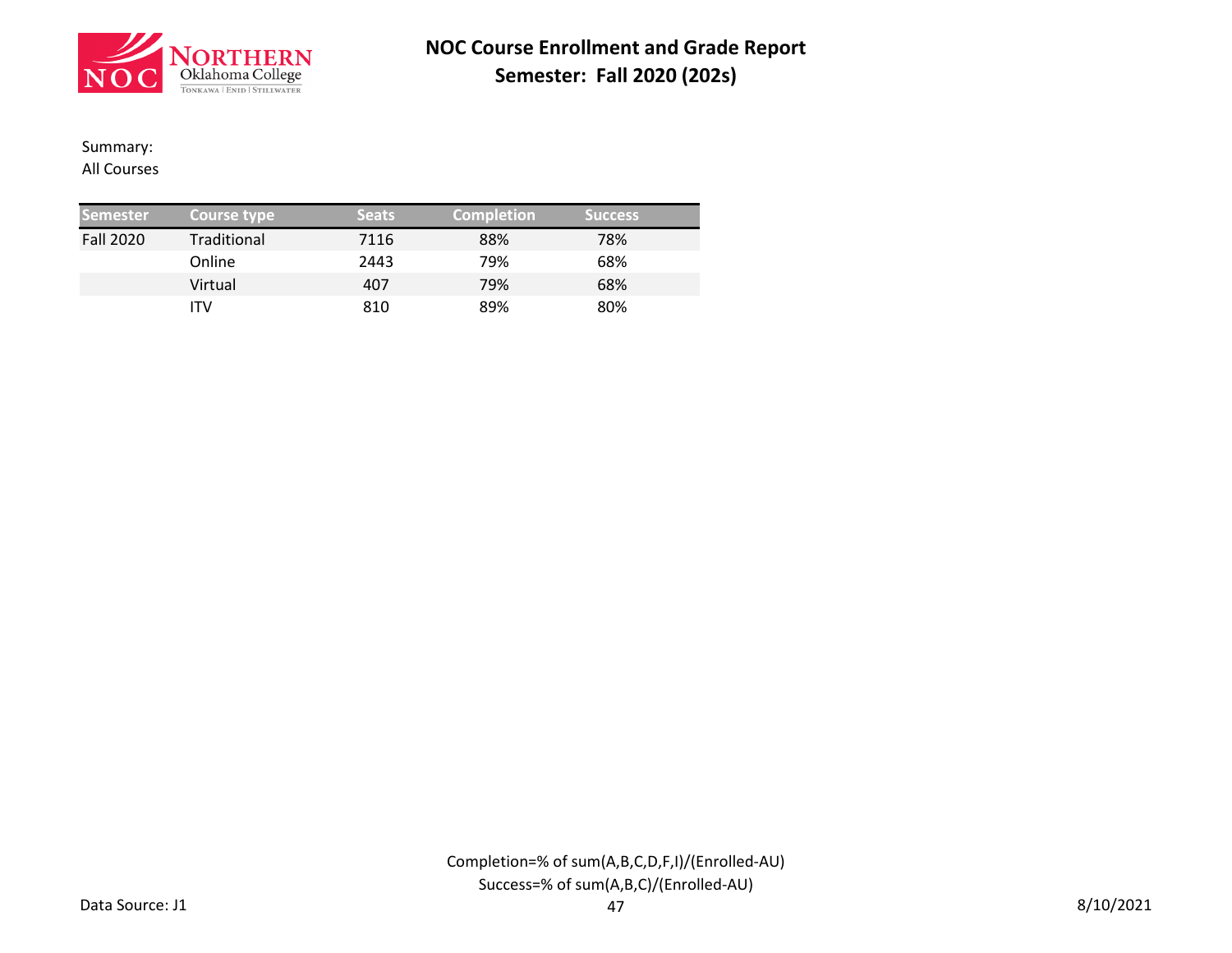

#### Accounting:

ACCT

| <b>Course</b>    |                    | <u>ب</u> | Enrolled     | ŠΙ<br>loate<br>$\bullet$<br>ž,<br>Credit<br>Gener | A            | B              | $\mathsf{C}$ | D                       | F.             | W            | <b>AW</b>      | AU          |             | etion | Success |
|------------------|--------------------|----------|--------------|---------------------------------------------------|--------------|----------------|--------------|-------------------------|----------------|--------------|----------------|-------------|-------------|-------|---------|
| <b>ACCT 2003</b> | <b>Traditional</b> | 3        | 62           | 186                                               | 20           | 22             | 9            | 4                       | $\overline{2}$ | 4            | $\mathbf{1}$   | 0           | 0           | 92%   | 82%     |
|                  |                    |          |              |                                                   |              |                |              |                         |                |              |                |             |             |       |         |
| <b>ACCT 2103</b> | <b>Total</b>       | 3        | 116          | 348                                               | 43           | 25             | 16           | 4                       | 8              | 12           | 8              | $\mathbf 0$ | 0           | 83%   | 72%     |
|                  | Traditional        | 3        | 44           | 132                                               | 18           | 11             | 6            | 2                       | 3              | 3            | $\mathbf{1}$   | 0           | 0           | 91%   | 80%     |
|                  | Online             | 3        | 31           | 93                                                | 6            | 5              | 6            | $\overline{2}$          | 0              | 9            | 3              | $\mathbf 0$ | 0           | 61%   | 55%     |
|                  | Virtual            | 3        | 6            | 18                                                | $\mathbf{1}$ | $\mathbf{1}$   | 0            | 0                       | $\overline{2}$ | 0            | $\overline{2}$ | 0           | 0           | 67%   | 33%     |
|                  | <b>ITV</b>         | 3        | 35           | 105                                               | 18           | 8              | 4            | 0                       | 3              | 0            | $\overline{2}$ | 0           | 0           | 94%   | 86%     |
|                  |                    |          |              |                                                   |              |                |              |                         |                |              |                |             |             |       |         |
| <b>ACCT 2203</b> | <b>Total</b>       | 3        | 66           | 198                                               | 30           | 14             | ${\bf 8}$    | $\overline{\mathbf{z}}$ | $\mathbf{1}$   | 5            | $\mathbf{1}$   | $\mathbf 0$ | $\mathbf 0$ | 91%   | 79%     |
|                  | Traditional        | 3        | 41           | 123                                               | 25           | 8              | 3            | 3                       | $\mathbf{1}$   | $\mathbf{1}$ | 0              | 0           | 0           | 98%   | 88%     |
|                  | Online             | 3        | 16           | 48                                                | 3            | $\overline{2}$ | 5            | 2                       | 0              | 3            | $\mathbf{1}$   | 0           | 0           | 75%   | 63%     |
|                  | Virtual            | 3        | $\mathbf{1}$ | 3                                                 | 0            | $\mathbf{1}$   | 0            | $\mathbf{0}$            | 0              | 0            | 0              | 0           | 0           | 100%  | 0%      |
|                  | <b>ITV</b>         | 3        | 8            | 24                                                | 2            | 3              | 0            | 2                       | 0              | 1            | 0              | 0           | 0           | 88%   | 63%     |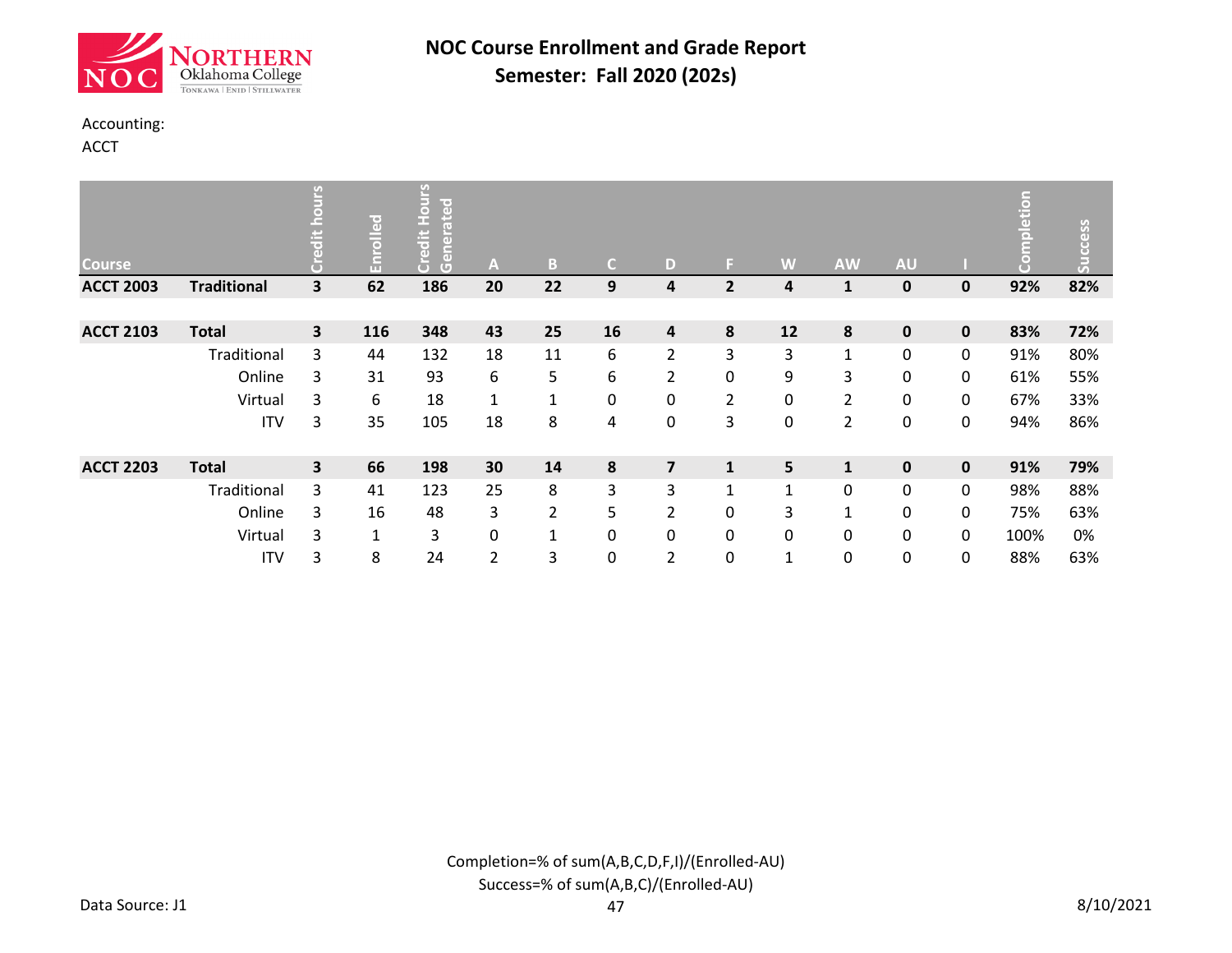

### Agriculture:

AGRI

| <b>Course</b>    |                    | 연<br>$\ddot{a}$<br>$\mathbf{e}$ | Enrolled       | <b>Hours</b><br>ated<br>Credit<br>Gener | Α              | ß,             | C.             | D            | F.           | W            | <b>AW</b>   | <b>AU</b>   |             | npletion<br>$\bullet$<br>Ō | <b>Success</b> |
|------------------|--------------------|---------------------------------|----------------|-----------------------------------------|----------------|----------------|----------------|--------------|--------------|--------------|-------------|-------------|-------------|----------------------------|----------------|
| <b>AGRI 1113</b> | <b>Traditional</b> | 3                               | 22             | 66                                      | 8              | 5              | 8              | $\mathbf 0$  | 0            | 0            | 1           | 0           | $\mathbf 0$ | 95%                        | 95%            |
|                  |                    |                                 |                |                                         |                |                |                |              |              |              |             |             |             |                            |                |
| <b>AGRI 1124</b> | <b>Total</b>       | $\overline{\mathbf{4}}$         | 33             | 132                                     | 19             | 10             | $\overline{2}$ | $\mathbf 0$  | $\mathbf{1}$ | ${\bf 1}$    | 0           | $\mathbf 0$ | 0           | 97%                        | 94%            |
|                  | Traditional        | 4                               | 30             | 120                                     | 18             | 9              | $\mathbf{1}$   | 0            | $\mathbf{1}$ | $\mathbf{1}$ | 0           | 0           | 0           | 97%                        | 93%            |
|                  | Virtual            | 4                               | 3              | 12                                      | $\mathbf{1}$   | $\mathbf{1}$   | $\mathbf{1}$   | $\mathbf{0}$ | 0            | $\mathbf 0$  | 0           | $\pmb{0}$   | 0           | 100%                       | 0%             |
| <b>AGRI 1223</b> | <b>Total</b>       | 3                               | 25             | 75                                      | 13             | 4              | $6\phantom{1}$ | $\mathbf{1}$ | $\mathbf{1}$ | $\mathbf 0$  | 0           | $\mathbf 0$ | $\mathbf 0$ | 100%                       | 92%            |
|                  | Traditional        | 3                               | 17             | 51                                      | 12             | $\overline{2}$ | $\overline{2}$ | $\mathbf{1}$ | 0            | $\mathbf 0$  | 0           | 0           | 0           | 100%                       | 94%            |
|                  | Virtual            | 3                               | 8              | 24                                      | $\mathbf{1}$   | $\overline{c}$ | 4              | 0            | $\mathbf{1}$ | 0            | 0           | 0           | 0           | 100%                       | 88%            |
| AGRI 2431*       | <b>Traditional</b> | $\mathbf{1}$                    | $\overline{2}$ | $\overline{2}$                          | $\overline{2}$ | $\mathbf 0$    | $\mathbf 0$    | $\mathbf{0}$ | 0            | $\mathbf 0$  | $\mathbf 0$ | 0           | $\mathbf 0$ | 100%                       | 0%             |
|                  |                    |                                 |                |                                         |                |                |                |              |              |              |             |             |             |                            |                |
| <b>AGRI 2523</b> | <b>Traditional</b> | 3                               | 6              | 18                                      | 6              | $\mathbf 0$    | $\mathbf 0$    | $\mathbf 0$  | 0            | 0            | 0           | 0           | $\pmb{0}$   | 100%                       | 0%             |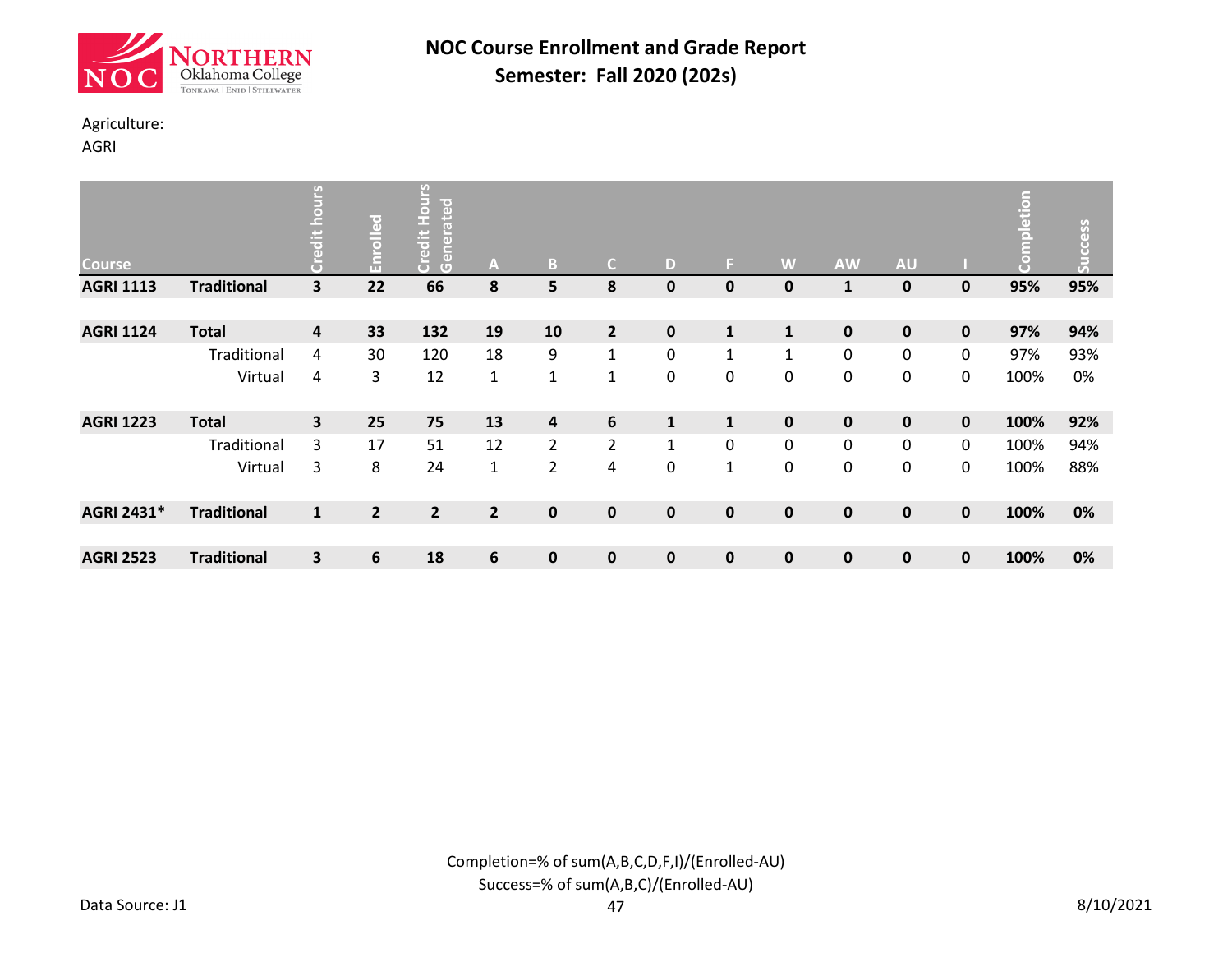

# Art:

ARTS

| <b>Course</b>    |                    | 9 | Enrolled       | Hours<br>lated<br>Credit<br>lener<br>Gener | A              | B.             | C.             | D              | E.          | W            | <b>AW</b>      | <b>AU</b>    |             | etion<br>n<br>E<br>g | Success |
|------------------|--------------------|---|----------------|--------------------------------------------|----------------|----------------|----------------|----------------|-------------|--------------|----------------|--------------|-------------|----------------------|---------|
| <b>ARTS 1113</b> | <b>Total</b>       | 3 | 95             | 285                                        | 17             | 23             | 13             | 13             | 11          | 10           | 8              | $\mathbf 0$  | $\mathbf 0$ | 81%                  | 56%     |
|                  | Traditional        | 3 | 17             | 51                                         | $\overline{7}$ | 4              | 3              | $\overline{2}$ | 0           | 0            | $\mathbf{1}$   | 0            | 0           | 94%                  | 82%     |
|                  | Online             | 3 | 69             | 207                                        | 8              | 16             | 9              | 11             | 8           | 10           | $\overline{7}$ | $\pmb{0}$    | 0           | 75%                  | 48%     |
|                  | Virtual            | 3 | $\overline{7}$ | 21                                         | $\overline{2}$ | $\mathbf{1}$   | $\mathbf{1}$   | 0              | 3           | 0            | 0              | 0            | $\mathbf 0$ | 100%                 | 57%     |
|                  | <b>ITV</b>         | 3 | $\overline{2}$ | 6<br>0                                     | 0              | $\overline{2}$ | 0              | 0              | 0           | 0            | 0              | 0            | 0           | 100%                 | 0%      |
| <b>ARTS 1193</b> | <b>Traditional</b> | 3 | 4              | 12                                         | $\mathbf{1}$   | $\mathbf{1}$   | $\mathbf 0$    | $\mathbf 0$    | $\mathbf 0$ | $\mathbf{1}$ | $\pmb{0}$      | $\mathbf{1}$ | $\mathbf 0$ | 67%                  | 67%     |
|                  |                    |   |                | 0                                          |                |                |                |                |             |              |                |              |             |                      |         |
| <b>ARTS 1433</b> | <b>Traditional</b> | 3 | 6              | 18                                         | $\overline{2}$ | $\mathbf{1}$   | $\mathbf{1}$   | $\mathbf{0}$   | $\mathbf 0$ | $\mathbf{1}$ | $\pmb{0}$      | $\mathbf{1}$ | $\mathbf 0$ | 80%                  | 80%     |
|                  |                    |   |                | 0                                          |                |                |                |                |             |              |                |              |             |                      |         |
| <b>ARTS 2563</b> | <b>Traditional</b> | 3 | 6              | 18                                         | $\overline{2}$ | $\overline{2}$ | $\mathbf 0$    | $\mathbf{0}$   | $\mathbf 0$ | $\mathbf{1}$ | $\mathbf{1}$   | $\mathbf 0$  | $\mathbf 0$ | 67%                  | 67%     |
|                  |                    |   |                | 0                                          |                |                |                |                |             |              |                |              |             |                      |         |
| <b>ARTS 2853</b> | <b>Traditional</b> | 3 | 5              | 15                                         | 0              | $\mathbf 0$    | $\overline{2}$ | $\mathbf{1}$   | 0           | $\mathbf{1}$ | $\mathbf 0$    | 1            | $\pmb{0}$   | 75%                  | 50%     |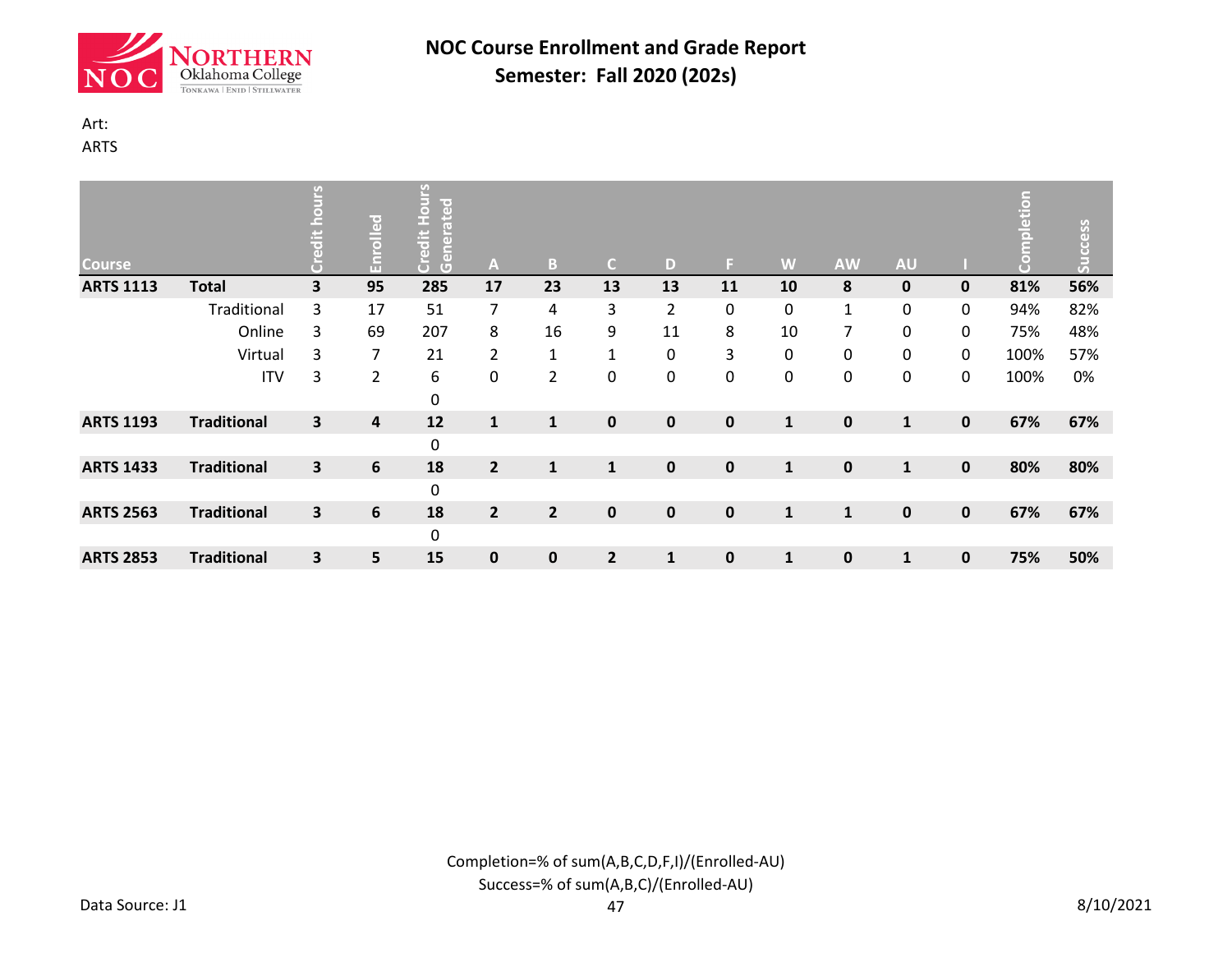

#### Astronomy:

ASTR

| Course           |                |   |    | --<br>$\left( \right)$ |    |    |   | W | <b>AW</b> | <b>AU</b> |   |      | $\mathcal{L}_{\mathcal{L}}$<br>$\sigma$ |
|------------------|----------------|---|----|------------------------|----|----|---|---|-----------|-----------|---|------|-----------------------------------------|
| <b>ASTR 1014</b> | <b>Virtual</b> | 4 | 30 | 120                    | 18 | 10 | 0 | 0 |           | 0         | 0 | 100% | 97%                                     |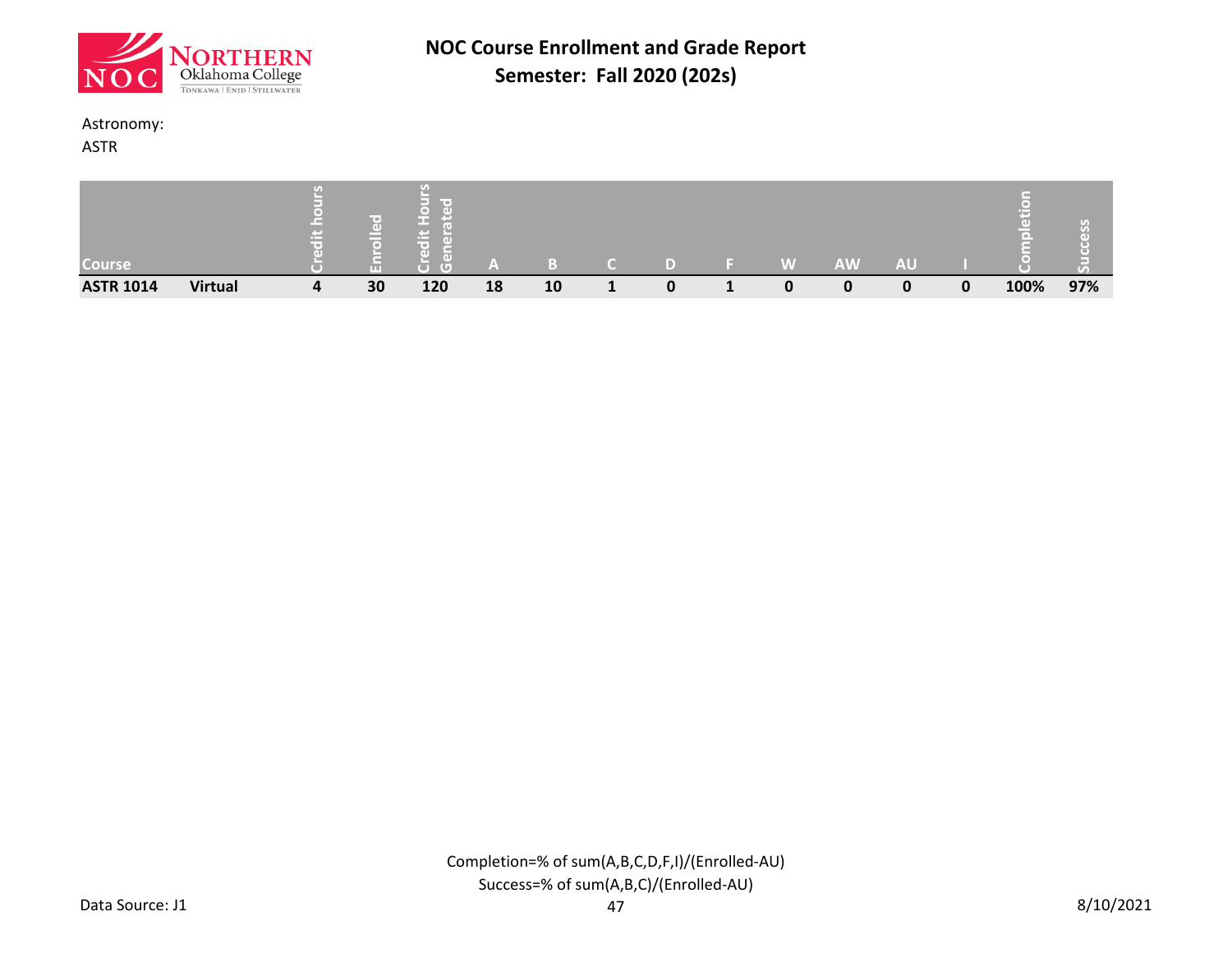![](_page_5_Picture_0.jpeg)

#### Business Management:

BADM

| <b>Course</b>    |              | U)                      | ဥ<br>ᇹ<br>Ĕ | ပ္ပ<br>loate<br>$\Box$<br>F.<br>edit<br>$\left( \mathbf{d} \right)$<br>Cene | A   | B. | C.             | D            | E. | W            | <b>AW</b> | <b>AU</b>   |             | S   | Success |
|------------------|--------------|-------------------------|-------------|-----------------------------------------------------------------------------|-----|----|----------------|--------------|----|--------------|-----------|-------------|-------------|-----|---------|
| <b>BADM 1103</b> | <b>Total</b> | $\overline{\mathbf{3}}$ | 111         | 333                                                                         | 34  | 33 | 20             | 4            | 5  | 9            | 6         | $\mathbf 0$ | 0           | 86% | 78%     |
|                  | Traditional  | 3                       | 54          | 162                                                                         | 22  | 19 | $\overline{7}$ | 1            | 1  | 3            | 1         | 0           | 0           | 93% | 89%     |
|                  | Online       | 3                       | 44          | 132                                                                         | 8   | 9  | 11             | 3            | 4  | 4            | 5         | 0           | 0           | 80% | 64%     |
|                  | <b>ITV</b>   | 3                       | 13          | 39                                                                          | 4   | 5  | $\overline{2}$ | 0            | 0  | 2            | 0         | 0           | 0           | 85% | 85%     |
| <b>BADM 1113</b> | <b>Total</b> | $\overline{\mathbf{3}}$ | 328         | 984                                                                         | 128 | 65 | 38             | 20           | 15 | 26           | 36        | $\mathbf 0$ | $\mathbf 0$ | 81% | 70%     |
|                  | Traditional  | 3                       | 221         | 663                                                                         | 89  | 44 | 26             | 13           | 9  | 17           | 23        | 0           | 0           | 82% | 72%     |
|                  | Online       | 3                       | 107         | 321                                                                         | 39  | 21 | 12             | 7            | 6  | 9            | 13        | 0           | 0           | 79% | 67%     |
| <b>BADM 1203</b> | Online       | $\overline{\mathbf{3}}$ | 14          | 42                                                                          | 4   | 3  | $\overline{2}$ | $\mathbf{1}$ | 0  | $\mathbf{1}$ | 3         | $\mathbf 0$ | $\mathbf 0$ | 71% | 64%     |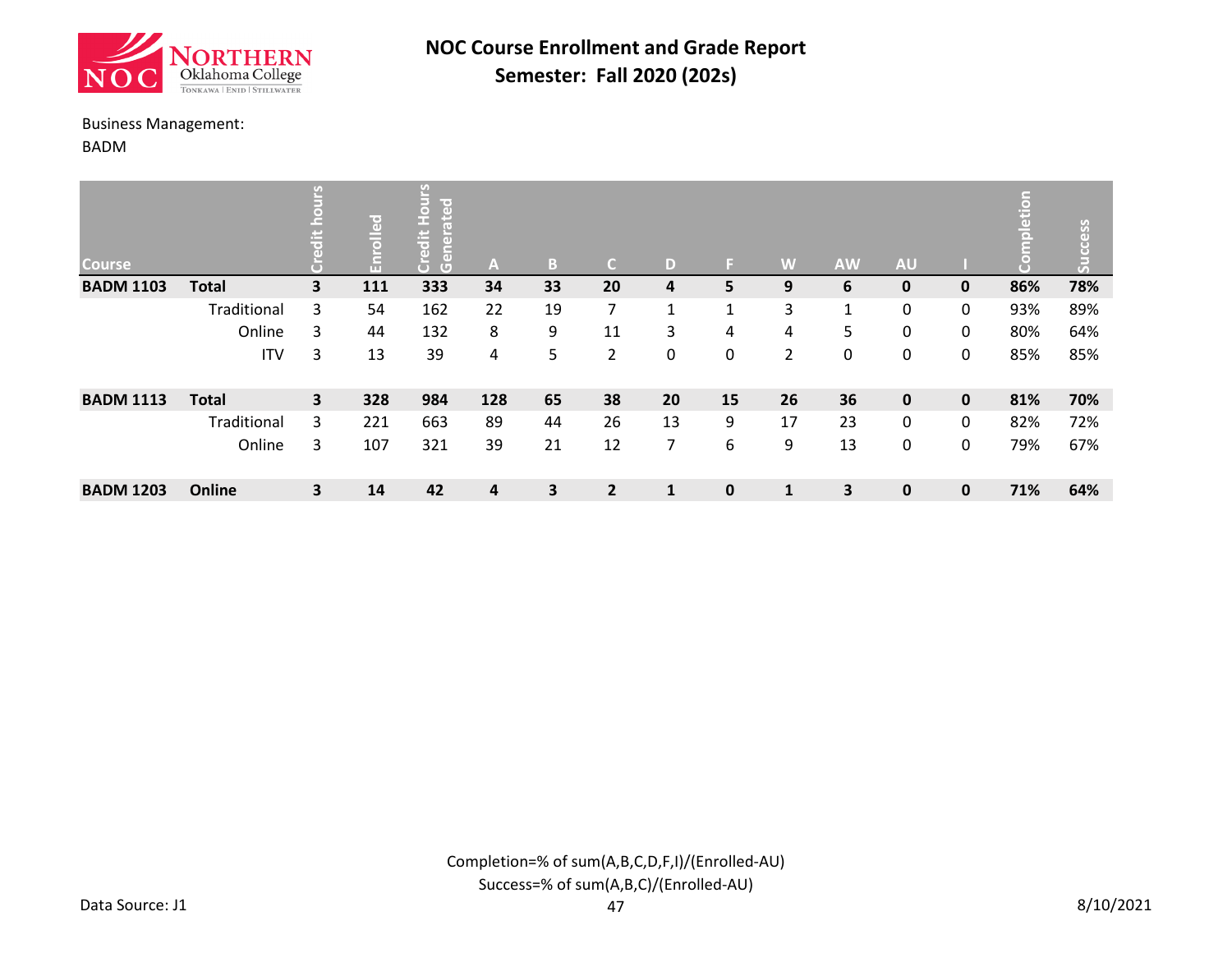![](_page_6_Picture_0.jpeg)

### Biology:

BIOL

| Course           |                    | Credit hours            | Enrolled       | <b>Credit Hours</b><br>Generated | A              | $\mathbf{B}$     | $\mathsf{C}$            | D              | F.                      | W              | <b>AW</b>    | <b>AU</b>   |              | Completion | <b>Success</b> |
|------------------|--------------------|-------------------------|----------------|----------------------------------|----------------|------------------|-------------------------|----------------|-------------------------|----------------|--------------|-------------|--------------|------------|----------------|
| <b>BIOL 1114</b> | <b>Total</b>       | $\pmb{4}$               | 392            | 1568                             | 102            | 111              | 82                      | 30             | 23                      | 30             | 13           | $\mathbf 0$ | $\mathbf{1}$ | 89%        | 75%            |
|                  | Traditional        | 4                       | 269            | 1076                             | 73             | 79               | 58                      | 24             | 18                      | 11             | 6            | 0           | 0            | 94%        | 78%            |
|                  | Online             | 4                       | 102            | 408                              | 22             | 24               | 21                      | 6              | 5                       | 18             | 5            | 0           | $\mathbf{1}$ | 77%        | 66%            |
|                  | Virtual            | 4                       | 10             | 40                               | 5              | $\overline{2}$   | $\mathbf{1}$            | 0              | 0                       | $\mathbf{1}$   | $\mathbf 1$  | 0           | 0            | 80%        | 80%            |
|                  | <b>ITV</b>         | 4                       | 11             | 44                               | $\overline{2}$ | 6                | $\overline{2}$          | $\pmb{0}$      | 0                       | 0              | $\mathbf{1}$ | 0           | 0            | 91%        | 91%            |
| <b>BIOL 1124</b> | <b>Traditional</b> | 4                       | 80             | 320                              | 22             | 25               | 10                      | 11             | $\overline{\mathbf{4}}$ | 3              | 5            | $\pmb{0}$   | $\pmb{0}$    | 90%        | 71%            |
|                  |                    |                         |                |                                  |                |                  |                         |                |                         |                |              |             |              |            |                |
| <b>BIOL 1214</b> | Online             | $\overline{\mathbf{4}}$ | 36             | 144                              | 12             | $\boldsymbol{9}$ | $\overline{\mathbf{z}}$ | $\mathbf{1}$   | $\mathbf{1}$            | 3              | 3            | $\pmb{0}$   | $\pmb{0}$    | 83%        | 78%            |
|                  |                    |                         |                |                                  |                |                  |                         |                |                         |                |              |             |              |            |                |
| <b>BIOL 2024</b> | <b>Traditional</b> | $\pmb{4}$               | $\overline{2}$ | 8                                | $\mathbf{1}$   | $\mathbf 1$      | $\pmb{0}$               | $\pmb{0}$      | $\mathbf 0$             | $\pmb{0}$      | $\mathbf 0$  | 0           | 0            | 100%       | 0%             |
|                  |                    |                         |                |                                  |                |                  |                         |                |                         |                |              |             |              |            |                |
| <b>BIOL 2104</b> | <b>Total</b>       | $\pmb{4}$               | 80             | 320                              | 14             | 18               | 21                      | 3              | 4                       | 19             | $\mathbf 1$  | $\pmb{0}$   | 0            | 75%        | 66%            |
|                  | Traditional        | 4                       | 63             | 252                              | 12             | 14               | 18                      | 3              | 4                       | 12             | $\pmb{0}$    | 0           | 0            | 81%        | 70%            |
|                  | Virtual            | 4                       | 4              | 16                               | 0              | 0                | $\mathbf{1}$            | $\pmb{0}$      | 0                       | 3              | $\pmb{0}$    | 0           | 0            | 25%        | 25%            |
|                  | <b>ITV</b>         | 4                       | 13             | 52                               | $\overline{2}$ | 4                | $\overline{2}$          | $\pmb{0}$      | 0                       | 4              | $\mathbf 1$  | $\pmb{0}$   | 0            | 62%        | 62%            |
|                  |                    |                         |                |                                  |                |                  |                         |                |                         |                |              |             |              |            |                |
| <b>BIOL 2124</b> | <b>Total</b>       | $\pmb{4}$               | 60             | 240                              | 16             | 12               | 13                      | 3              | ${\bf 1}$               | 12             | 3            | $\pmb{0}$   | $\pmb{0}$    | 75%        | 68%            |
|                  | Traditional        | 4                       | 40             | 160                              | 15             | 11               | 9                       | $\overline{2}$ | $\mathbf{1}$            | $\overline{2}$ | $\pmb{0}$    | 0           | $\pmb{0}$    | 95%        | 88%            |
|                  | Online             | 4                       | 19             | 76                               | $\mathbf{1}$   | $\mathbf{1}$     | 3                       | 1              | 0                       | 10             | 3            | 0           | 0            | 32%        | 26%            |
|                  | Virtual            | 4                       | $\mathbf{1}$   | 4                                | 0              | 0                | $\mathbf{1}$            | 0              | 0                       | 0              | 0            | 0           | 0            | 100%       | 0%             |

Completion=% of sum(A,B,C,D,F,I)/(Enrolled-AU) Success=% of sum(A,B,C)/(Enrolled-AU)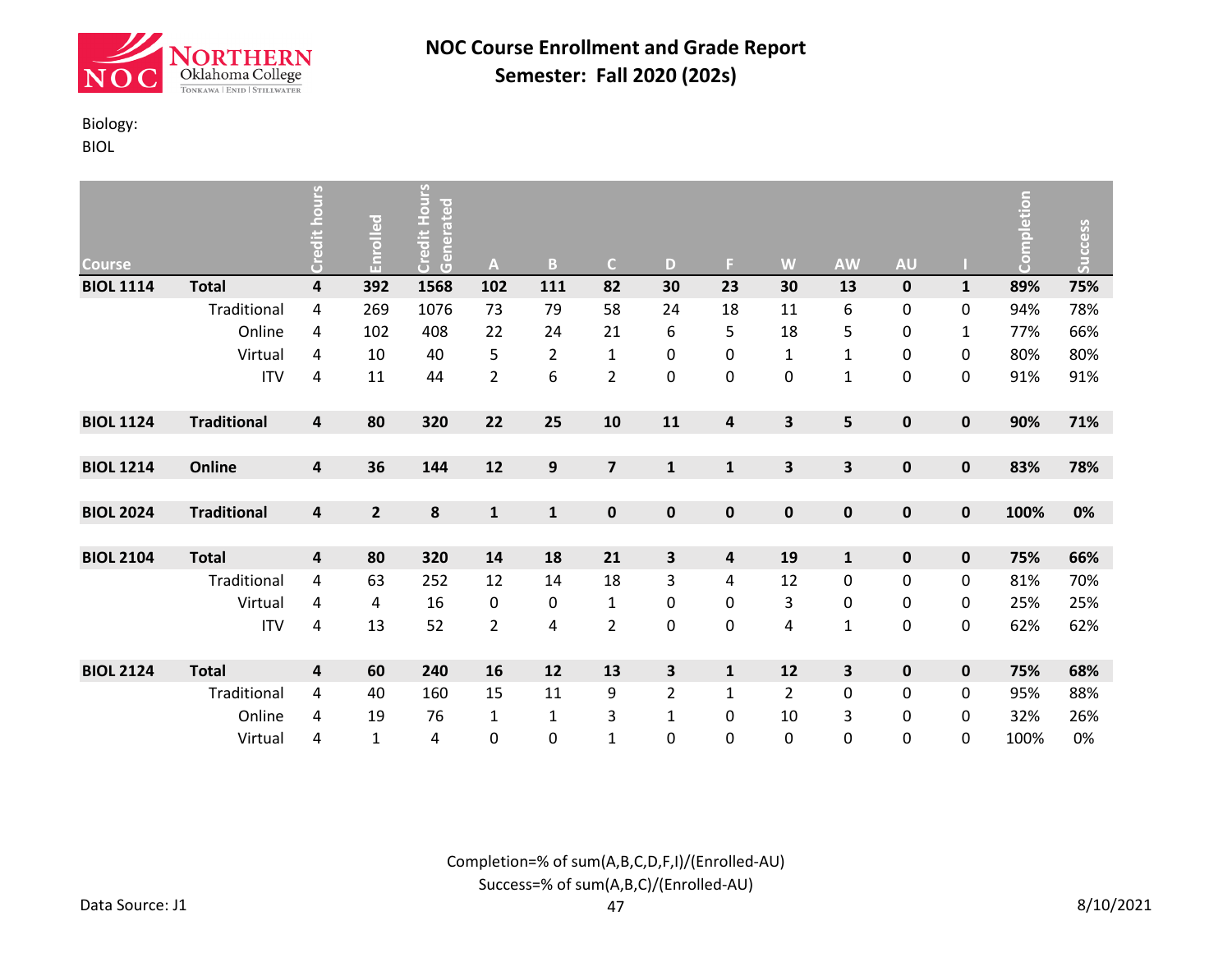![](_page_7_Picture_0.jpeg)

BIOL

Biology: **Continued**

| <b>Course</b>    |              | $\frac{1}{\sigma}$ | ဥ <br>品 | ပ္ပ<br>ō<br>$\Box$<br>$\left( \right)$<br>$\overline{G}$<br>$\sqrt{2}$ | A           | B              | $\mathsf{C}$ | D |   | W  | <b>AW</b>   | <b>AU</b>   |              | etion | ess<br>Ō<br>$\overline{5}$ |
|------------------|--------------|--------------------|---------|------------------------------------------------------------------------|-------------|----------------|--------------|---|---|----|-------------|-------------|--------------|-------|----------------------------|
| <b>BIOL 2204</b> | <b>Total</b> | 4                  | 35      | 140                                                                    | 3           | 12             | 14           | 4 |   |    | 0           | $\mathbf 0$ | 0            | 97%   | 83%                        |
|                  | Traditional  | 4                  | 31      | 124                                                                    | 3           | 12             | 11           | 4 |   | 0  | 0           | 0           | 0            | 100%  | 84%                        |
|                  | Virtual      | 4                  | 4       | 16                                                                     | 0           | 0              | 3            | 0 | 0 | 1  | 0           | 0           | 0            | 75%   | 75%                        |
| <b>BIOL 2214</b> | <b>Total</b> | 4                  | 54      | 216                                                                    | 6           | 14             | 3            | 3 | 5 | 23 | $\mathbf 0$ | $\mathbf 0$ | $\mathbf{0}$ | 57%   | 43%                        |
|                  | Traditional  | 4                  | 10      | 40                                                                     | $\mathbf 0$ | $\overline{2}$ | 1            | 0 | 0 | 7  | 0           | 0           | 0            | 30%   | 30%                        |
|                  | Online       | 4                  | 40      | 160                                                                    | 6           | 11             | 2            | 2 | 5 | 14 | 0           | 0           | 0            | 65%   | 48%                        |
|                  | Virtual      | 4                  | 4       | 16                                                                     | $\mathbf 0$ | 1              | 0            | 1 | 0 | 2  | 0           | $\mathbf 0$ | $\mathbf 0$  | 50%   | 25%                        |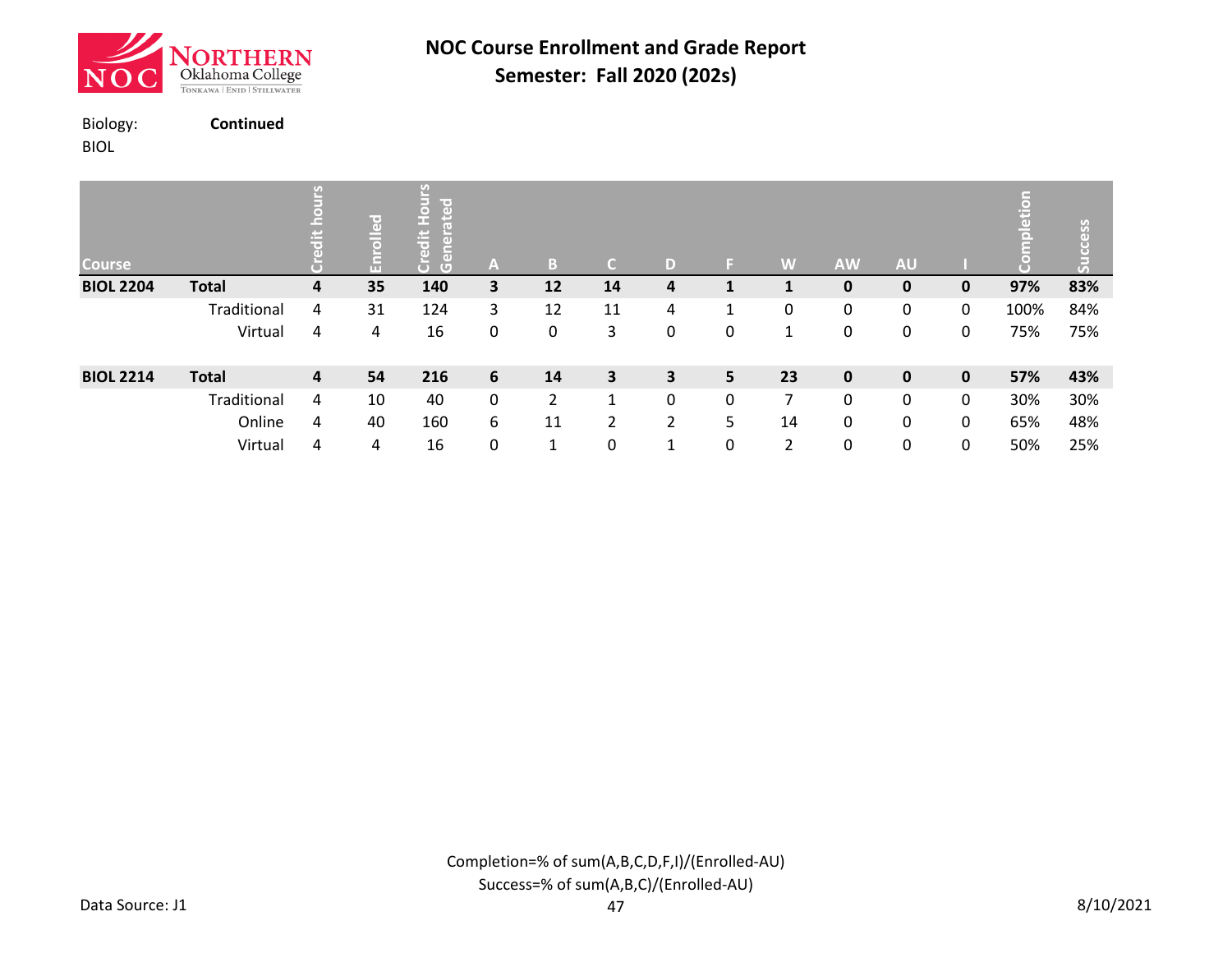![](_page_8_Picture_0.jpeg)

### Child Development:

CHDV

| <b>Course</b>    |        |   | ᄝ<br>$\circ$<br>F | $\mathbf{r}$<br>Гď<br>œ<br>B<br>$\overline{\phantom{0}}$<br>$\overline{a}$<br>$\overline{a}$<br>$\mathbb G$ | A  | B |                |              | E. | W | <b>AW</b> | <b>AU</b> |   | ä   | ess |
|------------------|--------|---|-------------------|-------------------------------------------------------------------------------------------------------------|----|---|----------------|--------------|----|---|-----------|-----------|---|-----|-----|
| <b>CHDV 1023</b> | Online | 3 | 20                | 60                                                                                                          | 8  | 5 | 3              |              | 0  |   |           | 0         | 0 | 85% | 80% |
| <b>CHDV 1043</b> | Online | 3 | 16                | 48                                                                                                          | 10 | 0 | 4              |              | 0  |   |           | 0         | 0 | 88% | 88% |
| <b>CHDV 1053</b> | Online | 3 | 15                | 45                                                                                                          | 8  | 4 | 0              | $\mathbf{0}$ | 0  | 0 | 3         | 0         | 0 | 80% | 80% |
| <b>CHDV 2013</b> | Online | 3 | 32                | 96                                                                                                          | 18 | 4 | $\overline{2}$ |              | 0  |   | ⇁         | 0         | 0 | 75% | 75% |
| <b>CHDV 2033</b> | Online | 3 | 17                | 51                                                                                                          | 13 | 1 | 0              | $\Omega$     | 0  | 0 | 3         | 0         | 0 | 82% | 82% |
| <b>CHDV 2143</b> | Online | 3 | 28                | 84                                                                                                          | 15 | 4 | 4              |              | 0  | 0 | 4         | 0         | 0 | 86% | 82% |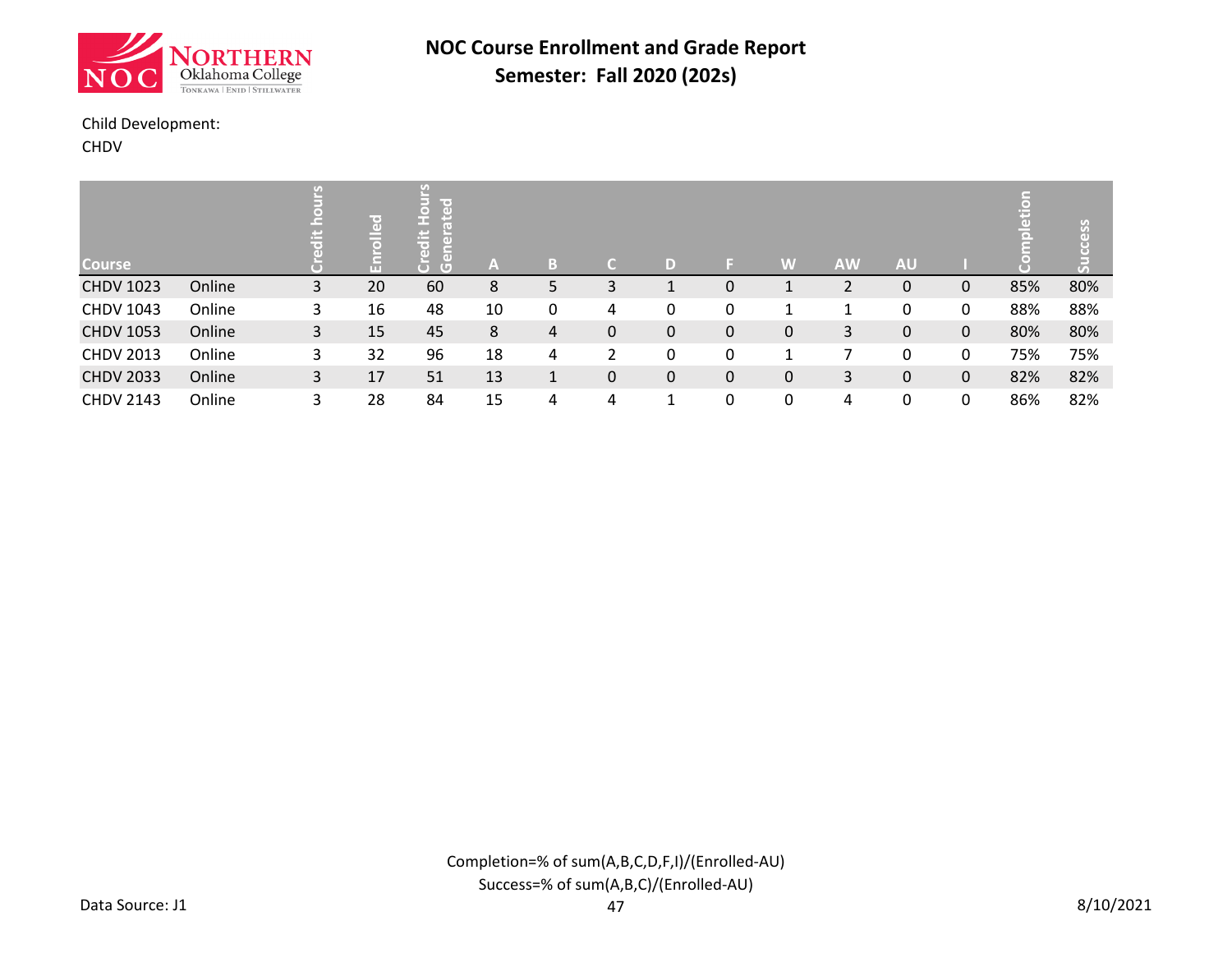![](_page_9_Picture_0.jpeg)

#### Chemistry:

CHEM

| <b>Course</b>    |                    | بہ                      | Enrolled     | 인<br>$rac{5}{2}$<br>loate<br>Credit<br>Gener | A              | B                       | C.             | D            | F.             | W              | <b>AW</b>      | <b>AU</b>    |             | etion<br>$\Xi$ | Success |
|------------------|--------------------|-------------------------|--------------|----------------------------------------------|----------------|-------------------------|----------------|--------------|----------------|----------------|----------------|--------------|-------------|----------------|---------|
| <b>CHEM 1014</b> | <b>Traditional</b> | 4                       | 16           | 64                                           | 6              | $\overline{\mathbf{3}}$ | $\mathbf{2}$   | $\mathbf{1}$ | 0              | 4              | $\bf{0}$       | $\mathbf 0$  | 0           | 75%            | 69%     |
|                  |                    |                         |              |                                              |                |                         |                |              |                |                |                |              |             |                |         |
| <b>CHEM 1314</b> | <b>Total</b>       | $\overline{\mathbf{4}}$ | 179          | 716                                          | 26             | 54                      | 39             | 10           | 15             | 33             | $\overline{2}$ | $\pmb{0}$    | 0           | 80%            | 66%     |
|                  | Traditional        | 4                       | 154          | 616                                          | 24             | 51                      | 33             | 9            | 13             | 22             | $\overline{2}$ | 0            | 0           | 84%            | 70%     |
|                  | Online             | 4                       | 20           | 80                                           | 1              | $\pmb{0}$               | 6              | $\mathbf{1}$ | 2              | 10             | 0              | 0            | 0           | 50%            | 35%     |
|                  | Virtual            | 4                       | 5            | 20                                           | 1              | 3                       | 0              | 0            | 0              | $\mathbf{1}$   | 0              | 0            | 0           | 80%            | 80%     |
|                  |                    |                         |              |                                              |                |                         |                |              |                |                |                |              |             |                |         |
| <b>CHEM 1414</b> | <b>Total</b>       | 4                       | 17           | 68                                           | $\overline{2}$ | 8                       | $\overline{4}$ | $\mathbf 0$  | $\mathbf 1$    | $\mathbf{1}$   | $\mathbf{1}$   | $\mathbf 0$  | 0           | 88%            | 82%     |
|                  | Traditional        | 4                       | 16           | 64                                           | $\overline{2}$ | 8                       | 3              | $\mathbf{0}$ | $\mathbf{1}$   | $\mathbf{1}$   | $\mathbf{1}$   | 0            | 0           | 88%            | 81%     |
|                  | Virtual            | 4                       | $\mathbf{1}$ | 4                                            | 0              | $\pmb{0}$               | $\mathbf{1}$   | 0            | 0              | 0              | 0              | 0            | 0           | 100%           | 0%      |
| <b>CHEM 1515</b> | <b>Traditional</b> | 5                       | 15           | 75                                           | $\mathbf{1}$   | 3                       | 4              | $\mathbf{1}$ | $\overline{2}$ | $\overline{2}$ | $\overline{2}$ | $\mathbf{0}$ | $\mathbf 0$ | 73%            | 53%     |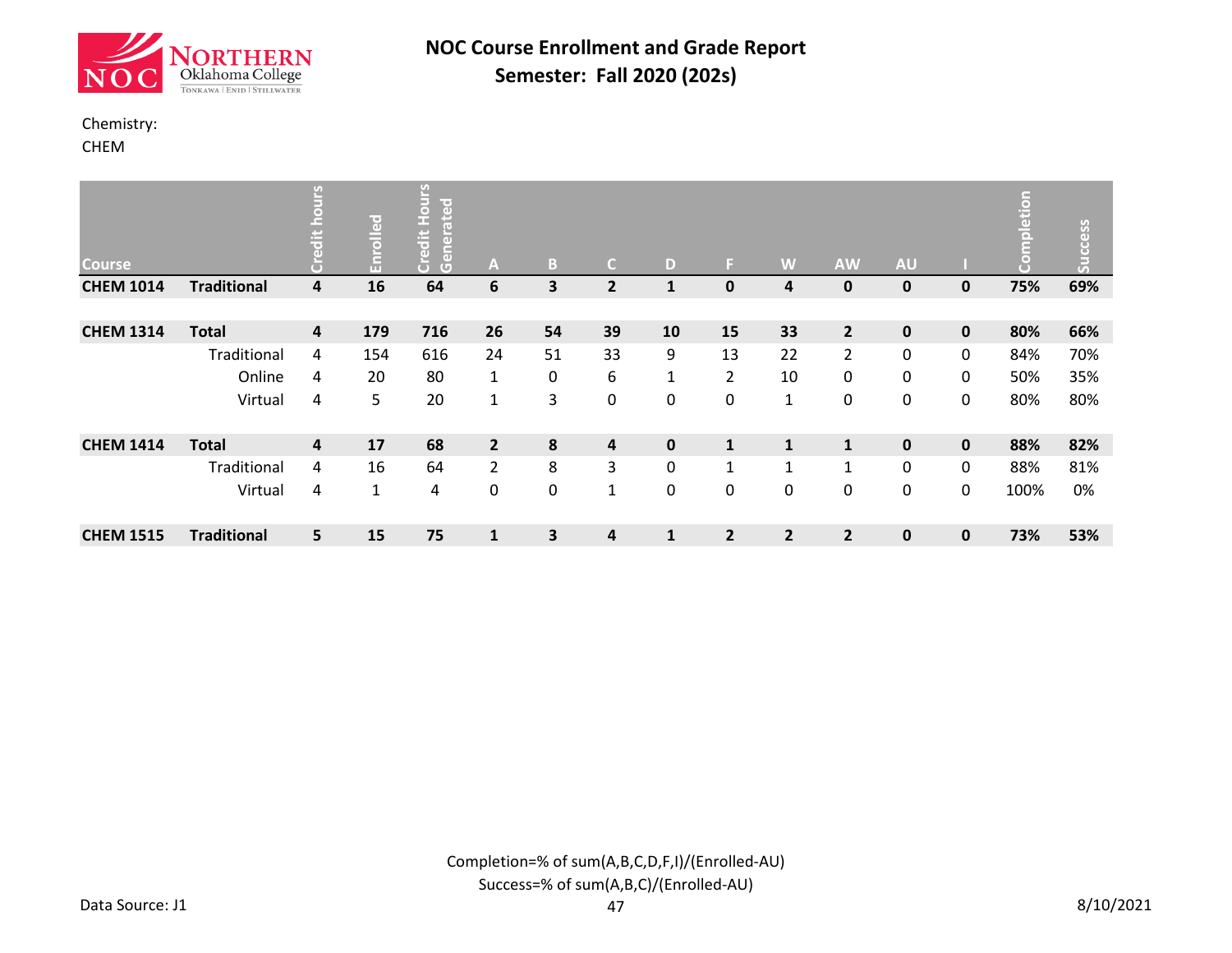![](_page_10_Picture_0.jpeg)

#### Computer Sciences:

CMSC

| <b>Course</b>    |              |                         | ဥ<br>$\bar{a}$<br>Я | n<br>le e<br>$\overline{a}$<br>m<br>$\ddot{a}$<br>ã<br>$\overline{a}$<br>Ğ | A              | B              | C.             | D                       | ы              | W              | <b>AW</b> | <b>AU</b>    |              | ã   | ess<br>$\overline{C}$<br>$\bar{5}$ |
|------------------|--------------|-------------------------|---------------------|----------------------------------------------------------------------------|----------------|----------------|----------------|-------------------------|----------------|----------------|-----------|--------------|--------------|-----|------------------------------------|
| <b>CMSC 1113</b> | <b>Total</b> | $\overline{\mathbf{3}}$ | 113                 | 339                                                                        | 43             | 25             | 17             | 11                      | $\overline{2}$ |                | 8         | 0            | 0            | 87% | 75%                                |
|                  | Traditional  | 3                       | 51                  | 153                                                                        | 18             | 14             | 10             | 5                       | 1              | 2              | 1         | 0            | 0            | 94% | 82%                                |
|                  | Online       | 3                       | 50                  | 150                                                                        | 17             | 11             | 7              | 6                       | 1              | 3              | 5         | 0            | 0            | 84% | 70%                                |
|                  | <b>ITV</b>   | 3                       | 12                  | 36                                                                         | 8              | 0              | 0              | 0                       | 0              | $\overline{2}$ | 2         | 0            | 0            | 67% | 67%                                |
| <b>CMSC 2123</b> | <b>Total</b> | $\overline{\mathbf{3}}$ | 47                  | 141                                                                        | 23             | $\overline{z}$ | $5\phantom{.}$ | $\overline{\mathbf{3}}$ | $\mathbf{0}$   | 4              | 5         | $\mathbf{0}$ | $\mathbf{0}$ | 81% | 74%                                |
|                  | Traditional  | 3                       | 10                  | 30                                                                         | $\overline{7}$ | $\mathcal{P}$  | 0              | 0                       | $\mathbf{0}$   | $\mathbf{1}$   | 0         | 0            | 0            | 90% | 90%                                |
|                  | Online       | 3                       | 37                  | 111                                                                        | 16             | 5              | 5              | 3                       | 0              | 3              | 5         | 0            | 0            | 78% | 70%                                |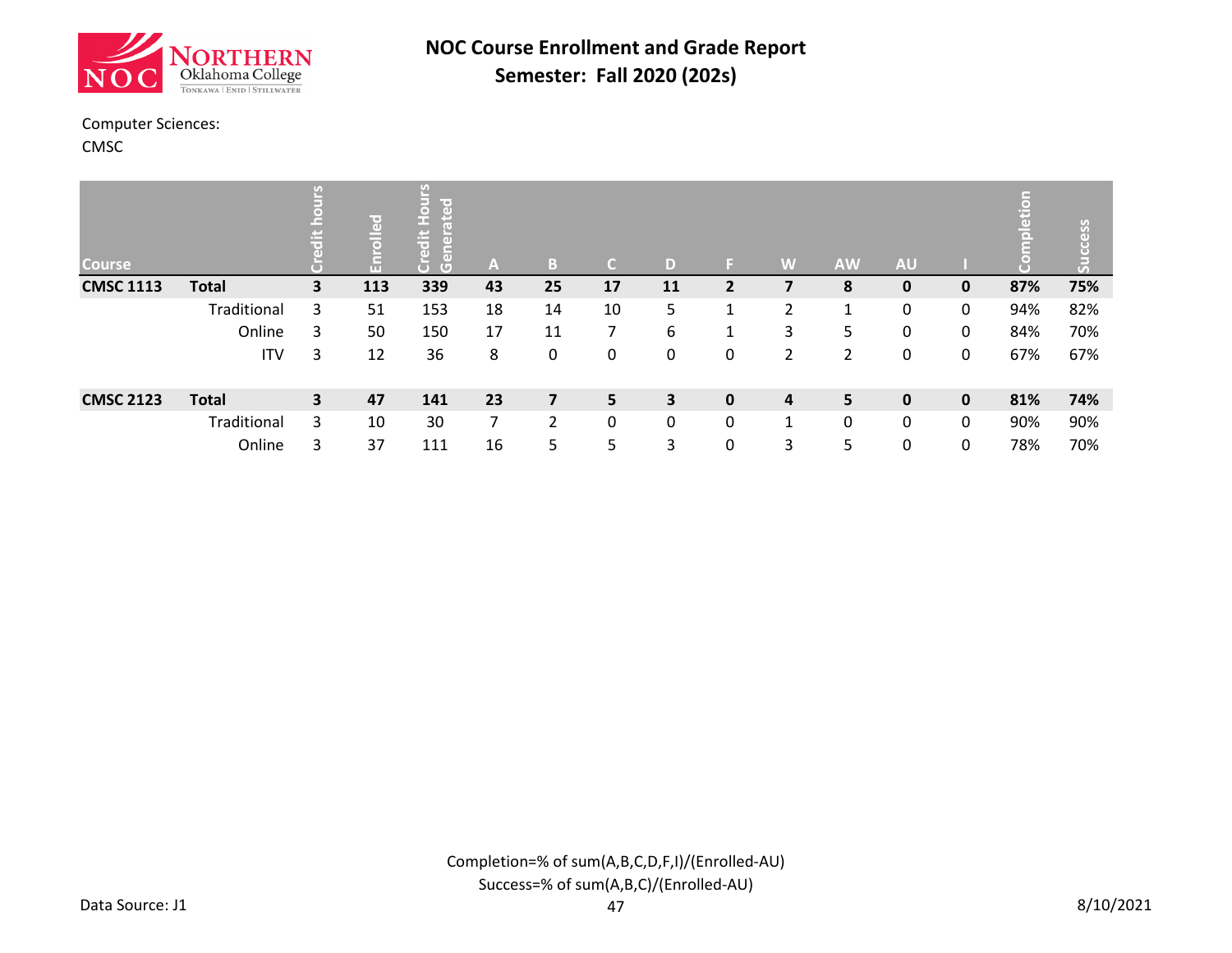![](_page_11_Picture_0.jpeg)

#### Communications:

COMM

| <b>Course</b>    |              | U)                      | ဥ္ပ<br>$\bar{5}$<br>F | y)<br>lit e j<br>$\overline{a}$<br>o<br>е<br>H<br>븒<br>$\overline{a}$<br>$\overline{a}$<br>$\overline{G}$ | A   | B              | C.             | D            | E.             | W  | <b>AW</b> | <b>AU</b>   |                | ā<br>高 | cess |
|------------------|--------------|-------------------------|-----------------------|-----------------------------------------------------------------------------------------------------------|-----|----------------|----------------|--------------|----------------|----|-----------|-------------|----------------|--------|------|
| <b>COMM 1653</b> | <b>Total</b> | $\overline{\mathbf{3}}$ | 24                    | 72                                                                                                        | 21  | $\overline{2}$ | 0              | 0            | 0              |    | $\bf{0}$  | $\mathbf 0$ | $\mathbf 0$    | 96%    | 96%  |
|                  | Traditional  | 3                       | 9                     | 27                                                                                                        | 7   | 1              | 0              | $\mathbf{0}$ | 0              | 1  | 0         | 0           | 0              | 89%    | 89%  |
|                  | Virtual      | 3                       | 3                     | 9                                                                                                         | 2   | 1              | 0              | 0            | 0              | 0  | 0         | 0           | 0              | 100%   | 0%   |
|                  | <b>ITV</b>   | 3                       | 12                    | 36                                                                                                        | 12  | 0              | 0              | 0            | 0              | 0  | 0         | 0           | 0              | 100%   | 0%   |
| <b>COMM 1713</b> | <b>Total</b> | $\overline{\mathbf{3}}$ | 212                   | 636                                                                                                       | 122 | 34             | 11             | 8            | 11             | 18 | 5         | $\mathbf 0$ | 3              | 89%    | 79%  |
|                  | Traditional  | 3                       | 163                   | 489                                                                                                       | 91  | 32             | 9              | 5            | 9              | 10 | 5         | 0           | $\overline{2}$ | 91%    | 81%  |
|                  | Online       | 3                       | 38                    | 114                                                                                                       | 23  | $\mathbf{1}$   | $\overline{2}$ | 3            | $\overline{2}$ | 7  | 0         | 0           | 0              | 82%    | 68%  |
|                  | Virtual      | 3                       | 4                     | 12                                                                                                        | 4   | 0              | 0              | 0            | 0              | 0  | 0         | 0           | 0              | 100%   | 100% |
|                  | <b>ITV</b>   | 3                       | 7                     | 21                                                                                                        | 4   | $\mathbf{1}$   | 0              | 0            | 0              | 1  | 0         | 0           | 1              | 86%    | 71%  |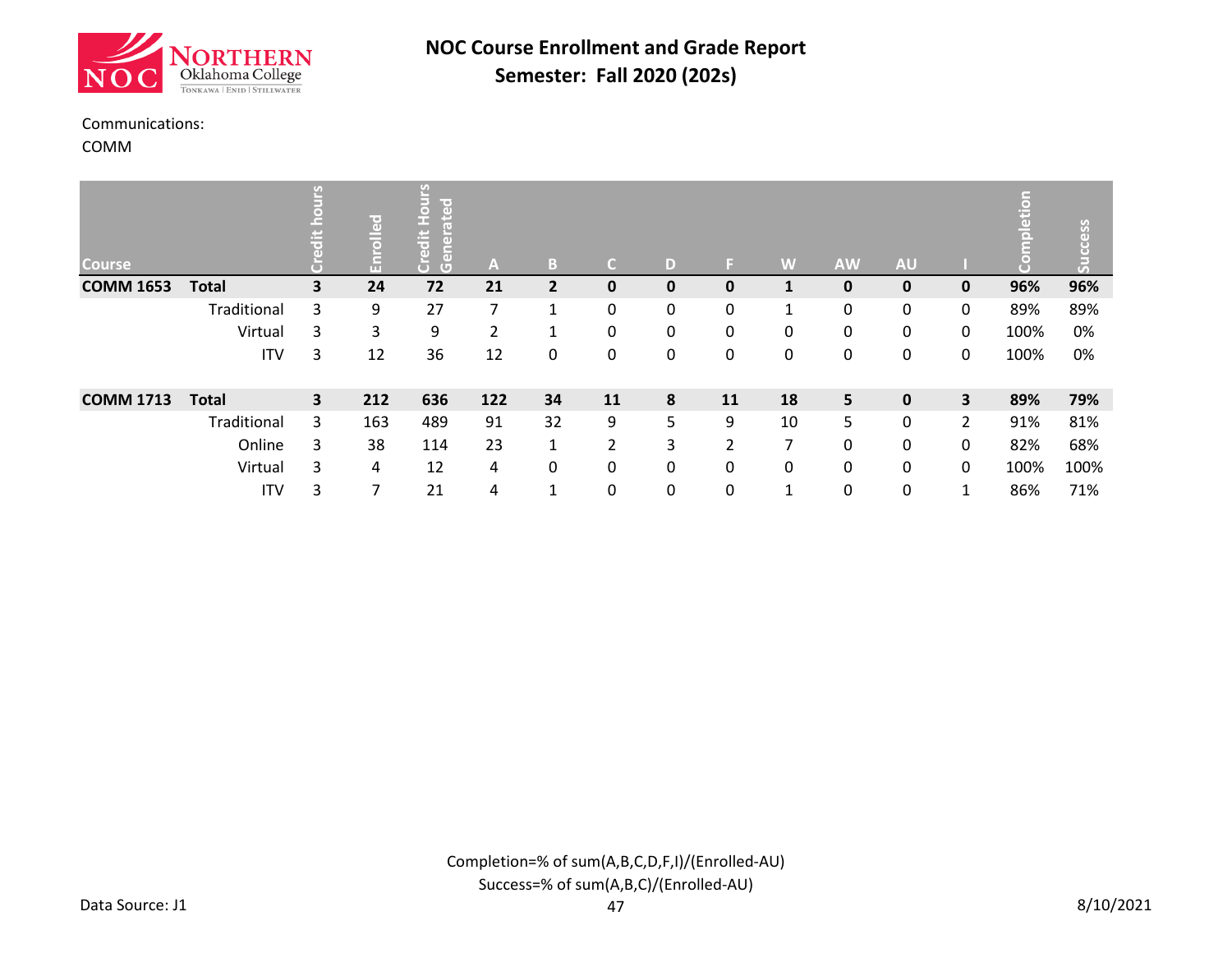![](_page_12_Picture_0.jpeg)

#### Criminal Justice Administration:

CRMJ

| <b>Course</b>    |              | Sun                     | Enrolled | <b>Credit Hours</b><br>Generated | $\mathbf{A}$            | $\, {\bf B}$            | $\mathsf{C}$            | D              | F.                      | W              | <b>AW</b>   | <b>AU</b>   |             | mpletion<br>$\overline{C}$ | Success |
|------------------|--------------|-------------------------|----------|----------------------------------|-------------------------|-------------------------|-------------------------|----------------|-------------------------|----------------|-------------|-------------|-------------|----------------------------|---------|
| <b>CRMJ 1113</b> | <b>Total</b> | $\overline{\mathbf{3}}$ | 63       | 189                              | 21                      | 19                      | 11                      | 4              | 4                       | 4              | $\mathbf 0$ | $\mathbf 0$ | 0           | 94%                        | 81%     |
|                  | Traditional  | 3                       | 22       | 66                               | 9                       | 3                       | 6                       | $\overline{2}$ | 2                       | 0              | 0           | 0           | 0           | 100%                       | 82%     |
|                  | Online       | 3                       | 20       | 60                               | 6                       | 6                       | $\overline{\mathbf{4}}$ | $\mathbf{1}$   | 1                       | $\overline{2}$ | 0           | 0           | 0           | 90%                        | 80%     |
|                  | <b>ITV</b>   | 3                       | 21       | 63                               | 6                       | 10                      | $\mathbf{1}$            | 1              | $\mathbf{1}$            | $\overline{2}$ | 0           | 0           | 0           | 90%                        | 81%     |
| <b>CRMJ 1223</b> | <b>Total</b> | $\overline{\mathbf{3}}$ | 16       | 48                               | $\overline{\mathbf{z}}$ | $6\phantom{1}$          | $\overline{2}$          | $\mathbf{1}$   | $\pmb{0}$               | $\mathbf 0$    | $\pmb{0}$   | $\mathbf 0$ | 0           | 100%                       | 94%     |
|                  | Traditional  | 3                       | 9        | 27                               | 5                       | $\overline{2}$          | $\mathbf 1$             | 1              | 0                       | 0              | 0           | 0           | 0           | 100%                       | 89%     |
|                  | <b>ITV</b>   | 3                       | 7        | 21                               | $\overline{2}$          | 4                       | $\mathbf 1$             | $\pmb{0}$      | 0                       | 0              | $\pmb{0}$   | $\mathbf 0$ | 0           | 100%                       | 100%    |
| <b>CRMJ 1523</b> | <b>Total</b> | 3                       | 17       | 51                               | 9                       | $\overline{\mathbf{4}}$ | $\overline{2}$          | $\mathbf{1}$   | 1                       | $\mathbf 0$    | $\mathbf 0$ | $\mathbf 0$ | $\mathbf 0$ | 100%                       | 88%     |
|                  | Traditional  | 3                       | 9        | 27                               | 5                       | $\mathbf 1$             | $\mathbf{1}$            | $\mathbf{1}$   | 1                       | 0              | $\pmb{0}$   | 0           | 0           | 100%                       | 78%     |
|                  | <b>ITV</b>   | 3                       | 8        | 24                               | 4                       | 3                       | $\mathbf{1}$            | $\mathbf 0$    | 0                       | 0              | $\pmb{0}$   | $\mathbf 0$ | 0           | 100%                       | 100%    |
| <b>CRMJ 2113</b> | Online       | $\mathbf{3}$            | 13       | 39                               | 6                       | 3                       | $\mathbf{1}$            | $\mathbf 0$    | $\overline{2}$          | $\mathbf{1}$   | $\mathbf 0$ | $\mathbf 0$ | 0           | 92%                        | 77%     |
| <b>CRMJ 2233</b> | Online       | 3                       | 20       | 60                               | 7                       | 5                       | 4                       | $\mathbf{2}$   | $\overline{\mathbf{2}}$ | $\pmb{0}$      | $\bf{0}$    | $\mathbf 0$ | 0           | 100%                       | 80%     |

Completion=% of sum(A,B,C,D,F,I)/(Enrolled-AU) Success=% of sum(A,B,C)/(Enrolled-AU)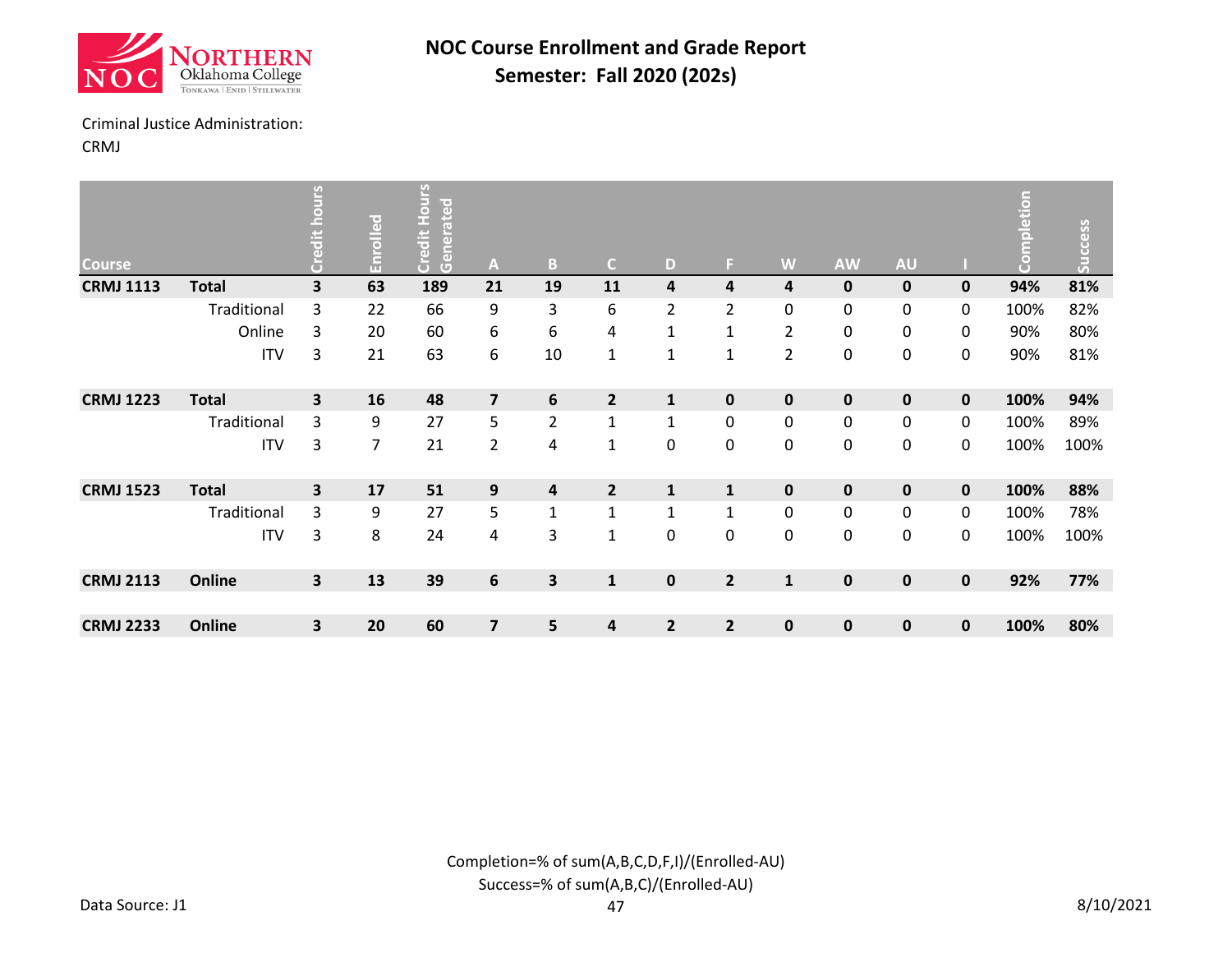![](_page_13_Picture_0.jpeg)

#### Learning Assistance:

DEVS

| <b>Course</b>    |                    | <u>ب</u><br>GD. | Enrolled | N<br>ated<br>$\overline{O}$<br>Œ.<br>edit<br>ene<br>5<br>$\overline{G}$ | A              | B              | C              | D            | F              | W              | <b>AW</b>      | <b>AU</b>   |              | etion<br>5 | Success |
|------------------|--------------------|-----------------|----------|-------------------------------------------------------------------------|----------------|----------------|----------------|--------------|----------------|----------------|----------------|-------------|--------------|------------|---------|
| <b>DEVS 1101</b> | <b>Traditional</b> | $\mathbf{1}$    | 5        | 5                                                                       | 4              | $\mathbf 0$    | $\mathbf 0$    | $\mathbf{0}$ | 0              | $\mathbf{1}$   | 0              | $\mathbf 0$ | 0            | 80%        | 80%     |
|                  |                    |                 |          |                                                                         |                |                |                |              |                |                |                |             |              |            |         |
| <b>DEVS 1102</b> | <b>Total</b>       | $\overline{2}$  | 10       | 20                                                                      | $\overline{2}$ | $\mathbf{1}$   | $\pmb{0}$      | $\mathbf 0$  | 4              | $\overline{2}$ | $\mathbf{1}$   | $\mathbf 0$ | 0            | 70%        | 30%     |
|                  | Traditional        | $\overline{2}$  | 11       | 22                                                                      | $\overline{2}$ | $\mathbf{1}$   | 3              | 2            | $\overline{2}$ | $\mathbf 0$    | $\mathbf{1}$   | $\mathbf 0$ | 0            | 91%        | 55%     |
|                  | Virtual            | $\overline{2}$  | 3        | 6                                                                       | $\mathbf{1}$   | 0              | 0              | 0            | 0              | $\overline{2}$ | 0              | $\mathbf 0$ | 0            | 33%        | 33%     |
|                  | <b>ITV</b>         | 2               | 7        | 14                                                                      | 1              | $\mathbf{1}$   | 0              | 0            | 4              | 0              | $\mathbf{1}$   | 0           | 0            | 86%        | 29%     |
|                  |                    |                 |          | 0                                                                       |                |                |                |              |                |                |                |             |              |            |         |
| <b>DEVS 1112</b> | <b>Total</b>       | $\overline{2}$  | 44       | 88                                                                      | 21             | 3              | 6              | $\mathbf{1}$ | 4              | $\overline{7}$ | $\overline{2}$ | $\mathbf 0$ | $\mathbf{0}$ | 80%        | 68%     |
|                  | Traditional        | $\overline{2}$  | 4        | 8                                                                       | $\mathbf{1}$   | $\mathbf{1}$   | $\overline{2}$ | $\mathbf{0}$ | 0              | 0              | 0              | 0           | 0            | 100%       | 0%      |
|                  | Online             | 2               | 25       | 50                                                                      | $\overline{7}$ | $\overline{2}$ | 4              | $\mathbf{1}$ | 4              | 5              | 2              | 0           | 0            | 72%        | 52%     |
|                  | Virtual            | 2               | 4        | 8                                                                       | 3              | 0              | 0              | 0            | 0              | $\mathbf{1}$   | 0              | 0           | 0            | 75%        | 75%     |
|                  | <b>ITV</b>         | $\overline{2}$  | 11       | 22                                                                      | 10             | 0              | $\mathbf 0$    | $\mathbf{0}$ | 0              | $\mathbf{1}$   | 0              | 0           | 0            | 91%        | 91%     |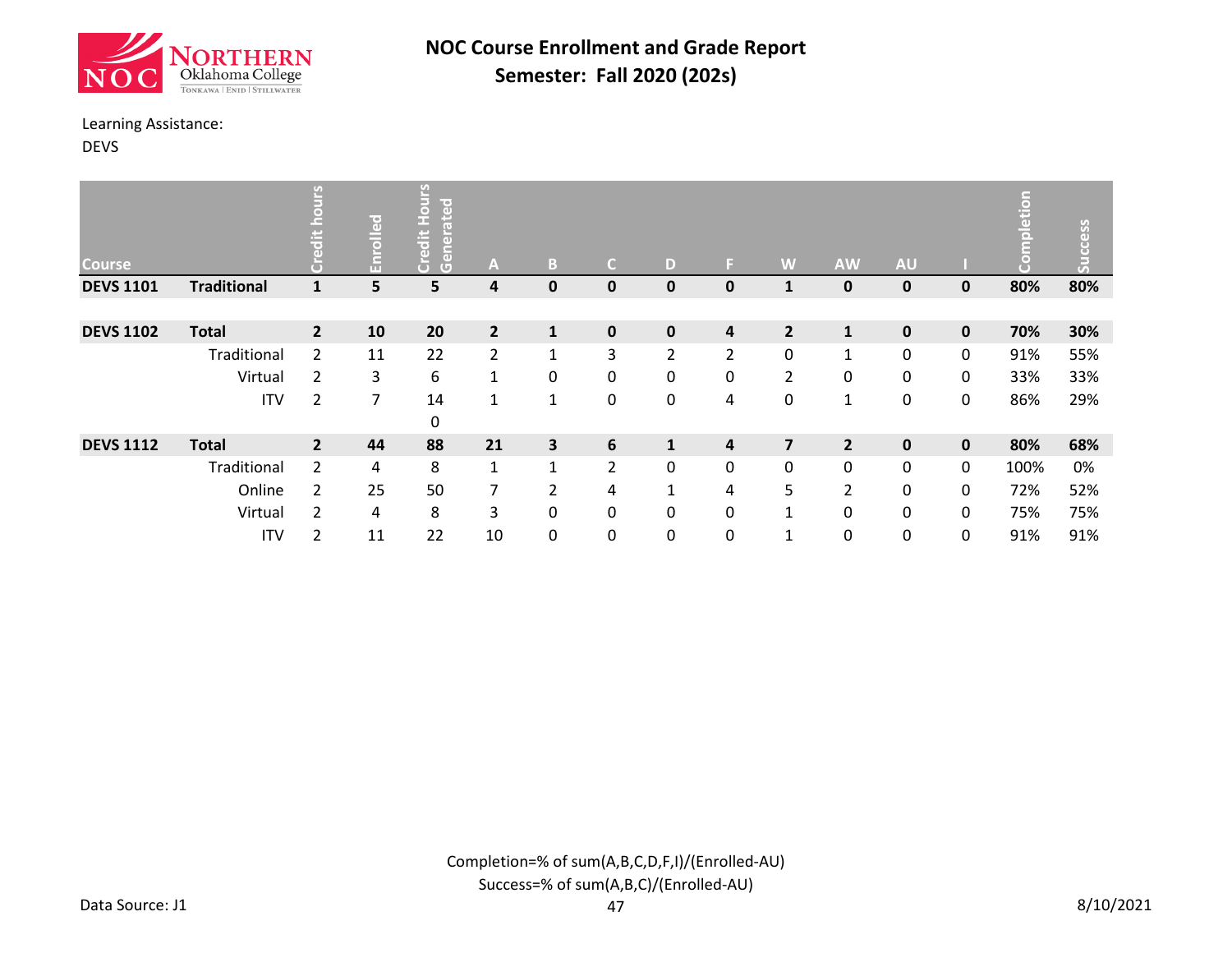![](_page_14_Picture_0.jpeg)

### Digital Media, Animation and Design: DMAD

| <b>Course</b>    |              | U) | $\overline{a}$<br>m | Ø<br>line of<br>r = 1<br>σ | A  | B | C. | D            |   | W | <b>AW</b> | <b>AU</b>    |    | 풉    | ess<br>3 |
|------------------|--------------|----|---------------------|----------------------------|----|---|----|--------------|---|---|-----------|--------------|----|------|----------|
| <b>DMAD 1113</b> | Tranditional | 3  | 9                   | 27                         |    | 0 | 2  | $\mathbf{0}$ | 0 | 0 | 0         | 0            | 0  | 100% | 0%       |
| <b>DMAD 1213</b> | Tranditional | 3  | 9                   | 27                         |    |   | -1 | 0            | 0 | 0 | 0         | 0            | 0  | 100% | 0%       |
| <b>DMAD 2313</b> | Tranditional | 3  | 10                  | 30                         | 6  | 2 | 1  | $\mathbf 0$  | 0 | 0 | 0         | $\mathbf{0}$ | 1  | 100% | 90%      |
| <b>DMAD 2323</b> | Tranditional | 3  | 10                  | 30                         | 3  | 5 |    | 0            | 0 | 0 | 0         | 0            | 1. | 100% | 90%      |
| <b>DMAD 2343</b> | Tranditional | 3  | 10                  | 30                         | 3  | 5 | 0  | 2            | 0 | 0 | 0         | 0            | 0  | 100% | 80%      |
| <b>DMAD 2373</b> | Tranditional | 3  | 10                  | 30                         | 5. | 3 | 1  | 0            | 0 | 0 | 0         | 0            |    | 100% | 90%      |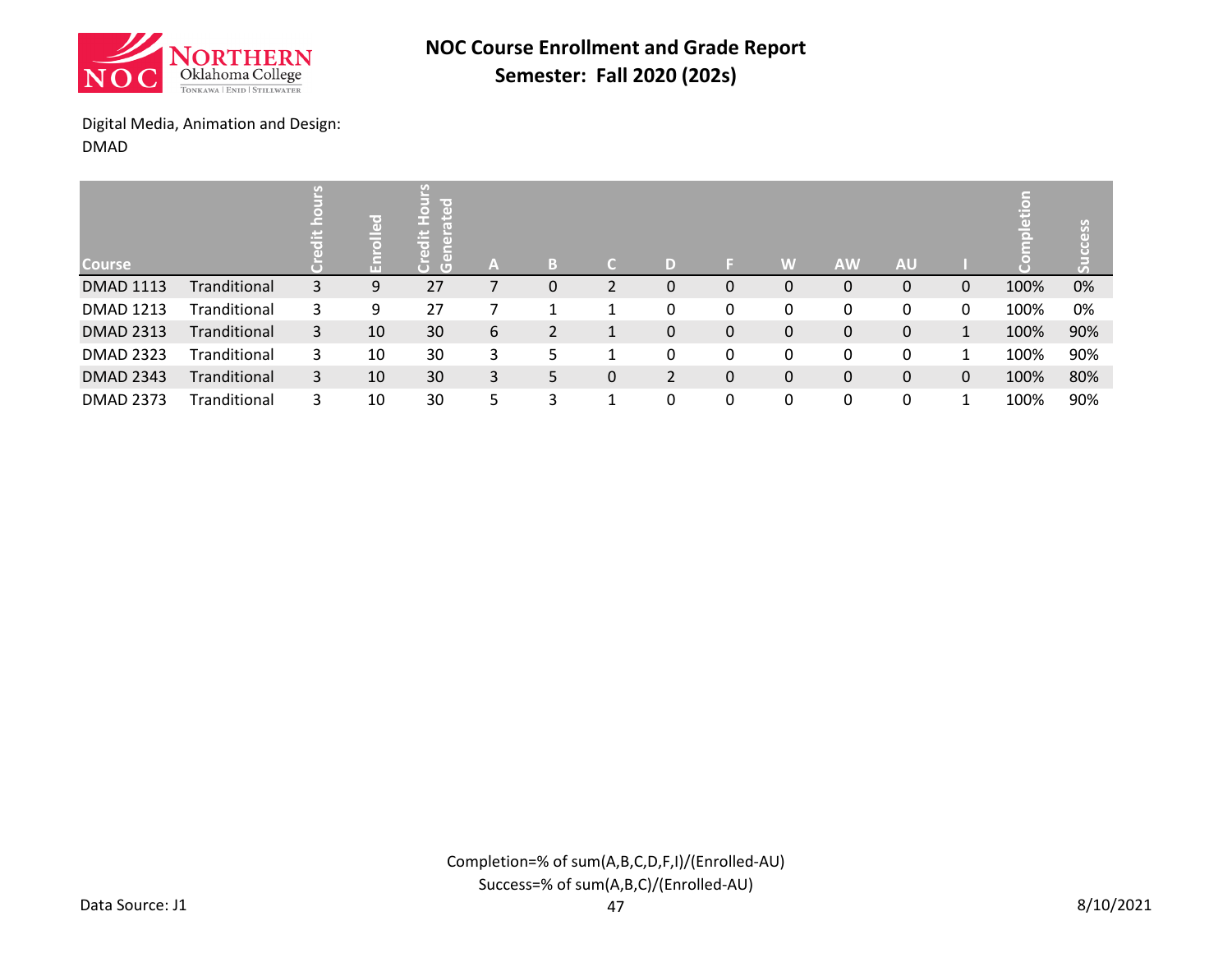![](_page_15_Picture_0.jpeg)

#### Economics:

ECON

| <b>Course</b>    |              | U)                      | ၟၟ<br>$\bar{5}$<br>'n | y)<br>lir er<br>$\overline{a}$<br>o<br>æ<br>H<br>ä<br>$\overline{a}$<br>$\overline{a}$<br>$\overline{G}$ | A              | B. | C.             | D                       | ы            | W              | <b>AW</b>               | <b>AU</b>   |             | ā<br>iă | ess |
|------------------|--------------|-------------------------|-----------------------|----------------------------------------------------------------------------------------------------------|----------------|----|----------------|-------------------------|--------------|----------------|-------------------------|-------------|-------------|---------|-----|
| <b>ECON 2113</b> | <b>Total</b> | 3                       | 59                    | 177                                                                                                      | 34             | 12 | 4              |                         |              | 5              | $\overline{2}$          | $\mathbf 0$ | $\mathbf 0$ | 88%     | 85% |
|                  | Traditional  | 3                       | 18                    | 54                                                                                                       | $\overline{7}$ | 3  | $\overline{2}$ | $\blacktriangleleft$    | 0            | 4              | 1                       | 0           | 0           | 72%     | 67% |
|                  | Online       | 3                       | 28                    | 84                                                                                                       | 17             | 6  | 2              | 0                       | $\mathbf{I}$ | 1              | 1                       | 0           | 0           | 93%     | 89% |
|                  | Virtual      | 3                       | $\mathbf{1}$          | 3                                                                                                        | 1              | 0  | 0              | 0                       | 0            | 0              | 0                       | 0           | 0           | 100%    | 0%  |
|                  | <b>ITV</b>   | 3                       | 12                    | 36                                                                                                       | 9              | 3  | 0              | $\mathbf{0}$            | 0            | 0              | 0                       | 0           | 0           | 100%    | 0%  |
| <b>ECON 2123</b> | <b>Total</b> | $\overline{\mathbf{3}}$ | 68                    | 204                                                                                                      | 25             | 20 | 10             | $\overline{\mathbf{3}}$ | $\mathbf 0$  | $\overline{7}$ | $\overline{\mathbf{3}}$ | $\pmb{0}$   | $\pmb{0}$   | 85%     | 81% |
|                  | Traditional  | 3                       | 33                    | 99                                                                                                       | 13             | 10 | 5              | 1                       | 0            | 3              | 1                       | 0           | 0           | 88%     | 85% |
|                  | Online       | 3                       | 19                    | 57                                                                                                       | 6              | 7  | $\overline{2}$ | 0                       | 0            | 2              | $\overline{2}$          | 0           | 0           | 79%     | 79% |
|                  | <b>ITV</b>   | 3                       | 16                    | 48                                                                                                       | 6              | 3  | 3              | 2                       | 0            | 2              | 0                       | 0           | 0           | 88%     | 75% |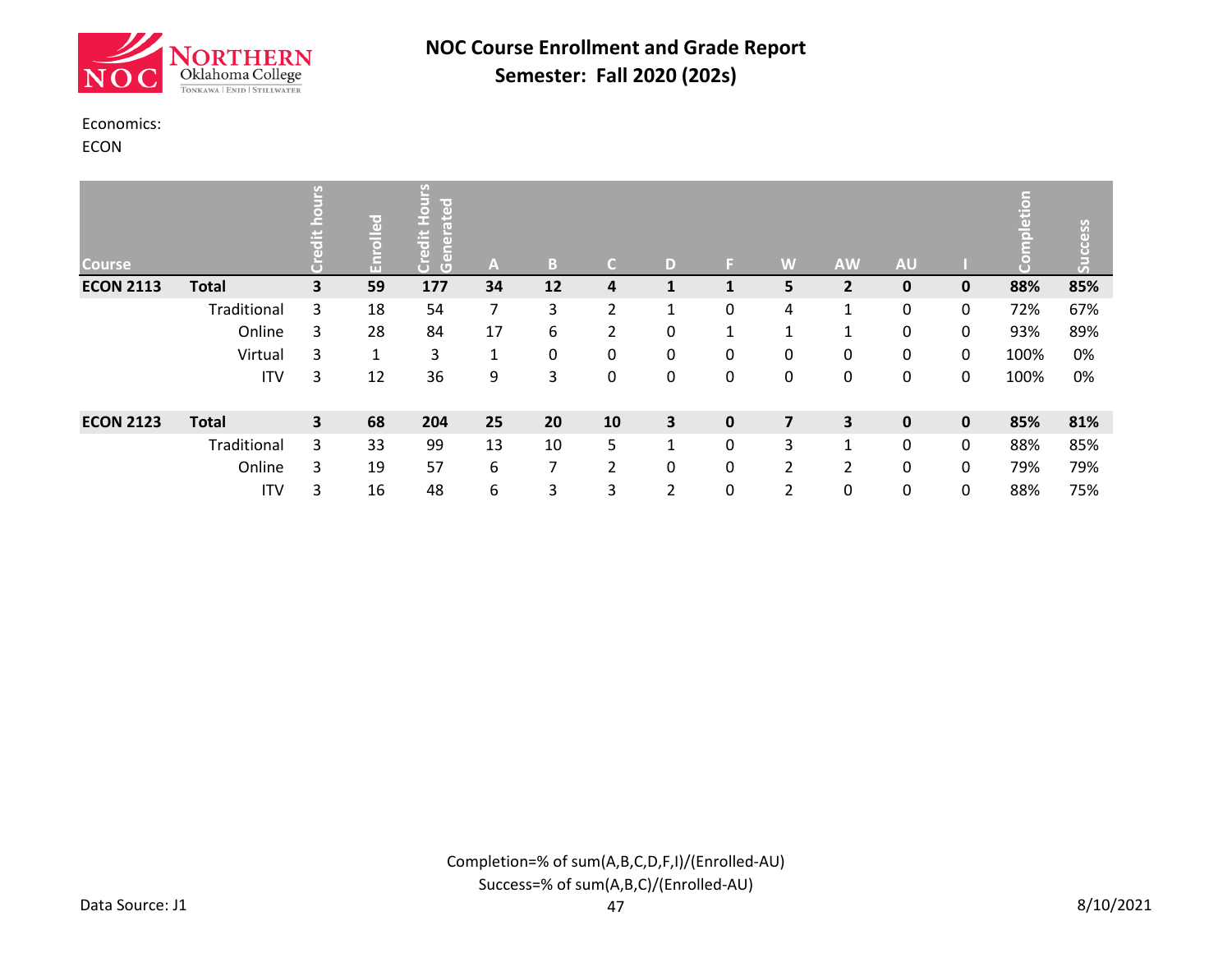![](_page_16_Picture_0.jpeg)

### English:

ENGL

| <b>Course</b>    |              | Credit hours   | Enrolled | <b>Credit Hours</b><br>Generated | A              | B              | $\mathsf{C}$   | D              | F.           | W              | <b>AW</b>      | <b>AU</b>   |             | Completion | Success |
|------------------|--------------|----------------|----------|----------------------------------|----------------|----------------|----------------|----------------|--------------|----------------|----------------|-------------|-------------|------------|---------|
| <b>ENGL 0122</b> | <b>Total</b> | $\overline{2}$ | 184      | 368                              | 113            | 31             | 22             | $\mathbf{1}$   | 5            | 3              | 9              | $\pmb{0}$   | $\pmb{0}$   | 93%        | 90%     |
|                  | Traditional  | $\overline{2}$ | 153      | 306                              | 93             | 28             | 20             | $\mathbf{1}$   | 4            | $\overline{2}$ | 5              | 0           | 0           | 95%        | 92%     |
|                  | Virtual      | $\overline{2}$ | 15       | 30                               | 10             | $\overline{2}$ | $\overline{2}$ | 0              | $\mathbf{1}$ | 0              | 0              | 0           | 0           | 100%       | 93%     |
|                  | <b>ITV</b>   | 2              | 16       | 32                               | 10             | $\mathbf{1}$   | 0              | 0              | 0            | $\mathbf{1}$   | 4              | 0           | 0           | 69%        | 69%     |
| <b>ENGL 0123</b> | <b>Total</b> | 3              | 118      | 354                              | 28             | 26             | 18             | $\mathbf{1}$   | 19           | 12             | 14             | $\pmb{0}$   | $\pmb{0}$   | 78%        | 61%     |
|                  | Traditional  | 3              | 88       | 264                              | 21             | 22             | 16             | $\mathbf{1}$   | 15           | $\overline{7}$ | 6              | 0           | 0           | 85%        | 67%     |
|                  | Virtual      | 3              | 18       | 54                               | 5              | 0              | $\overline{2}$ | 0              | 0            | 5              | 6              | 0           | 0           | 39%        | 39%     |
|                  | <b>ITV</b>   | 3              | 12       | 36                               | $\overline{2}$ | 4              | 0              | 0              | 4            | 0              | $\overline{2}$ | $\pmb{0}$   | 0           | 83%        | 50%     |
| <b>ENGL 1113</b> | <b>Total</b> | 3              | 656      | 1968                             | 312            | 134            | 72             | 48             | 45           | 24             | 21             | $\mathbf 0$ | $\mathbf 0$ | 93%        | 79%     |
|                  | Traditional  | 3              | 449      | 1347                             | 219            | 97             | 50             | 25             | 35           | 13             | 10             | 0           | 0           | 95%        | 82%     |
|                  | Online       | 3              | 94       | 282                              | 47             | 14             | $\overline{7}$ | 13             | 0            | 8              | 5              | 0           | 0           | 86%        | 72%     |
|                  | Virtual      | 3              | 36       | 108                              | 12             | 7              | 6              | 3              | 4            | $\mathbf 1$    | 3              | 0           | 0           | 89%        | 69%     |
|                  | <b>ITV</b>   | 3              | 77       | 231                              | 34             | 16             | 9              | $\overline{7}$ | 6            | $\overline{2}$ | 3              | 0           | 0           | 94%        | 77%     |
| <b>ENGL 1213</b> | <b>Total</b> | 3              | 222      | 666                              | 64             | 47             | 46             | 18             | 6            | 24             | 17             | $\mathbf 0$ | 0           | 82%        | 71%     |
|                  | Traditional  | 3              | 106      | 318                              | 28             | 19             | 31             | 9              | 5            | $\overline{7}$ | $\overline{7}$ | 0           | 0           | 87%        | 74%     |
|                  | Online       | 3              | 71       | 213                              | 19             | 17             | 8              | 6              | 0            | 14             | $\overline{7}$ | 0           | 0           | 70%        | 62%     |
|                  | Virtual      | 3              | 14       | 42                               | $\overline{2}$ | 5              | $\mathbf{1}$   | 3              | 0            | $\mathbf{1}$   | $\overline{2}$ | 0           | 0           | 79%        | 57%     |
|                  | <b>ITV</b>   | 3              | 31       | 93                               | 15             | 6              | 6              | 0              | $\mathbf{1}$ | 2              | $\mathbf{1}$   | 0           | 0           | 90%        | 87%     |

Completion=% of sum(A,B,C,D,F,I)/(Enrolled-AU) Success=% of sum(A,B,C)/(Enrolled-AU)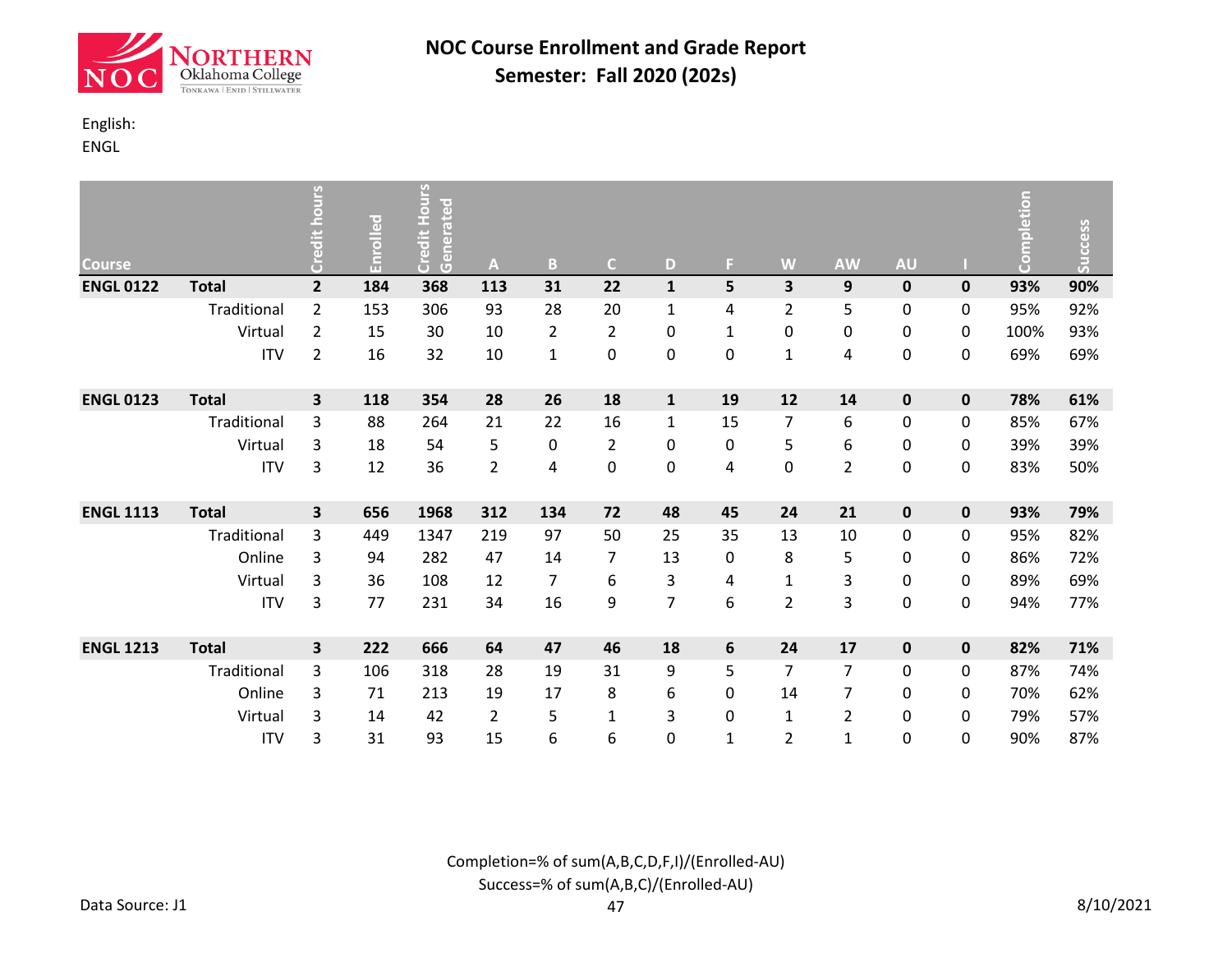![](_page_17_Picture_0.jpeg)

English: **Continued**

ENGL

| Contin |  |
|--------|--|
|        |  |

| <b>Course</b>    |              | <b>OUIS</b><br>Credit h | Enrolled                | Lour<br>Hour<br>Generated<br>Credit | A                       | $\, {\bf B}$            | $\mathsf{C}$            | D            | F.             | W                       | <b>AW</b>    | <b>AU</b>   |              | Completion | <b>Success</b> |
|------------------|--------------|-------------------------|-------------------------|-------------------------------------|-------------------------|-------------------------|-------------------------|--------------|----------------|-------------------------|--------------|-------------|--------------|------------|----------------|
| <b>ENGL 1413</b> | <b>Total</b> | 3                       | 50                      | 150                                 | 26                      | 10                      | $\overline{\mathbf{z}}$ | 4            | $\mathbf{2}$   | $\mathbf{1}$            | $\pmb{0}$    | $\pmb{0}$   | $\pmb{0}$    | 98%        | 86%            |
|                  | Traditional  | 3                       | 18                      | 54                                  | 11                      | 4                       | 3                       | $\mathbf 0$  | 0              | 0                       | 0            | 0           | 0            | 100%       | 0%             |
|                  | Online       | 3                       | 23                      | 69                                  | 13                      | 4                       | $\overline{\mathbf{c}}$ | 3            | 0              | $\mathbf{1}$            | 0            | 0           | 0            | 96%        | 83%            |
|                  | <b>ITV</b>   | 3                       | 9                       | 27                                  | $\overline{2}$          | $\overline{2}$          | $\overline{\mathbf{c}}$ | $\mathbf{1}$ | $\overline{2}$ | 0                       | 0            | 0           | 0            | 100%       | 67%            |
| <b>ENGL 2413</b> | <b>Total</b> | 3                       | 12                      | 36                                  | $\overline{\mathbf{z}}$ | $\overline{\mathbf{2}}$ | $\mathbf 1$             | $\mathbf 0$  | 0              | $\overline{\mathbf{2}}$ | $\pmb{0}$    | $\pmb{0}$   | $\pmb{0}$    | 83%        | 83%            |
|                  | Traditional  | 3                       | 5                       | 15                                  | 4                       | $\mathbf{1}$            | $\boldsymbol{0}$        | $\mathbf 0$  | 0              | 0                       | 0            | 0           | $\mathbf 0$  | 100%       | 0%             |
|                  | Virtual      | 3                       | 2                       | 6                                   | 1                       | 0                       | $\pmb{0}$               | $\pmb{0}$    | 0              | 1                       | 0            | 0           | 0            | 50%        | 50%            |
|                  | <b>ITV</b>   | 3                       | 5                       | 15                                  | $\overline{2}$          | $\mathbf{1}$            | $\mathbf{1}$            | $\mathbf 0$  | 0              | $\mathbf{1}$            | 0            | 0           | $\pmb{0}$    | 80%        | 80%            |
| <b>ENGL 2433</b> | Online       | 3                       | $\overline{\mathbf{z}}$ | 21                                  | $\boldsymbol{6}$        | $\pmb{0}$               | $\pmb{0}$               | $\mathbf 0$  | $\mathbf 0$    | $\mathbf 0$             | $\mathbf{1}$ | $\pmb{0}$   | $\pmb{0}$    | 86%        | 86%            |
|                  |              |                         |                         |                                     |                         |                         |                         |              |                |                         |              |             |              |            |                |
| <b>ENGL 2653</b> | Online       | $\overline{\mathbf{3}}$ | 12                      | 36                                  | 10                      | $\pmb{0}$               | $\mathbf 0$             | $\mathbf 0$  | 0              | $\mathbf{1}$            | $\mathbf 0$  | $\mathbf 0$ | $\mathbf{1}$ | 92%        | 83%            |
|                  |              |                         |                         |                                     |                         |                         |                         |              |                |                         |              |             |              |            |                |
| <b>ENGL 2773</b> | <b>Total</b> | 3                       | 8                       | 24                                  | 6                       | $\mathbf 1$             | $\pmb{0}$               | $\mathbf 0$  | $\mathbf 0$    | $\mathbf{1}$            | $\mathbf 0$  | $\pmb{0}$   | $\pmb{0}$    | 88%        | 88%            |
|                  | Traditional  | 3                       | $\mathbf{1}$            | 3                                   | $\mathbf{1}$            | 0                       | $\boldsymbol{0}$        | $\pmb{0}$    | 0              | $\mathbf 0$             | 0            | 0           | $\pmb{0}$    | 100%       | 0%             |
|                  | Virtual      | 3                       | 2                       | 6                                   | 2                       | 0                       | $\pmb{0}$               | 0            | 0              | 0                       | 0            | 0           | 0            | 100%       | 0%             |
|                  | <b>ITV</b>   | 3                       | 5                       | 15                                  | 3                       | $\mathbf{1}$            | $\boldsymbol{0}$        | $\mathbf 0$  | 0              | $\mathbf{1}$            | 0            | 0           | 0            | 80%        | 80%            |

Completion=% of sum(A,B,C,D,F,I)/(Enrolled-AU) Success=% of sum(A,B,C)/(Enrolled-AU)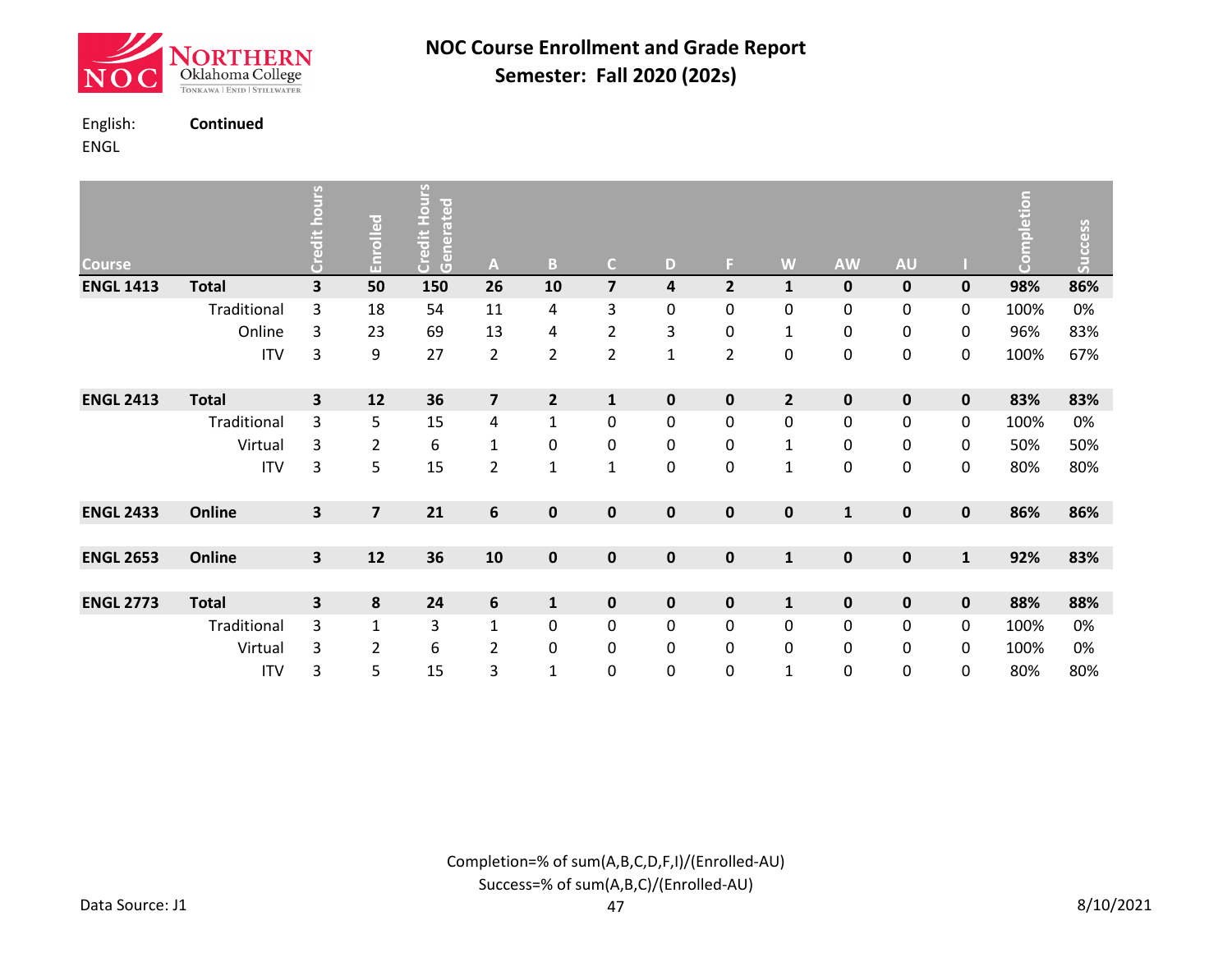![](_page_18_Picture_0.jpeg)

#### Pre-Engineering:

ENGR

| <b>Course</b>    |              | $\mathcal{F}_{\mathcal{A}}$ | rolled<br>릂 | lir er<br>$\frac{1}{\sigma}$<br>ō<br>កា<br>$\overline{G}$ | A            | B              | C            | D            |              | W              | <b>AW</b>      | <b>AU</b>   |             | Ë    | ess |
|------------------|--------------|-----------------------------|-------------|-----------------------------------------------------------|--------------|----------------|--------------|--------------|--------------|----------------|----------------|-------------|-------------|------|-----|
| <b>ENGR 1111</b> | <b>Total</b> | 1                           | 19          | 19                                                        | 5            | 4              | 4            | 0            | 0            | 4              | $\overline{2}$ | 0           | $\mathbf 0$ | 68%  | 68% |
|                  | Traditional  | 1                           | 10          | 10                                                        | 1            | 2              | 3            | 0            | 0            | $\overline{2}$ | $\overline{2}$ | 0           | 0           | 60%  | 60% |
|                  | <b>ITV</b>   | 1                           | 9           | 9                                                         | 4            | 2              | 1            | 0            | 0            | $\overline{2}$ | 0              | 0           | 0           | 78%  | 78% |
| <b>ENGR 2433</b> | <b>Total</b> | $\overline{\mathbf{3}}$     | 9           | 27                                                        | $\mathbf{1}$ | $\overline{2}$ | $\mathbf{1}$ | $\mathbf{0}$ | $\mathbf{0}$ | 4              | $\mathbf{1}$   | $\mathbf 0$ | $\mathbf 0$ | 44%  | 44% |
|                  | Traditional  | 3                           | 7           | 21                                                        | 1            | 2              | 0            | $\mathbf{0}$ | 0            | 4              | 0              | 0           | 0           | 43%  | 43% |
|                  | Virtual      | 3                           | 1           | 3                                                         | 0            | 0              | 0            | 0            | $\mathbf{0}$ | 0              | 1              | 0           | 0           | 0%   | 0%  |
|                  | <b>ITV</b>   | 3                           | 1           | 3                                                         | 0            | 0              | 1            | $\mathbf{0}$ | 0            | 0              | 0              | 0           | $\mathbf 0$ | 100% | 0%  |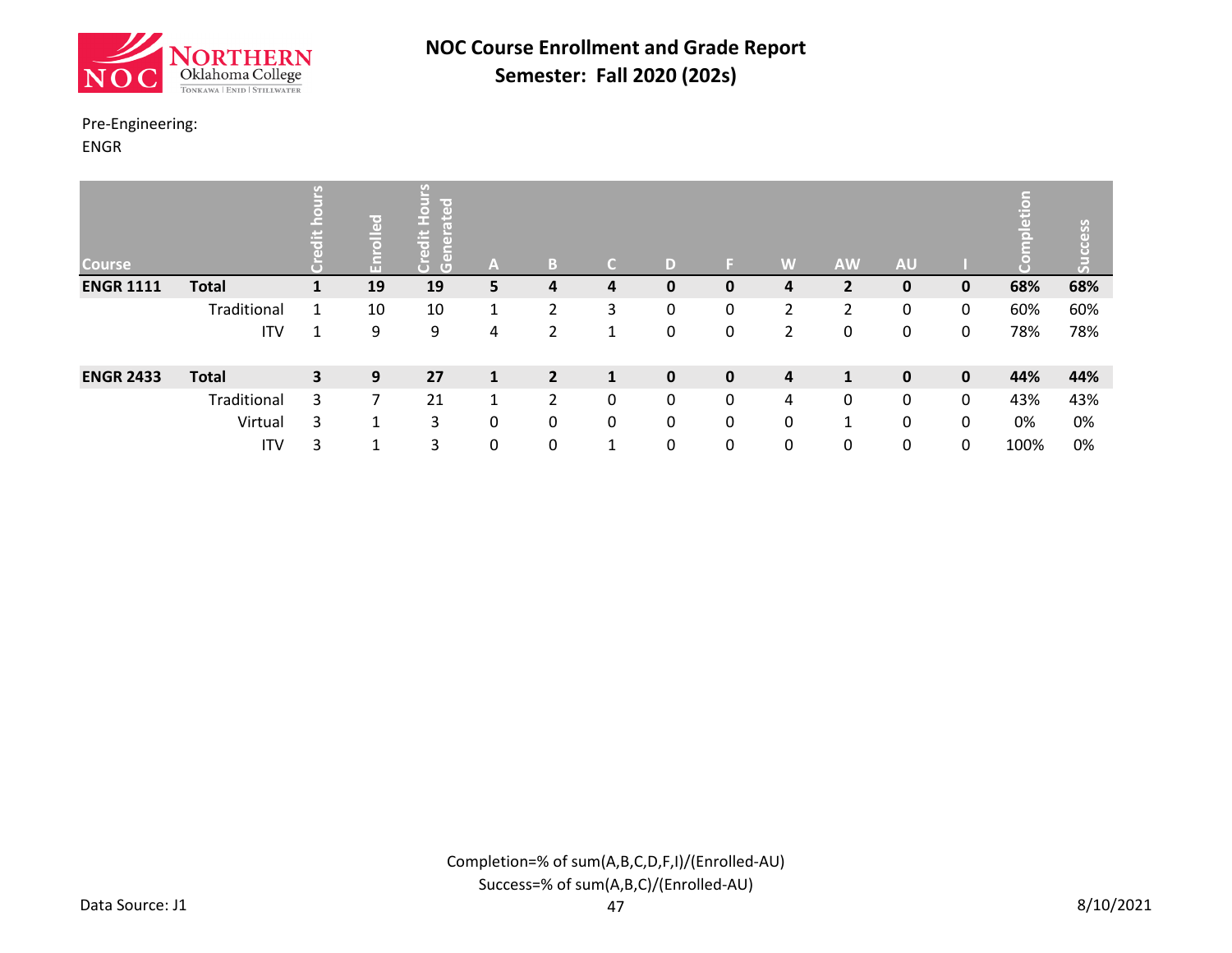![](_page_19_Picture_0.jpeg)

#### Earth Science:

ESCI

| <b>Course</b>    |              | $\left( \mathcal{F}_{\mathcal{A}}\right)$ |     | line of<br>ir en 1<br>G | A  | B  |    |   |   | W | <b>AW</b> | <b>AU</b> |   | ŢФ. | $\mathcal{S}$<br>Œ<br>$\overline{(\sqrt{n})}$ |
|------------------|--------------|-------------------------------------------|-----|-------------------------|----|----|----|---|---|---|-----------|-----------|---|-----|-----------------------------------------------|
| <b>ESCI 1214</b> | <b>Total</b> | 4                                         | 159 | 636                     | 49 | 56 | 30 |   | 9 | 3 | 5         | 0         | 0 | 95% | 85%                                           |
|                  | Traditional  | 4                                         | 86  | 344                     | 27 | 27 | 21 | 6 | 4 |   | 0         | $\Omega$  | 0 | 99% | 87%                                           |
|                  | Online       | 4                                         | 73  | 292                     | 22 | 29 | 9  |   |   |   | ∽         | 0         | 0 | 90% | 82%                                           |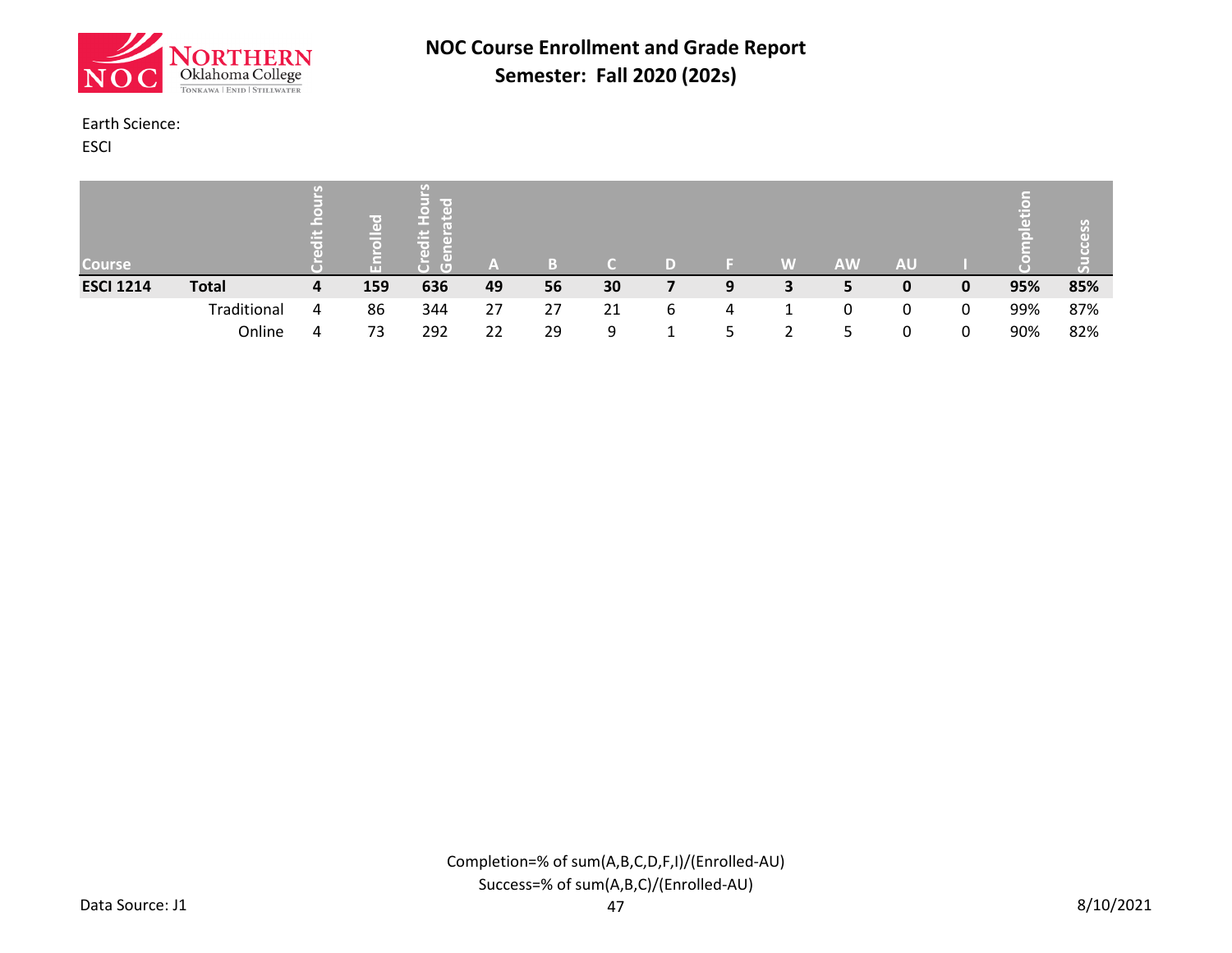![](_page_20_Picture_0.jpeg)

#### Geography:

GEOG

| <b>Course</b>    |              |   | (e)<br>$\left($<br>G | me o<br>−<br>rei<br>ÆG* | A  | B  |    |   |   | W | <b>AW</b> | <b>AU</b> |   | 끟   | C)  |
|------------------|--------------|---|----------------------|-------------------------|----|----|----|---|---|---|-----------|-----------|---|-----|-----|
| <b>GEOG 2253</b> | <b>Total</b> | 3 | 69                   | 207                     | 33 | 13 | 12 | 3 | З |   | 3         | 0         | 0 | 93% | 84% |
|                  | Traditional  |   | 38                   | 114                     | 18 | 10 |    |   | 0 | 0 |           | 0         | 0 | 97% | 92% |
|                  | Online       |   | 29                   | 87                      | 14 | 3  | 5  |   | 3 |   |           | 0         | 0 | 90% | 76% |
|                  | Virtual      |   |                      | 6                       |    | 0  | 0  |   | 0 | 0 |           | 0         | 0 | 50% | 50% |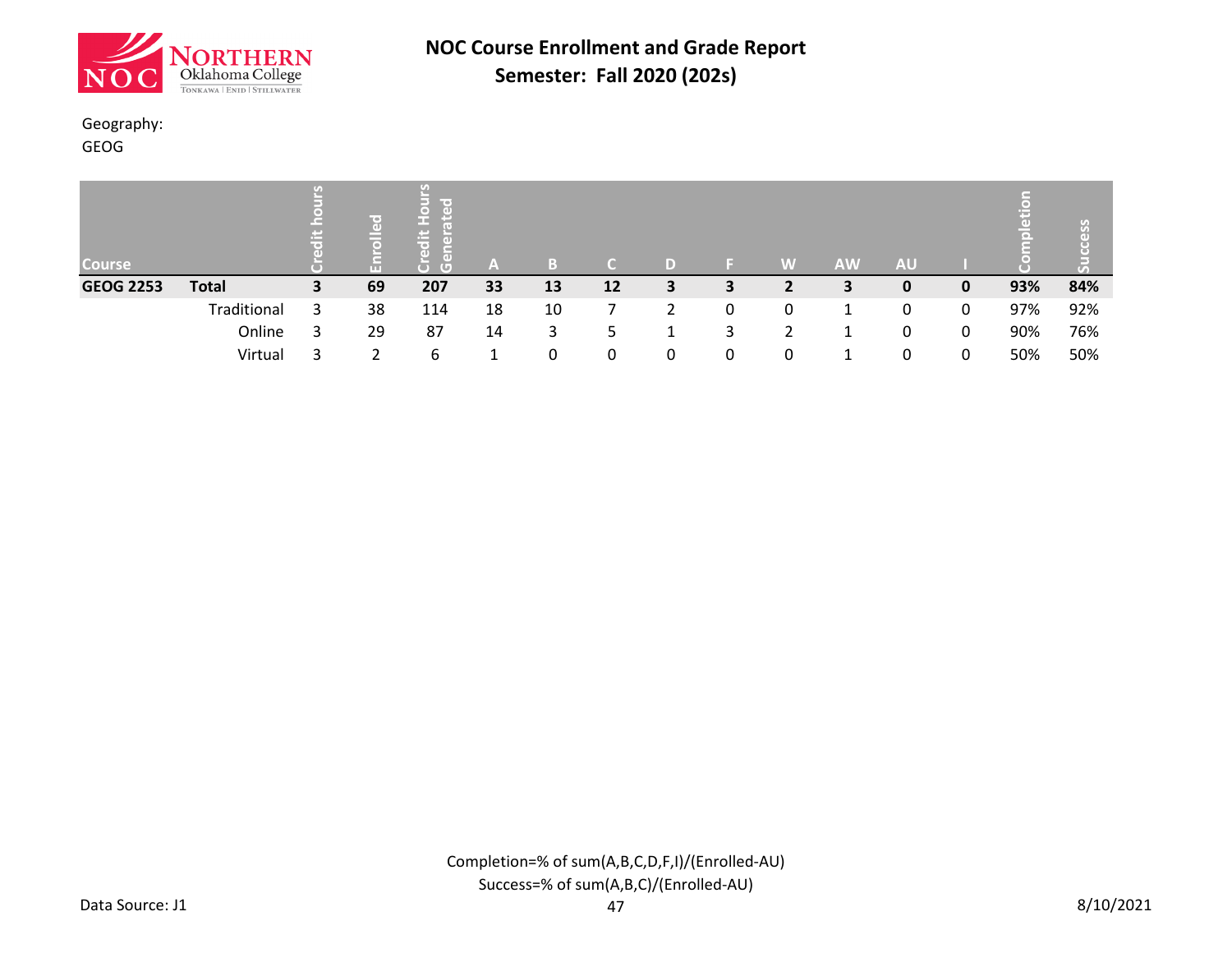![](_page_21_Picture_0.jpeg)

### History:

**HIST** 

| <b>Course</b>    |              | <b>OUIS</b><br>Credit h | Enrolled | Credit Hours<br>Generated | A                | B                       | $\mathsf{C}$ | D              | ы            | W              | <b>AW</b>      | <b>AU</b>    |             | Completion | Success |
|------------------|--------------|-------------------------|----------|---------------------------|------------------|-------------------------|--------------|----------------|--------------|----------------|----------------|--------------|-------------|------------|---------|
| <b>HIST 1113</b> | <b>Total</b> | 3                       | 50       | 150                       | $\boldsymbol{9}$ | 11                      | 13           | $\overline{2}$ | $\mathbf{1}$ | 9              | 5              | $\pmb{0}$    | $\mathbf 0$ | 72%        | 66%     |
|                  | Traditional  | 3                       | 27       | 81                        | 6                | 8                       | 4            | 0              | $\mathbf{1}$ | 6              | $\overline{2}$ | 0            | 0           | 70%        | 67%     |
|                  | Online       | 3                       | 23       | 69                        | 3                | 3                       | 9            | $\overline{2}$ | 0            | 3              | 3              | 0            | 0           | 74%        | 65%     |
| <b>HIST 1483</b> | <b>Total</b> | 3                       | 199      | 597                       | 76               | 54                      | 19           | 10             | 17           | 11             | 11             | $\mathbf{1}$ | $\pmb{0}$   | 89%        | 75%     |
|                  | Traditional  | 3                       | 117      | 351                       | 41               | 41                      | 14           | 5              | 9            | 4              | $\overline{2}$ | $\mathbf{1}$ | 0           | 95%        | 83%     |
|                  | Online       | 3                       | 70       | 210                       | 32               | 8                       | 5            | 5              | 4            | 7              | 9              | 0            | 0           | 77%        | 64%     |
|                  | Virtual      | 3                       | 4        | 12                        | 0                | 0                       | $\pmb{0}$    | 0              | 4            | 0              | 0              | 0            | 0           | 100%       | 0%      |
|                  | <b>ITV</b>   | 3                       | 8        | 24                        | 3                | 5                       | $\pmb{0}$    | $\mathbf 0$    | 0            | $\pmb{0}$      | 0              | 0            | 0           | 100%       | 0%      |
| <b>HIST 1493</b> | <b>Total</b> | 3                       | 284      | 852                       | 107              | 78                      | 43           | 15             | 16           | 13             | 12             | 0            | $\mathbf 0$ | 91%        | 80%     |
|                  | Traditional  | 3                       | 186      | 558                       | 77               | 51                      | 27           | 9              | 11           | 5              | 6              | 0            | 0           | 94%        | 83%     |
|                  | Online       | 3                       | 53       | 159                       | 10               | 17                      | 10           | 3              | 4            | 6              | 3              | 0            | 0           | 83%        | 70%     |
|                  | Virtual      | 3                       | 16       | 48                        | 3                | 5                       | 3            | $\overline{2}$ | 1            | 0              | $\overline{2}$ | 0            | 0           | 88%        | 69%     |
|                  | <b>ITV</b>   | 3                       | 29       | 87                        | 17               | 5                       | 3            | 1              | 0            | $\overline{2}$ | $\mathbf{1}$   | 0            | 0           | 90%        | 86%     |
| <b>HIST 2213</b> | <b>Total</b> | 3                       | 25       | 75                        | 9                | $\overline{\mathbf{z}}$ | 6            | 0              | 0            | $\mathbf{1}$   | $\overline{2}$ | $\pmb{0}$    | $\pmb{0}$   | 88%        | 88%     |
|                  | Traditional  | 3                       | 21       | 63                        | 8                | 6                       | 5            | 0              | 0            | $\mathbf{1}$   | $\mathbf{1}$   | 0            | 0           | 90%        | 90%     |
|                  | <b>ITV</b>   | 3                       | 4        | 12                        | $\mathbf{1}$     | $\mathbf{1}$            | $\mathbf{1}$ | 0              | 0            | 0              | $\mathbf{1}$   | 0            | 0           | 75%        | 75%     |

Completion=% of sum(A,B,C,D,F,I)/(Enrolled-AU) Success=% of sum(A,B,C)/(Enrolled-AU)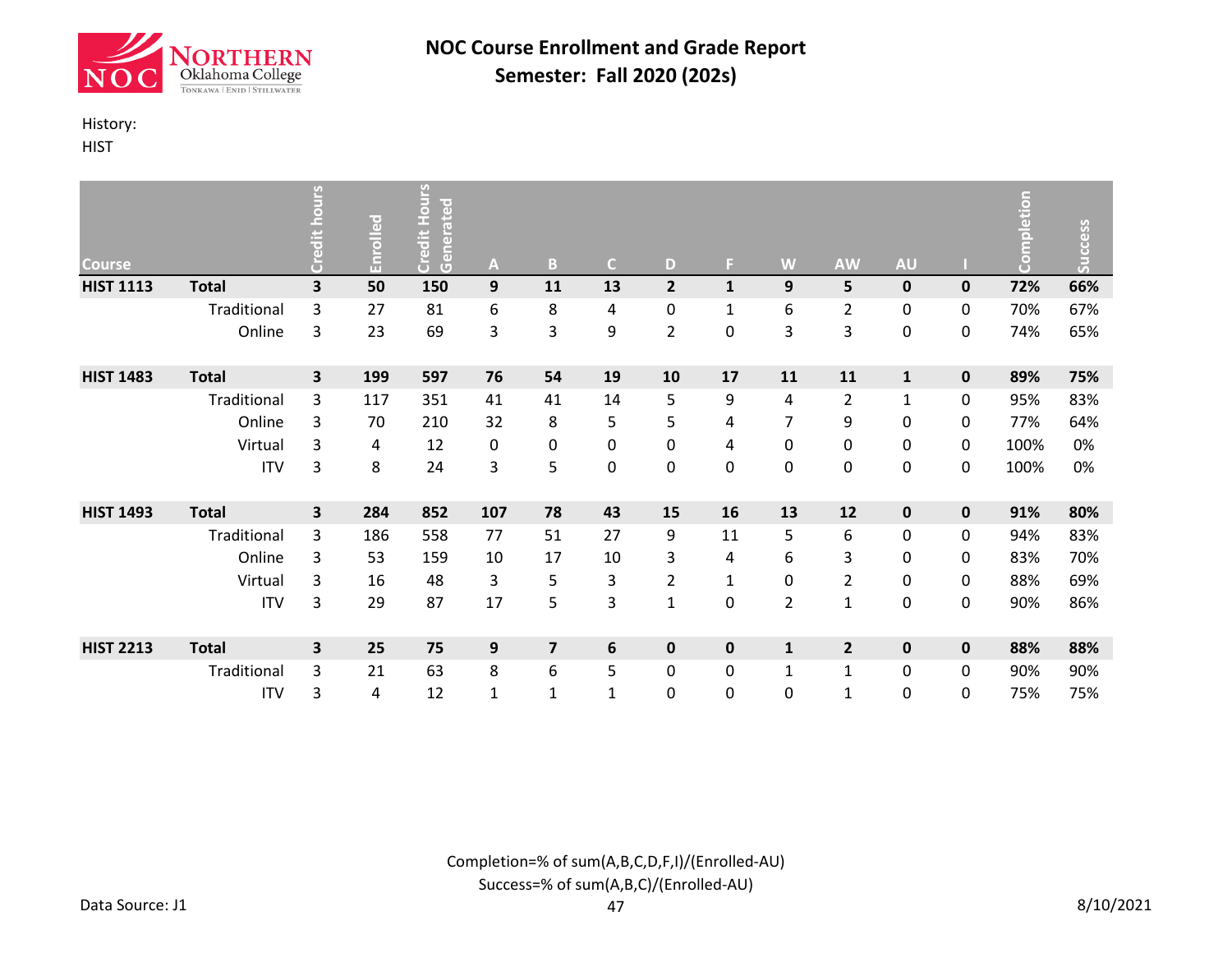![](_page_22_Picture_0.jpeg)

#### Health Studies:

**HLST** 

| <b>Course</b>    |              | $\mathcal{F}_{\mathcal{A}}$ | ш  | line v<br>G | A  | B  |   |   | W | <b>AW</b> | <b>AU</b> |   | τĐ<br>◥▬◣ | ိ<br>Ю<br>$\overline{(\sqrt{n})}$ |
|------------------|--------------|-----------------------------|----|-------------|----|----|---|---|---|-----------|-----------|---|-----------|-----------------------------------|
| <b>HLST 1113</b> | <b>Total</b> | 3                           | 89 | 267         | 43 | 23 | 9 |   | 9 | 3         | 0         | 0 | 87%       | 84%                               |
|                  | Traditional  |                             | 14 | 42          | 3. | 4  | 4 |   |   | 0         | $\Omega$  | 0 | 93%       | 79%                               |
|                  | Online       |                             | 75 | 225         | 40 | 19 | 5 | 0 | 8 | 3         | 0         | 0 | 85%       | 85%                               |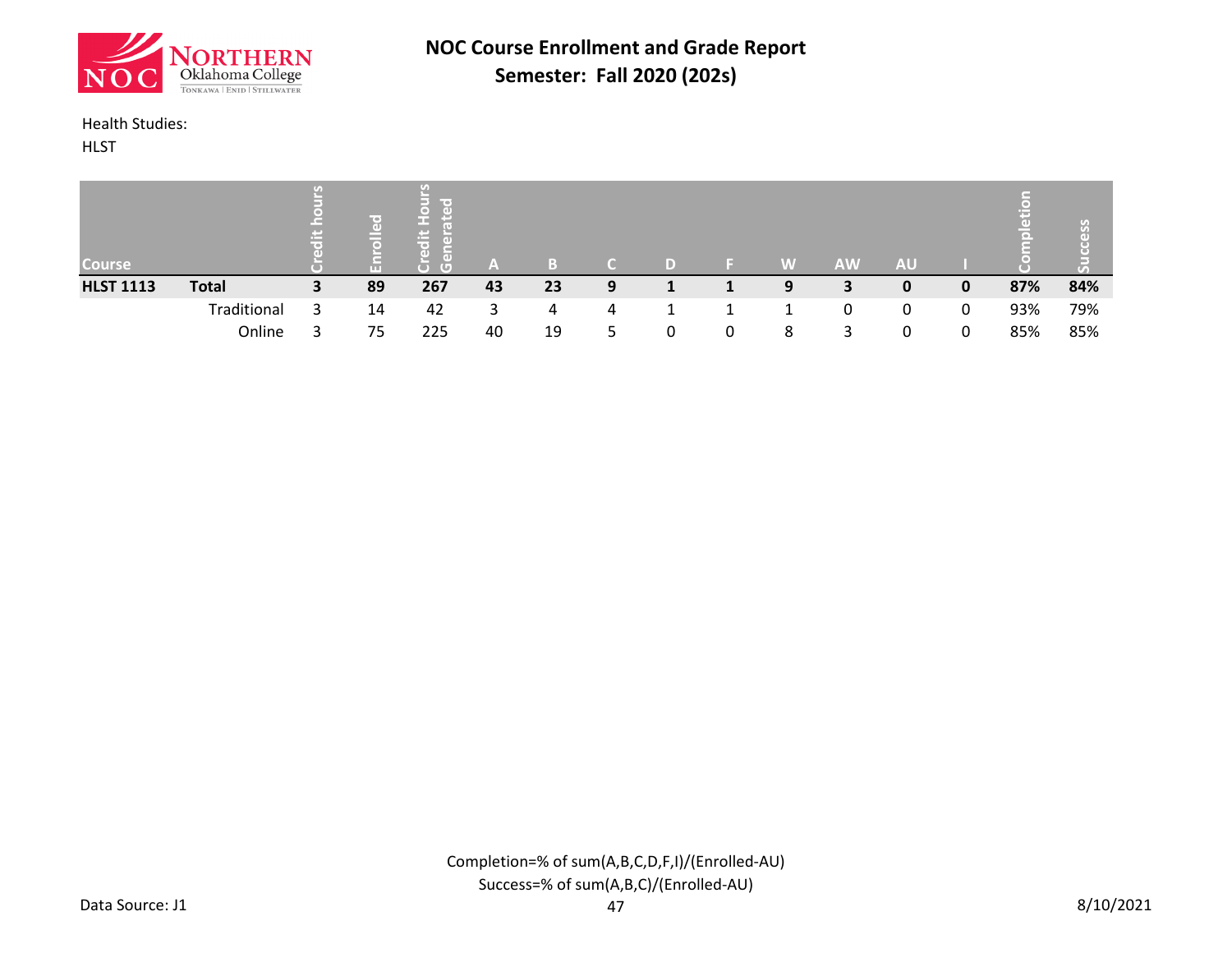![](_page_23_Picture_0.jpeg)

# Health and Physical Education Theory:

HPET

| <b>Course</b>    |                    | Credit hours            | Enrolled                | Credit Hours<br>Generated | A                       | $\mathsf B$               | $\mathsf{C}$            | D              | F.                      | W                | <b>AW</b>        | <b>AU</b>   |           | Completion | Success |
|------------------|--------------------|-------------------------|-------------------------|---------------------------|-------------------------|---------------------------|-------------------------|----------------|-------------------------|------------------|------------------|-------------|-----------|------------|---------|
| <b>HPET 1113</b> | <b>Total</b>       | $\overline{\mathbf{3}}$ | 24                      | 72                        | 10                      | $\boldsymbol{6}$          | $\overline{\mathbf{4}}$ | $\overline{2}$ | $\mathbf{1}$            | $\pmb{0}$        | $\mathbf 1$      | $\pmb{0}$   | $\pmb{0}$ | 96%        | 83%     |
|                  | Traditional        | 3                       | 11                      | 33                        | 5                       | $\ensuremath{\mathsf{3}}$ | 0                       | $\mathbf{1}$   | $\mathbf 1$             | 0                | $\mathbf 1$      | 0           | 0         | 91%        | 73%     |
|                  | <b>ITV</b>         | 3                       | 13                      | 39                        | 5                       | 3                         | $\overline{\mathbf{4}}$ | $\mathbf{1}$   | $\pmb{0}$               | $\mathbf 0$      | $\boldsymbol{0}$ | 0           | 0         | 100%       | 92%     |
| <b>HPET 1132</b> | <b>Traditional</b> | $\overline{2}$          | 17                      | 34                        | 10                      | $\mathbf 1$               | $\mathbf{2}$            | $\mathbf{1}$   | $\mathbf{2}$            | $\pmb{0}$        | $\mathbf{1}$     | $\pmb{0}$   | $\pmb{0}$ | 94%        | 76%     |
|                  |                    |                         |                         |                           |                         |                           |                         |                |                         |                  |                  |             |           |            |         |
| <b>HPET 1223</b> | <b>Total</b>       | 3                       | 83                      | 249                       | 27                      | 26                        | 8                       | 6              | $\overline{2}$          | $\boldsymbol{6}$ | 8                | $\pmb{0}$   | $\pmb{0}$ | 83%        | 73%     |
|                  | Traditional        | 3                       | 27                      | 81                        | 14                      | 8                         | $\overline{2}$          | 3              | $\pmb{0}$               | $\mathbf 0$      | $\boldsymbol{0}$ | 0           | 0         | 100%       | 89%     |
|                  | Online             | 3                       | 56                      | 168                       | 13                      | 18                        | 6                       | 3              | $\overline{2}$          | 6                | 8                | 0           | 0         | 75%        | 66%     |
| <b>HPET 1232</b> | <b>Traditional</b> | $\overline{\mathbf{2}}$ | 3                       | 6                         | $\overline{\mathbf{3}}$ | $\mathbf 0$               | $\pmb{0}$               | $\pmb{0}$      | $\mathbf 0$             | $\mathbf 0$      | $\bf{0}$         | $\pmb{0}$   | $\pmb{0}$ | 100%       | 0%      |
|                  |                    |                         |                         |                           |                         |                           |                         |                |                         |                  |                  |             |           |            |         |
| <b>HPET 1233</b> | <b>Traditional</b> | $\overline{\mathbf{3}}$ | $\overline{\mathbf{3}}$ | $\boldsymbol{9}$          | $\overline{\mathbf{3}}$ | $\mathbf 0$               | $\pmb{0}$               | $\pmb{0}$      | $\mathbf 0$             | $\pmb{0}$        | $\pmb{0}$        | $\pmb{0}$   | $\pmb{0}$ | 100%       | 0%      |
|                  |                    |                         |                         |                           |                         |                           |                         |                |                         |                  |                  |             |           |            |         |
| <b>HPET 1952</b> | <b>Traditional</b> | $\overline{\mathbf{2}}$ | 40                      | 80                        | 21                      | $\boldsymbol{6}$          | $\pmb{4}$               | 5              | $\overline{\mathbf{3}}$ | $\pmb{0}$        | $\mathbf 1$      | $\pmb{0}$   | $\pmb{0}$ | 98%        | 78%     |
|                  |                    |                         |                         |                           |                         |                           |                         |                |                         |                  |                  |             |           |            |         |
| <b>HPET 2212</b> | <b>Total</b>       | $\overline{\mathbf{2}}$ | 43                      | 86                        | 21                      | 11                        | $\mathbf 1$             | 5              | $\overline{2}$          | $\mathbf 1$      | $\overline{2}$   | $\pmb{0}$   | $\pmb{0}$ | 93%        | 77%     |
|                  | Traditional        | $\overline{2}$          | 42                      | 84                        | 20                      | 11                        | $\mathbf 1$             | 5              | $\overline{2}$          | $\mathbf 1$      | $\overline{2}$   | 0           | 0         | 93%        | 76%     |
|                  | Virtual            | $\overline{2}$          | $\mathbf{1}$            | 2                         | $\mathbf 1$             | 0                         | 0                       | 0              | 0                       | $\pmb{0}$        | 0                | 0           | 0         | 100%       | 0%      |
| <b>HPET 2382</b> | <b>Traditional</b> | $\overline{2}$          | 12                      | 24                        | 12                      | $\pmb{0}$                 | $\mathbf 0$             | $\pmb{0}$      | $\pmb{0}$               | $\pmb{0}$        | $\pmb{0}$        | $\pmb{0}$   | $\pmb{0}$ | 100%       | 0%      |
|                  |                    |                         |                         |                           |                         |                           |                         |                |                         |                  |                  |             |           |            |         |
| <b>HPET 2633</b> | <b>Total</b>       | $\overline{\mathbf{3}}$ | 19                      | 57                        | 11                      | $\overline{\mathbf{3}}$   | $\overline{\mathbf{3}}$ | $\mathbf{1}$   | $\mathbf 0$             | $\pmb{0}$        | $\mathbf{1}$     | $\mathbf 0$ | 0         | 95%        | 89%     |
|                  | Traditional        | 3                       | 17                      | 51                        | 10                      | 3                         | $\overline{2}$          | $\mathbf{1}$   | 0                       | 0                | $\mathbf 1$      | 0           | 0         | 94%        | 88%     |
|                  | Virtual            | 3                       | $\overline{2}$          | 6                         | $\mathbf{1}$            | $\boldsymbol{0}$          | $\mathbf{1}$            | 0              | 0                       | 0                | $\mathbf 0$      | 0           | 0         | 100%       | 0%      |

Completion=% of sum(A,B,C,D,F,I)/(Enrolled-AU)

Success=% of sum(A,B,C)/(Enrolled-AU)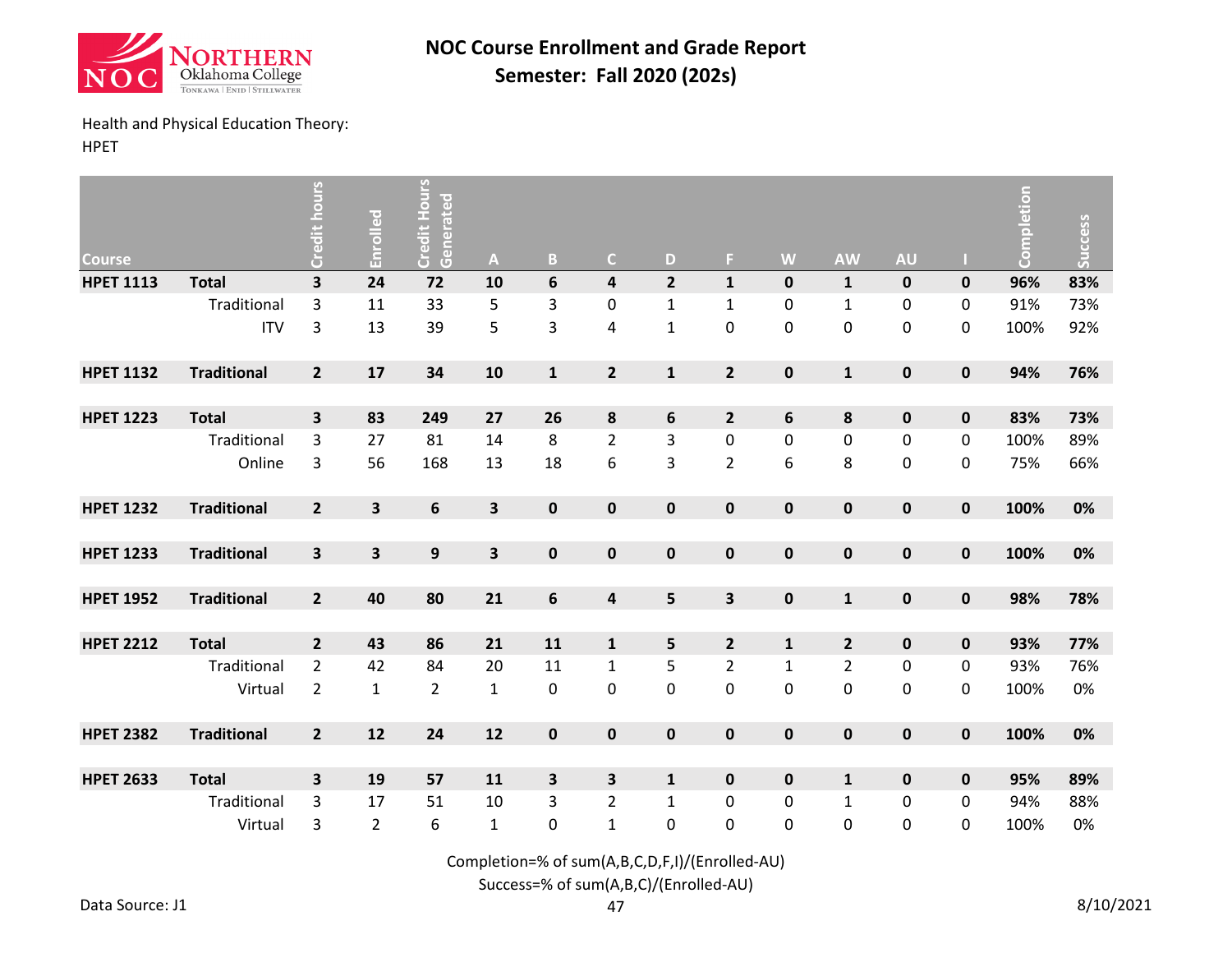![](_page_24_Picture_0.jpeg)

#### Humanities:

HUMN

| <b>Course</b>    |                    | <u>ب</u><br>$\overline{a}$ | Enrolled | SJIN<br>l e f<br>ate<br>$\bullet$<br>ž,<br>Credit<br>Gener | A              | B                       | $\mathsf{C}$            | D              | F.             | W              | <b>AW</b>      | <b>AU</b>   |              | etion<br>Ō | Success |
|------------------|--------------------|----------------------------|----------|------------------------------------------------------------|----------------|-------------------------|-------------------------|----------------|----------------|----------------|----------------|-------------|--------------|------------|---------|
| <b>HUMN 1133</b> | Total              | 3                          | 32       | 96                                                         | 12             | 6                       | 4                       | $\overline{2}$ | 3              | 4              | 0              | 0           | $\mathbf{1}$ | 88%        | 69%     |
|                  | Traditional        | 3                          | 25       | 75                                                         | 9              | 5                       | 3                       | 1              | 3              | 4              | 0              | 0           | 0            | 84%        | 68%     |
|                  | <b>ITV</b>         | 3                          | 7        | 21                                                         | 3              | $\mathbf 1$             | $\mathbf{1}$            | $\mathbf{1}$   | 0              | 0              | 0              | $\mathbf 0$ | $\mathbf{1}$ | 100%       | 71%     |
| <b>HUMN 2103</b> | <b>Traditional</b> | $\mathbf{3}$               | 29       | 87                                                         | 16             | $\overline{\mathbf{4}}$ | $\overline{\mathbf{3}}$ | $\mathbf{1}$   | $\overline{2}$ | $\mathbf 0$    | 3              | $\mathbf 0$ | 0            | 90%        | 79%     |
|                  |                    |                            |          |                                                            |                |                         |                         |                |                |                |                |             |              |            |         |
| <b>HUMN 2113</b> | <b>Total</b>       | 3                          | 54       | 162                                                        | 28             | 9                       | $\boldsymbol{6}$        | $\mathbf{1}$   | 3              | 6              | $\mathbf{1}$   | $\mathbf 0$ | 0            | 87%        | 80%     |
|                  | Traditional        | 3                          | 31       | 93                                                         | 20             | 5                       | 4                       | $\mathbf{0}$   | $\mathbf{1}$   | $\mathbf{1}$   | 0              | $\mathbf 0$ | 0            | 97%        | 94%     |
|                  | Online             | 3                          | 23       | 69                                                         | 8              | 4                       | $\overline{2}$          | $\mathbf{1}$   | $\overline{2}$ | 5              | $\mathbf{1}$   | $\pmb{0}$   | 0            | 74%        | 61%     |
| <b>HUMN 2223</b> | <b>Total</b>       | $\overline{\mathbf{3}}$    | 31       | 93                                                         | 3              | $\overline{\mathbf{z}}$ | 5                       | 3              | 3              | $\overline{7}$ | 3              | $\mathbf 0$ | 0            | 68%        | 48%     |
|                  | Traditional        | 3                          | 11       | 33                                                         | $\mathbf{1}$   | 3                       | 3                       | $\mathbf{1}$   | $\mathbf{1}$   | $\mathbf{1}$   | $\mathbf{1}$   | 0           | 0            | 82%        | 64%     |
|                  | Online             | 3                          | 20       | 60                                                         | $\overline{2}$ | 4                       | $\overline{2}$          | 2              | $\overline{2}$ | 6              | $\overline{2}$ | 0           | 0            | 60%        | 40%     |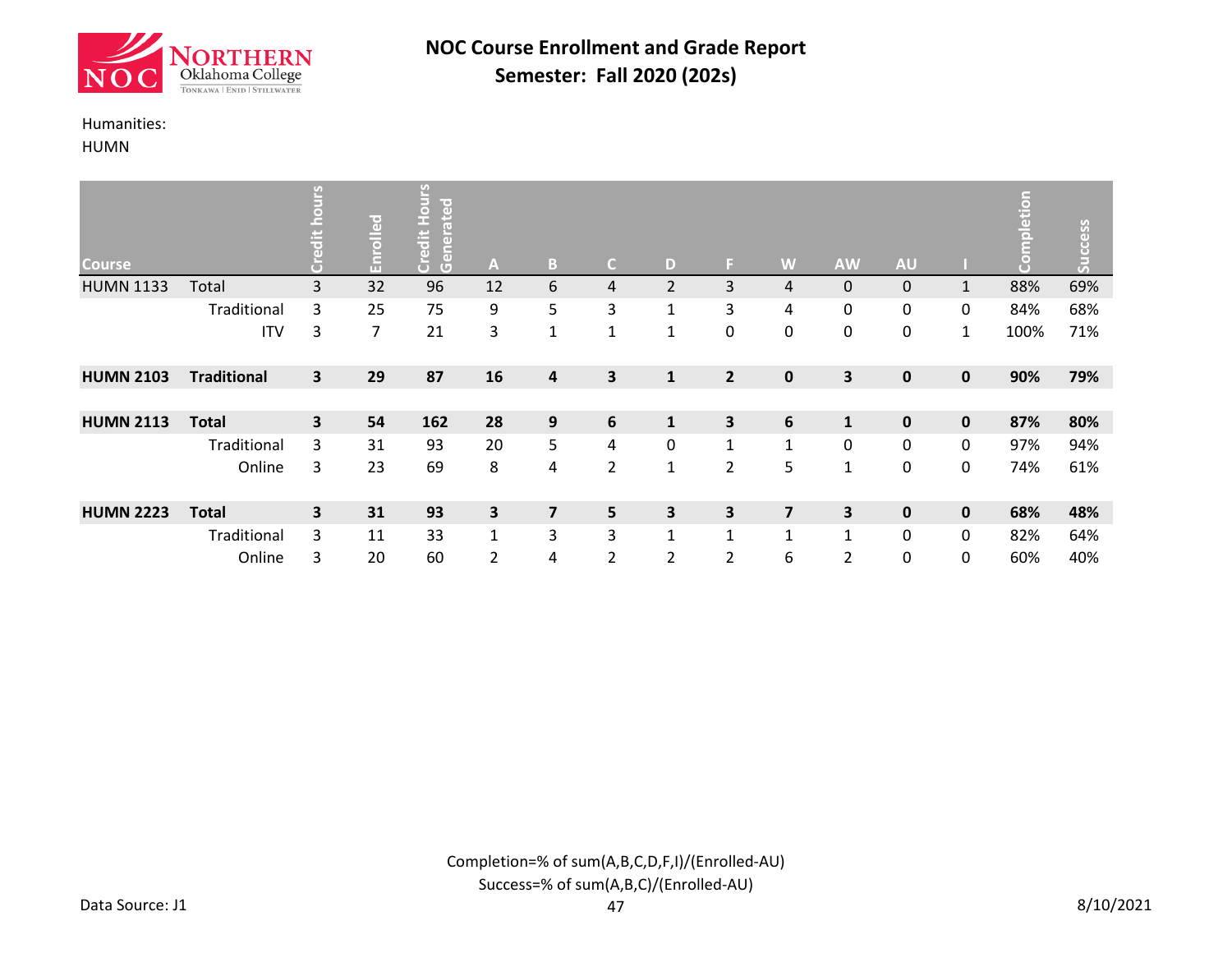![](_page_25_Picture_0.jpeg)

### Languague

LANG

| <b>Course</b>    |        |   | ш  | --<br>$\sqrt{2}$ |    |   |   | W | AW. | AU |   |     |     |
|------------------|--------|---|----|------------------|----|---|---|---|-----|----|---|-----|-----|
| <b>LANG 1125</b> | Online | ے | 21 | 105              | 12 | ັ | 0 | Δ |     | 0  | 0 | 81% | 76% |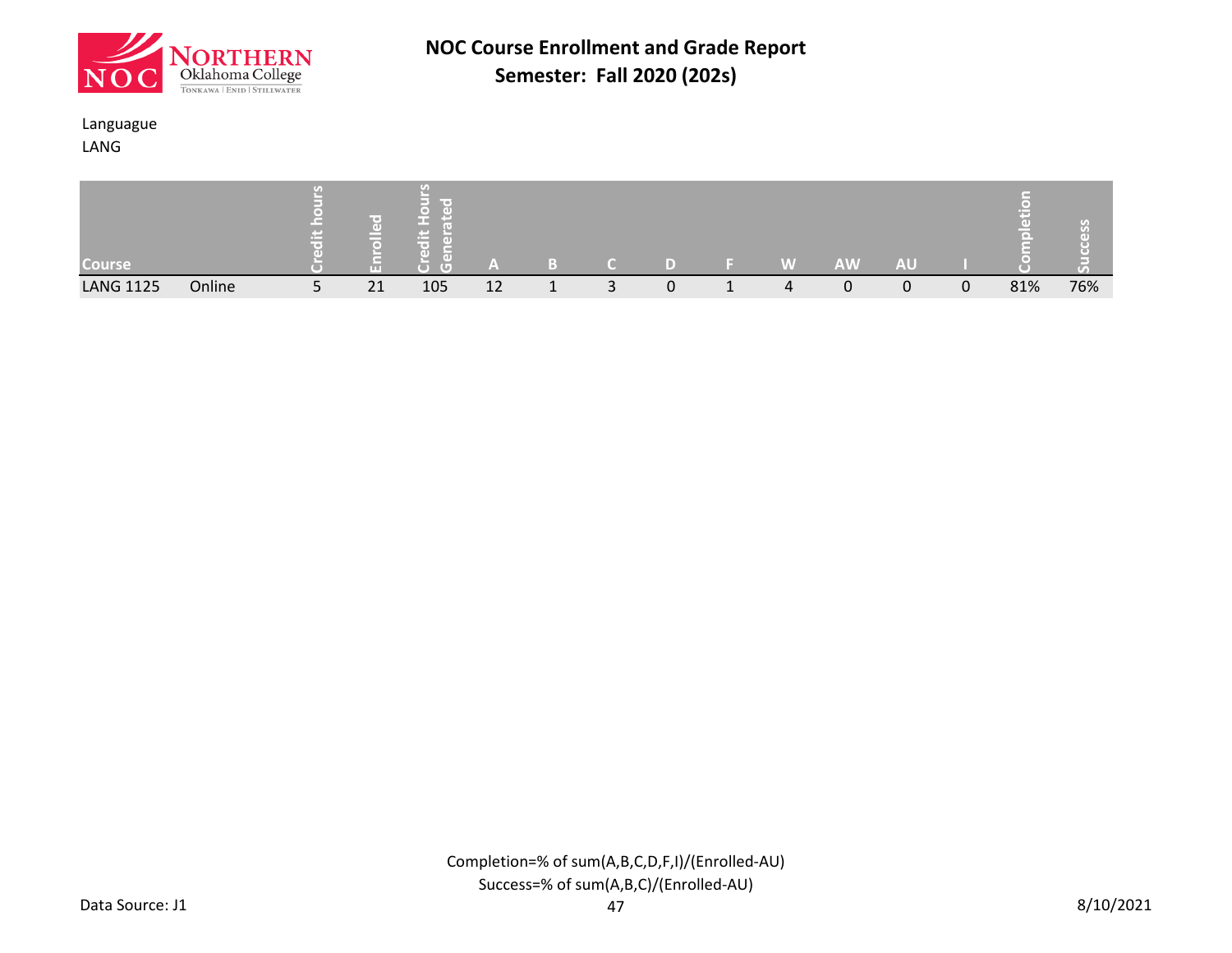![](_page_26_Picture_0.jpeg)

#### Mathematics:

MATH

| <b>Course</b>    |              | hours<br>Credit         | Enrolled | <b>Credit Hours</b><br>Generated | A                       | B              | $\mathsf{C}$     | D                       | F.             | W              | <b>AW</b>               | <b>AU</b>   |   | Completion | Success |
|------------------|--------------|-------------------------|----------|----------------------------------|-------------------------|----------------|------------------|-------------------------|----------------|----------------|-------------------------|-------------|---|------------|---------|
| <b>MATH 0021</b> | <b>Total</b> | $\mathbf{1}$            | 10       | 10                               | 4                       | $\overline{2}$ | $\mathbf 0$      | $\mathbf 0$             | $\mathbf{1}$   | $\overline{2}$ | $\mathbf{1}$            | $\pmb{0}$   | 0 | 70%        | 60%     |
|                  | Traditional  | $\mathbf{1}$            | 52       | 52                               | 40                      | 3              | $\mathbf{1}$     | 0                       | $\mathbf 0$    | $\mathbf{1}$   | $\overline{7}$          | 0           | 0 | 85%        | 85%     |
|                  | Virtual      | $\mathbf{1}$            | 7        | $\overline{7}$                   | 3                       | $\mathbf{1}$   | 0                | 0                       | $\mathbf{1}$   | $\mathbf{1}$   | $\mathbf{1}$            | 0           | 0 | 71%        | 57%     |
|                  | <b>ITV</b>   | $\mathbf{1}$            | 3        | 3                                | $\mathbf{1}$            | $\mathbf 1$    | $\boldsymbol{0}$ | 0                       | $\pmb{0}$      | $\mathbf{1}$   | $\mathbf 0$             | 0           | 0 | 67%        | 67%     |
| <b>MATH 0031</b> | <b>Total</b> | $\mathbf{1}$            | 201      | 201                              | 95                      | 29             | 13               | $\overline{\mathbf{z}}$ | 9              | 34             | 14                      | $\pmb{0}$   | 0 | 76%        | 68%     |
|                  | Traditional  | $\mathbf{1}$            | 165      | 165                              | 81                      | 24             | 12               | 5                       | 9              | 30             | $\overline{\mathbf{4}}$ | 0           | 0 | 79%        | 71%     |
|                  | Virtual      | 1                       | 22       | 22                               | 7                       | 3              | 0                | 0                       | 0              | 4              | 8                       | 0           | 0 | 45%        | 45%     |
|                  | <b>ITV</b>   | $\mathbf{1}$            | 14       | 14                               | $\overline{7}$          | $\overline{2}$ | $\mathbf{1}$     | $\overline{2}$          | 0              | 0              | $\overline{2}$          | 0           | 0 | 86%        | 71%     |
| <b>MATH 0122</b> | <b>Total</b> | $\overline{\mathbf{2}}$ | 88       | 176                              | 37                      | 14             | 10               | $\mathbf{1}$            | 3              | 20             | 3                       | $\pmb{0}$   | 0 | 74%        | 69%     |
|                  | Traditional  | $\overline{2}$          | 76       | 152                              | 27                      | 14             | $10\,$           | $\mathbf{1}$            | 3              | 19             | $\overline{2}$          | 0           | 0 | 72%        | 67%     |
|                  | Virtual      | $\overline{2}$          | 6        | 12                               | 5                       | 0              | 0                | 0                       | 0              | 0              | $\mathbf{1}$            | 0           | 0 | 83%        | 83%     |
|                  | <b>ITV</b>   | $\overline{2}$          | 6        | 12                               | 5                       | 0              | 0                | 0                       | 0              | $\mathbf{1}$   | $\pmb{0}$               | 0           | 0 | 83%        | 83%     |
| <b>MATH 0123</b> | <b>Total</b> | 3                       | 41       | 123                              | $\overline{\mathbf{z}}$ | 5              | 8                | $\overline{2}$          | 4              | 11             | $\overline{\mathbf{4}}$ | $\pmb{0}$   | 0 | 63%        | 49%     |
|                  | Traditional  | 3                       | 104      | 312                              | 27                      | 20             | 31               | $\overline{7}$          | 5              | 12             | $\overline{2}$          | 0           | 0 | 87%        | 75%     |
|                  | Online       | 3                       | 19       | 57                               | 0                       | $\overline{2}$ | 5                | $\mathbf{1}$            | $\mathbf{1}$   | $\overline{7}$ | 3                       | 0           | 0 | 47%        | 37%     |
|                  | Virtual      | 3                       | 6        | 18                               | 3                       | 0              | $\mathbf 1$      | 0                       | $\mathbf{1}$   | 0              | $\mathbf 1$             | 0           | 0 | 83%        | 67%     |
|                  | <b>ITV</b>   | 3                       | 16       | 48                               | 4                       | 3              | $\overline{2}$   | $\mathbf{1}$            | $\overline{2}$ | 4              | $\mathbf 0$             | 0           | 0 | 75%        | 56%     |
| <b>MATH 0132</b> | <b>Total</b> | $\overline{\mathbf{2}}$ | 14       | 28                               | 8                       | 3              | $\mathbf 0$      | $\mathbf 0$             | $\pmb{0}$      | $\overline{2}$ | $\mathbf{1}$            | $\mathbf 0$ | 0 | 79%        | 79%     |
|                  | Traditional  | $\overline{2}$          | 9        | 18                               | 4                       | 3              | 0                | 0                       | 0              | $\mathbf{1}$   | $\mathbf{1}$            | 0           | 0 | 78%        | 78%     |
|                  | <b>ITV</b>   | $\overline{2}$          | 5        | 10                               | 4                       | 0              | 0                | 0                       | 0              | $\mathbf{1}$   | $\mathbf 0$             | 0           | 0 | 80%        | 80%     |

Completion=% of sum(A,B,C,D,F,I)/(Enrolled-AU)

Success=% of sum(A,B,C)/(Enrolled-AU)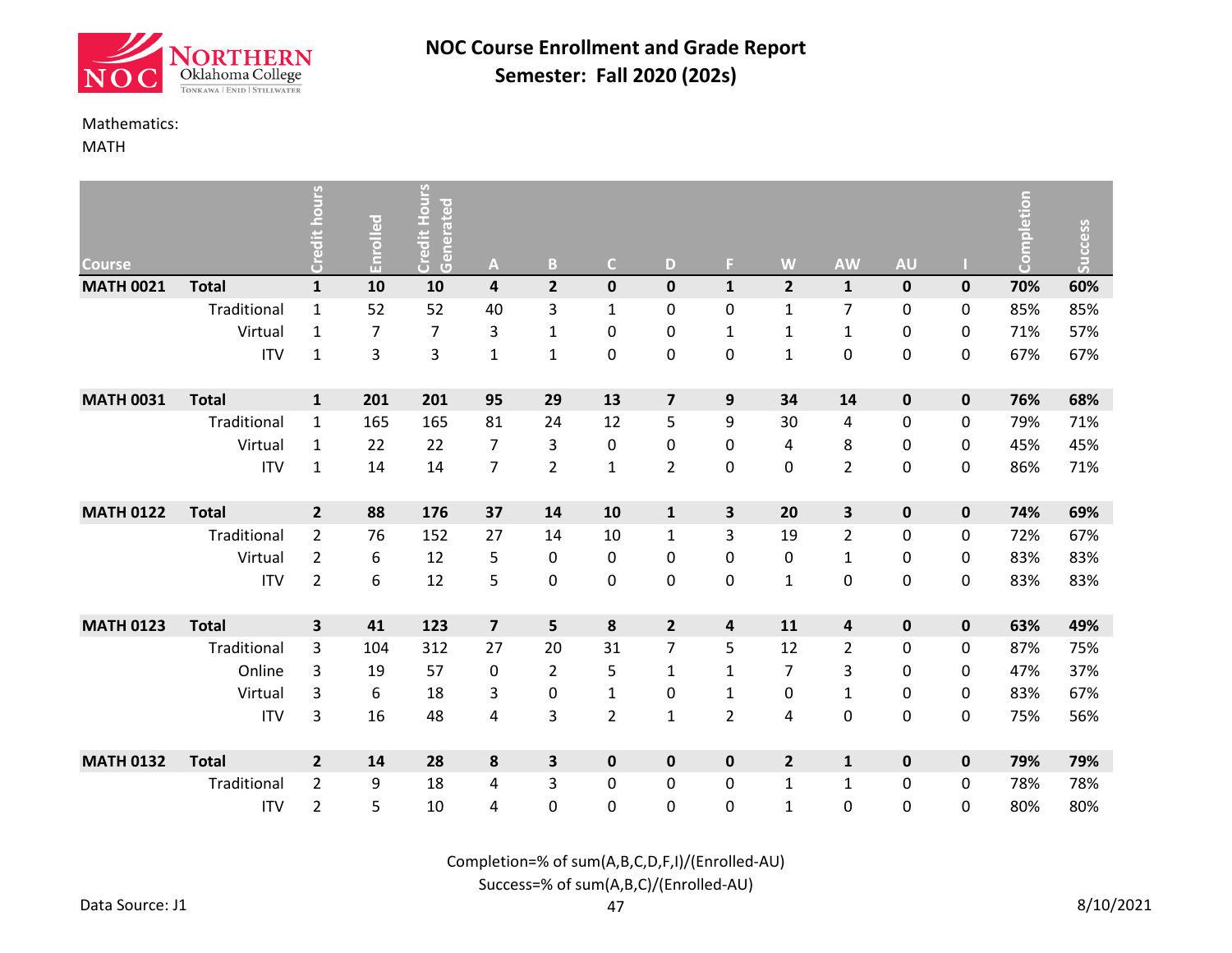![](_page_27_Picture_0.jpeg)

### Mathematics: **Continuted**

### MATH

| <b>Course</b>    |              | <b>Credit hours</b> | Enrolled | Hours<br>Generated<br>Credit I | A         | B                | $\mathsf{C}$     | D                | F              | W              | <b>AW</b>               | <b>AU</b>   |              | Completion | <b>Success</b> |
|------------------|--------------|---------------------|----------|--------------------------------|-----------|------------------|------------------|------------------|----------------|----------------|-------------------------|-------------|--------------|------------|----------------|
| <b>MATH 1483</b> | <b>Total</b> | 3                   | 444      | 1332                           | 91        | 113              | 82               | 28               | 40             | 64             | 26                      | $\pmb{0}$   | $\pmb{0}$    | 80%        | 64%            |
|                  | Traditional  | 3                   | 353      | 1059                           | 76        | 96               | 66               | 22               | 32             | 50             | 11                      | 0           | 0            | 83%        | 67%            |
|                  | Online       | 3                   | 60       | 180                            | 10        | 10               | 11               | 6                | 5              | 12             | 6                       | 0           | 0            | 70%        | 52%            |
|                  | Virtual      | 3                   | 11       | 33                             | 0         | 3                | $\mathbf{1}$     | 0                | 0              | 1              | 6                       | 0           | 0            | 36%        | 36%            |
|                  | <b>ITV</b>   | 3                   | 20       | 60                             | 5         | 4                | 4                | 0                | 3              | $\mathbf{1}$   | 3                       | 0           | 0            | 80%        | 65%            |
| <b>MATH 1493</b> | <b>Total</b> | 3                   | 121      | 363                            | 34        | 28               | 21               | $\boldsymbol{9}$ | 8              | 6              | 15                      | $\mathbf 0$ | $\mathbf 0$  | 83%        | 69%            |
|                  | Traditional  | 3                   | 74       | 222                            | 20        | 19               | 14               | 6                | 6              | $\overline{2}$ | 7                       | 0           | 0            | 88%        | 72%            |
|                  | Online       | 3                   | 19       | 57                             | $\pmb{0}$ | $\overline{2}$   | 6                | $\overline{2}$   | 0              | $\overline{2}$ | $\overline{7}$          | 0           | 0            | 53%        | 42%            |
|                  | Virtual      | 3                   | 10       | 30                             | 4         | $\overline{2}$   | 0                | $\mathbf{1}$     | $\overline{2}$ | $\mathbf 1$    | 0                       | 0           | 0            | 90%        | 60%            |
|                  | <b>ITV</b>   | 3                   | 18       | 54                             | 10        | 5                | $\mathbf{1}$     | $\mathbf 0$      | 0              | $\mathbf 1$    | $\mathbf{1}$            | 0           | 0            | 89%        | 89%            |
| <b>MATH 1513</b> | <b>Total</b> | 3                   | 506      | 1518                           | 110       | 98               | 88               | 38               | 52             | 99             | 20                      | 0           | $\mathbf{1}$ | 76%        | 58%            |
|                  | Traditional  | 3                   | 389      | 1167                           | 74        | 79               | 66               | 30               | 49             | 81             | 9                       | 0           | $\mathbf{1}$ | 77%        | 56%            |
|                  | Online       | 3                   | 56       | 168                            | 12        | 5                | 11               | 6                | $\overline{2}$ | 14             | 6                       | 0           | 0            | 64%        | 50%            |
|                  | Virtual      | 3                   | 22       | 66                             | 4         | 6                | 8                | 0                | 0              | $\overline{2}$ | $\overline{\mathbf{c}}$ | 0           | 0            | 82%        | 82%            |
|                  | <b>ITV</b>   | 3                   | 39       | 117                            | 20        | 8                | 3                | $\overline{2}$   | $\mathbf{1}$   | $\overline{2}$ | 3                       | 0           | 0            | 87%        | 79%            |
| <b>MATH 1613</b> | <b>Total</b> | 3                   | 42       | 126                            | 15        | $\boldsymbol{9}$ | $\boldsymbol{9}$ | $\overline{2}$   | 3              | 3              | $\mathbf 1$             | $\pmb{0}$   | $\pmb{0}$    | 90%        | 79%            |
|                  | Traditional  | 3                   | 36       | 108                            | 10        | 9                | 9                | $\overline{2}$   | $\overline{2}$ | 3              | $\mathbf{1}$            | 0           | 0            | 89%        | 78%            |
|                  | Virtual      | 3                   | 6        | 18                             | 5         | 0                | 0                | 0                | 1              | 0              | 0                       | 0           | 0            | 100%       | 83%            |

Completion=% of sum(A,B,C,D,F,I)/(Enrolled-AU) Success=% of sum(A,B,C)/(Enrolled-AU)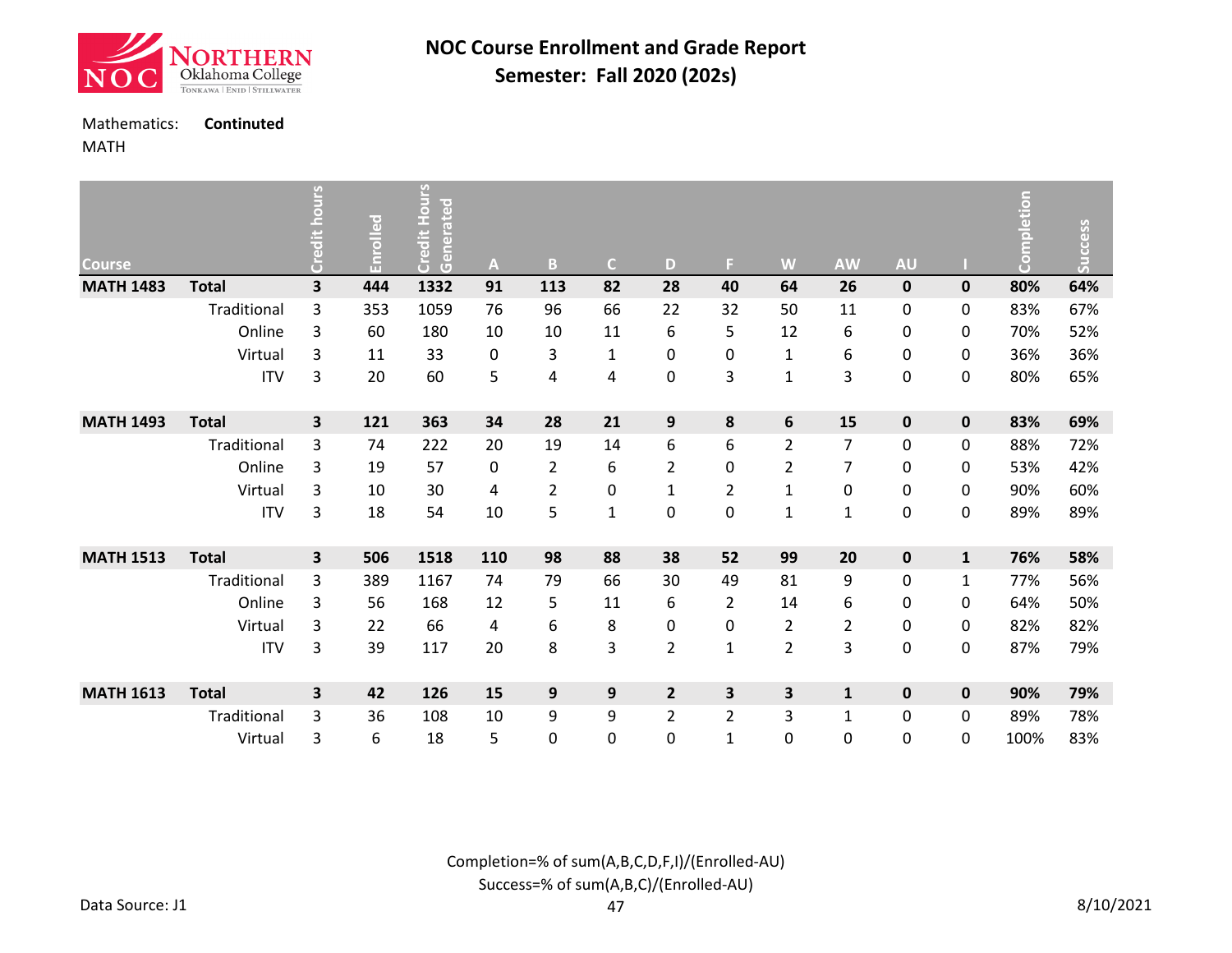![](_page_28_Picture_0.jpeg)

### Mathematics: **Continuted**

MATH

| <b>Course</b>    |              | Credit hours | Enrolled                | ی<br>Do<br>Ho<br>Generated<br>Credit I | A                       | B                       | $\mathsf{C}$            | D              | F.             | W            | <b>AW</b>      | <b>AU</b>   |             | <b>Completion</b> | <b>Success</b> |
|------------------|--------------|--------------|-------------------------|----------------------------------------|-------------------------|-------------------------|-------------------------|----------------|----------------|--------------|----------------|-------------|-------------|-------------------|----------------|
| <b>MATH 2023</b> | <b>Total</b> | 3            | 226                     | 678                                    | 71                      | 59                      | 35                      | 11             | 6              | 33           | 11             | $\mathbf 0$ | $\pmb{0}$   | 81%               | 73%            |
|                  | Traditional  | 3            | 157                     | 471                                    | 56                      | 41                      | 23                      | $\overline{7}$ | 3              | 20           | $\overline{7}$ | 0           | 0           | 83%               | 76%            |
|                  | Online       | 3            | 60                      | 180                                    | 15                      | 15                      | 8                       | 4              | 3              | 11           | 4              | 0           | 0           | 75%               | 63%            |
|                  | Virtual      | 3            | $\overline{2}$          | 6                                      | $\pmb{0}$               | $\mathbf{1}$            | $\mathbf 0$             | $\mathbf 0$    | 0              | $\mathbf{1}$ | 0              | $\pmb{0}$   | 0           | 50%               | 50%            |
|                  | <b>ITV</b>   | 3            | $\overline{7}$          | 21                                     | $\pmb{0}$               | $\overline{2}$          | 4                       | $\mathbf 0$    | 0              | $\mathbf 1$  | 0              | 0           | 0           | 86%               | 86%            |
| <b>MATH 2103</b> | Online       | 3            | $\overline{\mathbf{z}}$ | 21                                     | $\overline{2}$          | $\mathbf 1$             | $\mathbf{1}$            | $\mathbf 0$    | $\overline{2}$ | $\mathbf{1}$ | $\pmb{0}$      | $\pmb{0}$   | $\pmb{0}$   | 86%               | 57%            |
|                  |              |              |                         |                                        |                         |                         |                         |                |                |              |                |             |             |                   |                |
| <b>MATH 2144</b> | <b>Total</b> | 4            | 18                      | 72                                     | $\boldsymbol{9}$        | 4                       | $\overline{\mathbf{5}}$ | $\mathbf 0$    | $\mathbf 0$    | $\mathbf 0$  | $\mathbf 0$    | $\pmb{0}$   | $\pmb{0}$   | 100%              | 0%             |
|                  | Traditional  | 4            | 8                       | 32                                     | 4                       | $\overline{2}$          | $\overline{2}$          | $\mathbf 0$    | 0              | 0            | 0              | 0           | 0           | 100%              | 0%             |
|                  | Virtual      | 4            | $\overline{2}$          | 8                                      | 2                       | $\pmb{0}$               | 0                       | 0              | 0              | 0            | 0              | 0           | 0           | 100%              | 0%             |
|                  | <b>ITV</b>   | 4            | 8                       | 32                                     | 3                       | $\overline{2}$          | 3                       | $\mathbf 0$    | 0              | 0            | 0              | 0           | 0           | 100%              | 0%             |
| <b>MATH 2154</b> | <b>Total</b> | 4            | 16                      | 64                                     | $\overline{2}$          | $\overline{\mathbf{4}}$ | $\pmb{4}$               | $\mathbf{1}$   | $\pmb{0}$      | 5            | $\pmb{0}$      | $\mathbf 0$ | $\mathbf 0$ | 69%               | 63%            |
|                  | Traditional  | 4            | 4                       | 16                                     | 0                       | 3                       | $\mathbf{1}$            | 0              | 0              | 0            | 0              | 0           | 0           | 100%              | 0%             |
|                  | Virtual      | 4            | $\overline{2}$          | 8                                      | 0                       | $\mathbf{1}$            | $\mathbf{1}$            | 0              | 0              | 0            | 0              | $\pmb{0}$   | 0           | 100%              | 0%             |
|                  | <b>ITV</b>   | 4            | 10                      | 40                                     | $\overline{2}$          | $\boldsymbol{0}$        | $\overline{2}$          | 1              | 0              | 5            | 0              | $\pmb{0}$   | 0           | 50%               | 40%            |
| <b>MATH 2243</b> | <b>Total</b> | 3            | 18                      | 54                                     | 10                      | 5                       | $\mathbf{1}$            | $\mathbf 0$    | $\mathbf{1}$   | $\mathbf 0$  | $\mathbf{1}$   | 0           | $\pmb{0}$   | 94%               | 89%            |
|                  | Traditional  | 3            | 8                       | 24                                     | $\overline{\mathbf{c}}$ | 3                       | $\mathbf 1$             | 0              | 1              | 0            | $\mathbf{1}$   | 0           | 0           | 88%               | 75%            |
|                  | <b>ITV</b>   | 3            | 10                      | 30                                     | 8                       | $\overline{2}$          | 0                       | $\mathbf 0$    | 0              | 0            | 0              | 0           | 0           | 100%              | 0%             |

Completion=% of sum(A,B,C,D,F,I)/(Enrolled-AU) Success=% of sum(A,B,C)/(Enrolled-AU)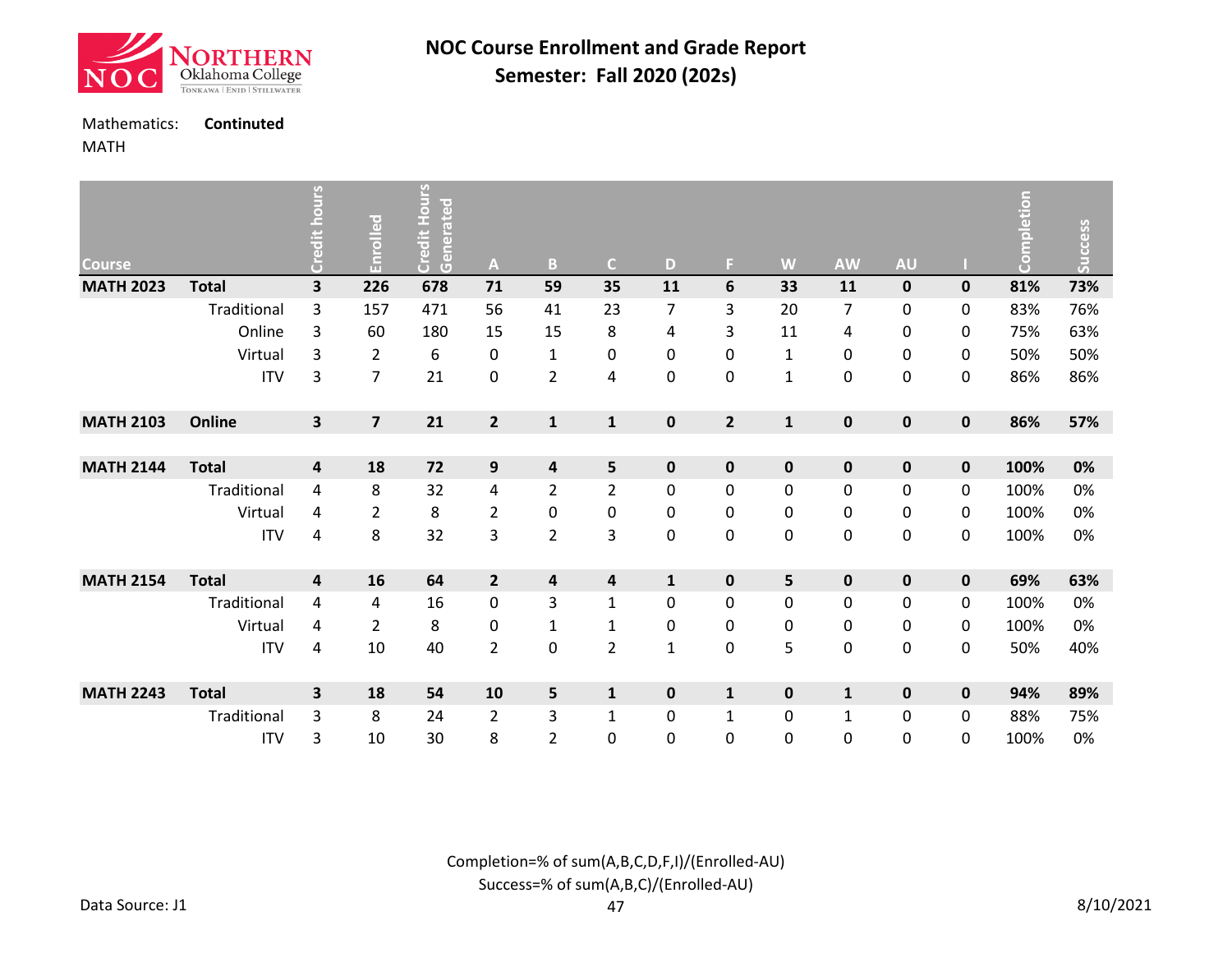![](_page_29_Picture_0.jpeg)

#### Mass Communications:

MCOM

| <b>Course</b>    |              | n                       | Enrolled       | S<br>lited<br>Ō<br>I<br>ate<br>Credit<br>Gener | A              | B              | $\mathsf{C}$   | D            | E. | W            | <b>AW</b>   | <b>AU</b>   |             | etion<br>$\left( \rule{0.2cm}{0.15mm} \right)$ | Success |
|------------------|--------------|-------------------------|----------------|------------------------------------------------|----------------|----------------|----------------|--------------|----|--------------|-------------|-------------|-------------|------------------------------------------------|---------|
| <b>MCOM 1013</b> | <b>Total</b> | $\overline{\mathbf{3}}$ | 18             | 54                                             | 11             | 5              | $\mathbf{1}$   | $\mathbf{1}$ | 0  | $\mathbf{0}$ | $\mathbf 0$ | $\mathbf 0$ | $\mathbf 0$ | 100%                                           | 94%     |
|                  | Traditional  | 3                       | 4              | 12                                             | $\mathbf{1}$   | $\overline{2}$ | $\mathbf{1}$   | $\mathbf{0}$ | 0  | 0            | 0           | 0           | 0           | 100%                                           | 0%      |
|                  | Virtual      | 3                       | $\mathbf{1}$   | 3                                              | 0              | 1              | 0              | 0            | 0  | 0            | 0           | 0           | 0           | 100%                                           | 0%      |
|                  | <b>ITV</b>   | 3                       | 13             | 39                                             | 10             | $\overline{2}$ | 0              | 1            | 0  | 0            | 0           | 0           | 0           | 100%                                           | 92%     |
| <b>MCOM 1123</b> | <b>Total</b> | 3                       | 18             | 54                                             | 5              | 11             | $\overline{2}$ | $\mathbf 0$  | 0  | $\mathbf 0$  | $\mathbf 0$ | $\mathbf 0$ | $\mathbf 0$ | 100%                                           | 0%      |
|                  | Traditional  | 3                       | 6              | 18                                             | $\overline{2}$ | 3              | $\mathbf{1}$   | $\mathbf{0}$ | 0  | 0            | 0           | 0           | 0           | 100%                                           | 0%      |
|                  | Virtual      | 3                       | $\overline{2}$ | 6                                              | 0              | $\overline{2}$ | 0              | $\mathbf{0}$ | 0  | 0            | 0           | 0           | 0           | 100%                                           | 0%      |
|                  | <b>ITV</b>   | 3                       | 10             | 30                                             | 3              | 6              | $\mathbf 1$    | 0            | 0  | 0            | 0           | 0           | 0           | 100%                                           | 0%      |
| <b>MCOM 2240</b> | <b>Total</b> | 3                       | 15             | 45                                             | 13             | $\overline{2}$ | $\mathbf 0$    | $\mathbf 0$  | 0  | $\mathbf 0$  | $\mathbf 0$ | $\mathbf 0$ | $\mathbf 0$ | 100%                                           | 0%      |
|                  | Traditional  | 3                       | 14             | 42                                             | 12             | 2              | 0              | 0            | 0  | 0            | 0           | 0           | 0           | 100%                                           | 0%      |
|                  | Virtual      | 3                       | $\mathbf{1}$   | 3                                              | $\mathbf{1}$   | 0              | 0              | 0            | 0  | 0            | 0           | 0           | 0           | 100%                                           | 0%      |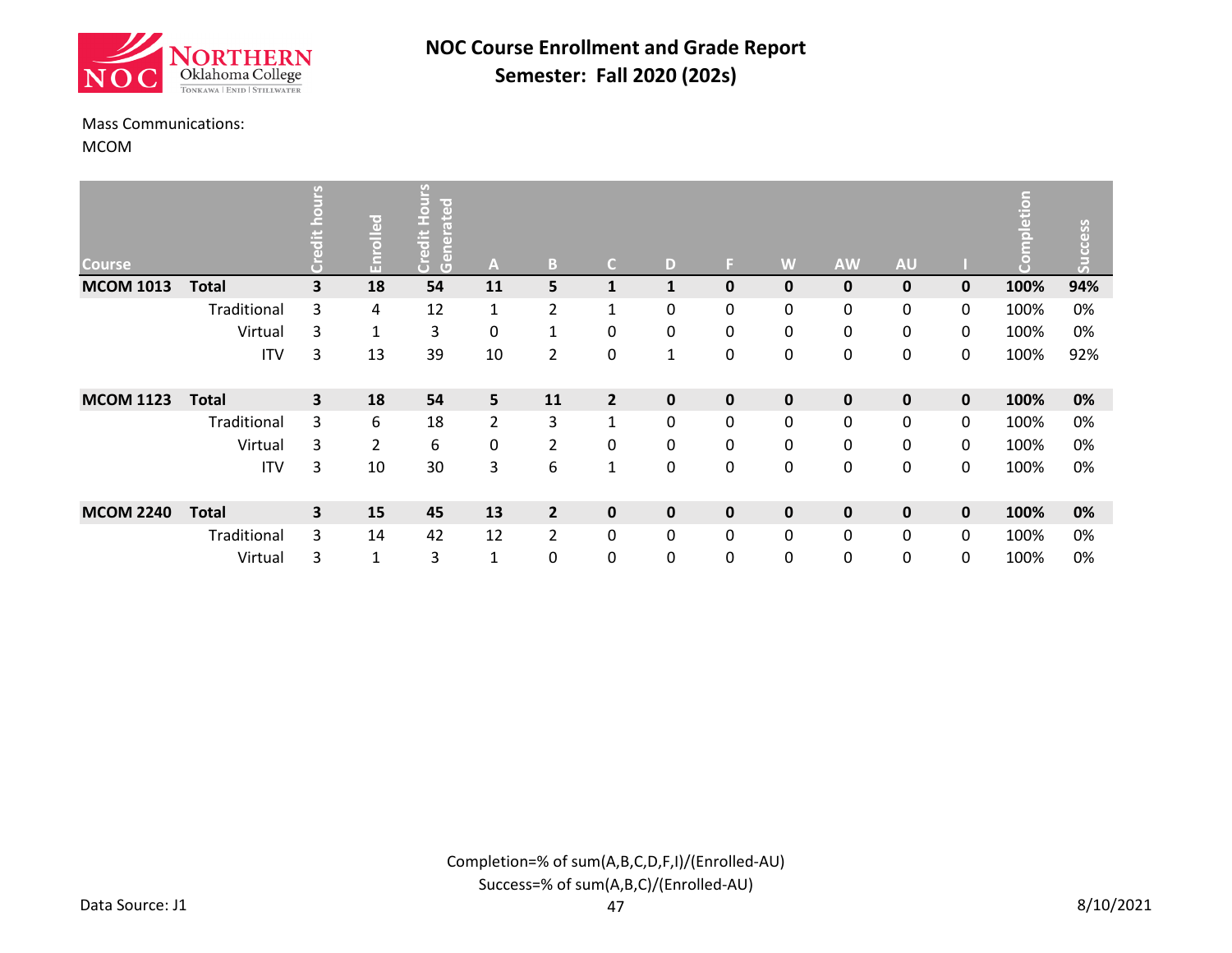![](_page_30_Picture_0.jpeg)

#### Business Management:

| <b>MGMT</b>      |             |  |                |   |        |  |   |           |           |   |      |    |
|------------------|-------------|--|----------------|---|--------|--|---|-----------|-----------|---|------|----|
| <b>Course</b>    |             |  | ma e<br>$\Box$ |   |        |  | W | <b>AW</b> | <b>AU</b> |   |      |    |
| <b>MGMT 2263</b> | Traditional |  | ◠<br>U         | 0 | っ<br>∠ |  |   |           |           | 0 | 100% | 0% |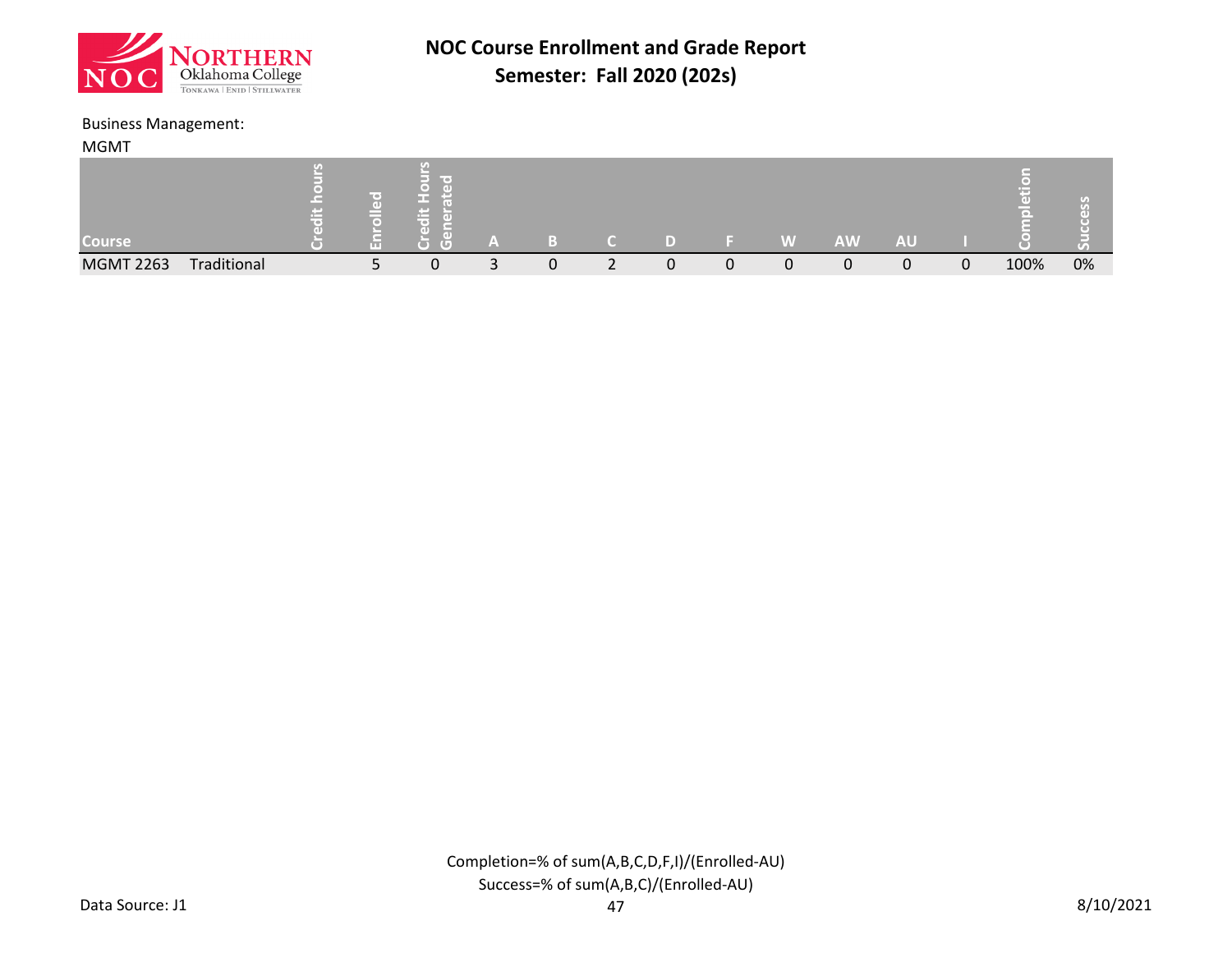![](_page_31_Picture_0.jpeg)

### Music:

MUSC

|                  |                             | ours                         | Enrolled                 | Credit Hours<br>Generated |                          | B                        | $\mathsf{C}$             | D                        | F.                       | W                        | <b>AW</b>                | <b>AU</b>                |                          | Completion                   | Success                  |
|------------------|-----------------------------|------------------------------|--------------------------|---------------------------|--------------------------|--------------------------|--------------------------|--------------------------|--------------------------|--------------------------|--------------------------|--------------------------|--------------------------|------------------------------|--------------------------|
| <b>Course</b>    |                             | ā<br>$\overline{\mathbf{3}}$ | 112                      |                           | A                        | 23                       |                          |                          | 9                        | $\mathbf{1}$             | 3                        |                          |                          |                              | 80%                      |
| <b>MUSC 1113</b> | <b>Total</b><br>Traditional | 3                            | 47                       | 336                       | 48                       | 11                       | 19<br>8                  | 9                        |                          |                          |                          | 0                        | 0                        | 96%<br>100%                  | 81%                      |
|                  | Online                      | 3                            | 32                       | 141<br>96                 | 19<br>16                 |                          | $\overline{7}$           | 5                        | 4<br>$\overline{2}$      | 0<br>0                   | 0<br>3                   | 0                        | 0                        | 91%                          | 81%                      |
|                  |                             |                              |                          |                           |                          | 3                        |                          | $\mathbf{1}$             |                          |                          |                          | 0                        | 0                        |                              |                          |
|                  | Virtual                     | 3                            | 4                        | 12                        | $\pmb{0}$                | $\overline{2}$           | $\overline{2}$           | 0                        | 0                        | 0                        | 0                        | 0                        | 0                        | 100%                         | 0%                       |
|                  | <b>ITV</b>                  | 3                            | 29                       | 87                        | 13                       | 7                        | $\overline{2}$           | 3                        | 3                        | $\mathbf{1}$             | 0                        | 0                        | 0                        | 97%                          | 76%                      |
|                  |                             |                              |                          | $\mathbf 0$               |                          |                          |                          |                          |                          |                          |                          |                          |                          |                              |                          |
| <b>MUSC 1131</b> | Traditional                 | $\mathbf{1}$                 | 6                        | 6                         | $\mathbf{1}$             | $\overline{2}$           | $\pmb{0}$                | 0                        | 0                        | 0                        | 3                        | 0                        | 0                        | 50%                          | 50%                      |
| <b>MUSC 1133</b> | Traditional                 | 3                            | 6                        | 18                        | $\overline{2}$           | 0                        | $\mathbf{1}$             | 0                        | 0                        | $\overline{2}$           | $\mathbf{1}$             | 0                        | 0                        | 50%                          | 50%                      |
| <b>MUSC 1210</b> | Traditional                 | $1\,$                        | $\overline{\phantom{a}}$ | $\overline{\phantom{a}}$  | $\overline{\phantom{a}}$ | $\overline{\phantom{a}}$ | $\overline{\phantom{a}}$ | $\overline{\phantom{a}}$ | $\overline{\phantom{a}}$ | $\overline{\phantom{a}}$ | $\overline{\phantom{a}}$ | $\overline{\phantom{a}}$ | $\qquad \qquad -$        | $\qquad \qquad \blacksquare$ | $\overline{\phantom{a}}$ |
| <b>MUSC 1310</b> | Traditional                 | $\mathbf{1}$                 | $\overline{\phantom{a}}$ |                           |                          |                          |                          |                          | $\overline{\phantom{a}}$ | $\qquad \qquad$          | $\overline{\phantom{a}}$ | $\overline{\phantom{0}}$ | $\qquad \qquad -$        | $\overline{a}$               | $\qquad \qquad -$        |
| <b>MUSC 1340</b> | Traditional                 | $\mathbf{1}$                 | $\overline{\phantom{a}}$ | $\overline{\phantom{a}}$  | $\overline{\phantom{a}}$ | $\overline{\phantom{a}}$ | $\overline{\phantom{a}}$ | $\overline{\phantom{a}}$ | $\overline{\phantom{a}}$ | $\overline{\phantom{a}}$ | $\overline{\phantom{a}}$ | $\overline{\phantom{0}}$ | $\overline{\phantom{a}}$ | $\overline{\phantom{a}}$     | $\overline{\phantom{a}}$ |
| <b>MUSC 1350</b> | Traditional                 | $\mathbf 1$                  | $\overline{\phantom{a}}$ |                           | $\overline{\phantom{a}}$ | $\overline{\phantom{a}}$ | $\overline{\phantom{a}}$ |                          | $\qquad \qquad$          | $\qquad \qquad$          | $\overline{\phantom{a}}$ |                          | $\overline{\phantom{a}}$ | $\overline{\phantom{0}}$     |                          |
| <b>MUSC 1410</b> | Traditional                 | $\mathbf{1}$                 | $\mathbf{1}$             | $\mathbf{1}$              | 0                        | 0                        | 0                        | 0                        | 0                        | 0                        | $\mathbf{1}$             | 0                        | 0                        | 0%                           | 0%                       |
| <b>MUSC 1540</b> | Traditional                 | $\mathbf{1}$                 | $\mathbf{1}$             | 1                         | $\mathbf{1}$             | 0                        | $\mathbf 0$              | 0                        | 0                        | 0                        | 0                        | 0                        | 0                        | 100%                         | 0%                       |
| <b>MUSC 1550</b> | Traditional                 | $\mathbf{1}$                 | $\mathbf{1}$             | $\mathbf{1}$              | $\mathbf{1}$             | $\pmb{0}$                | $\pmb{0}$                | 0                        | 0                        | 0                        | $\mathbf 0$              | 0                        | 0                        | 100%                         | 0%                       |
| <b>MUSC 1610</b> | Traditional                 | $\mathbf{1}$                 | 19                       | 19                        | 13                       | 5                        | 0                        | 0                        | 0                        | $\mathbf{1}$             | 0                        | 0                        | 0                        | 95%                          | 95%                      |
| <b>MUSC 1710</b> | Traditional                 | $\mathbf{1}$                 | $\overline{\phantom{a}}$ | $\overline{\phantom{a}}$  | $\overline{\phantom{a}}$ | $\overline{\phantom{a}}$ | $\overline{\phantom{a}}$ | $\overline{\phantom{a}}$ | $\overline{\phantom{a}}$ | $\overline{\phantom{a}}$ | $\overline{\phantom{a}}$ | $\overline{\phantom{a}}$ | $\overline{\phantom{a}}$ | $\overline{\phantom{a}}$     | $\overline{\phantom{a}}$ |
| <b>MUSC 1711</b> | Traditional                 | $\mathbf 1$                  | 6                        | 6                         | $\overline{2}$           | 0                        | $\mathbf{1}$             | 1                        | 0                        | $\mathbf{1}$             | $\mathbf{1}$             | 0                        | 0                        | 67%                          | 50%                      |
| <b>MUSC 1731</b> | Traditional                 | $\mathbf{1}$                 | 4                        | $\overline{\mathbf{r}}$   | $\overline{2}$           | $\overline{2}$           | $\pmb{0}$                | $\pmb{0}$                | 0                        | 0                        | $\mathbf 0$              | 0                        | 0                        | 100%                         | 0%                       |
| <b>MUSC 2131</b> | Traditional                 | $\mathbf{1}$                 | 4                        | 4                         | $\mathbf{1}$             | 3                        | 0                        | 0                        | 0                        | 0                        | 0                        | 0                        | 0                        | 100%                         | 0%                       |
| <b>MUSC 2133</b> | Traditional                 | $\overline{3}$               | 4                        | 12                        | $\mathbf{1}$             | $\mathbf 1$              | $\overline{2}$           | 0                        | 0                        | 0                        | $\mathbf 0$              | 0                        | 0                        | 100%                         | 0%                       |
| <b>MUSC 2221</b> | Traditional                 | $\mathbf 1$                  | $\mathbf{1}$             | $\mathbf{1}$              | $\mathbf{1}$             | $\pmb{0}$                | 0                        | 0                        | 0                        | 0                        | 0                        | 0                        | 0                        | 100%                         | 0%                       |
| <b>MUSC 2611</b> | Traditional                 | $\mathbf{1}$                 | 16                       | 16                        | 14                       | $\pmb{0}$                | $\boldsymbol{0}$         | $\pmb{0}$                | 0                        | $\mathbf{1}$             | $\mathbf{1}$             | 0                        | 0                        | 88%                          | 88%                      |
| <b>MUSC 2631</b> | Traditional                 | $\mathbf{1}$                 | 19                       | 19                        | 16                       | 0                        | 0                        | 0                        | $\mathbf{1}$             | $\mathbf{1}$             | $\mathbf{1}$             | 0                        | 0                        | 89%                          | 84%                      |

Completion=% of sum(A,B,C,D,F,I)/(Enrolled-AU)

### Success=% of sum(A,B,C)/(Enrolled-AU)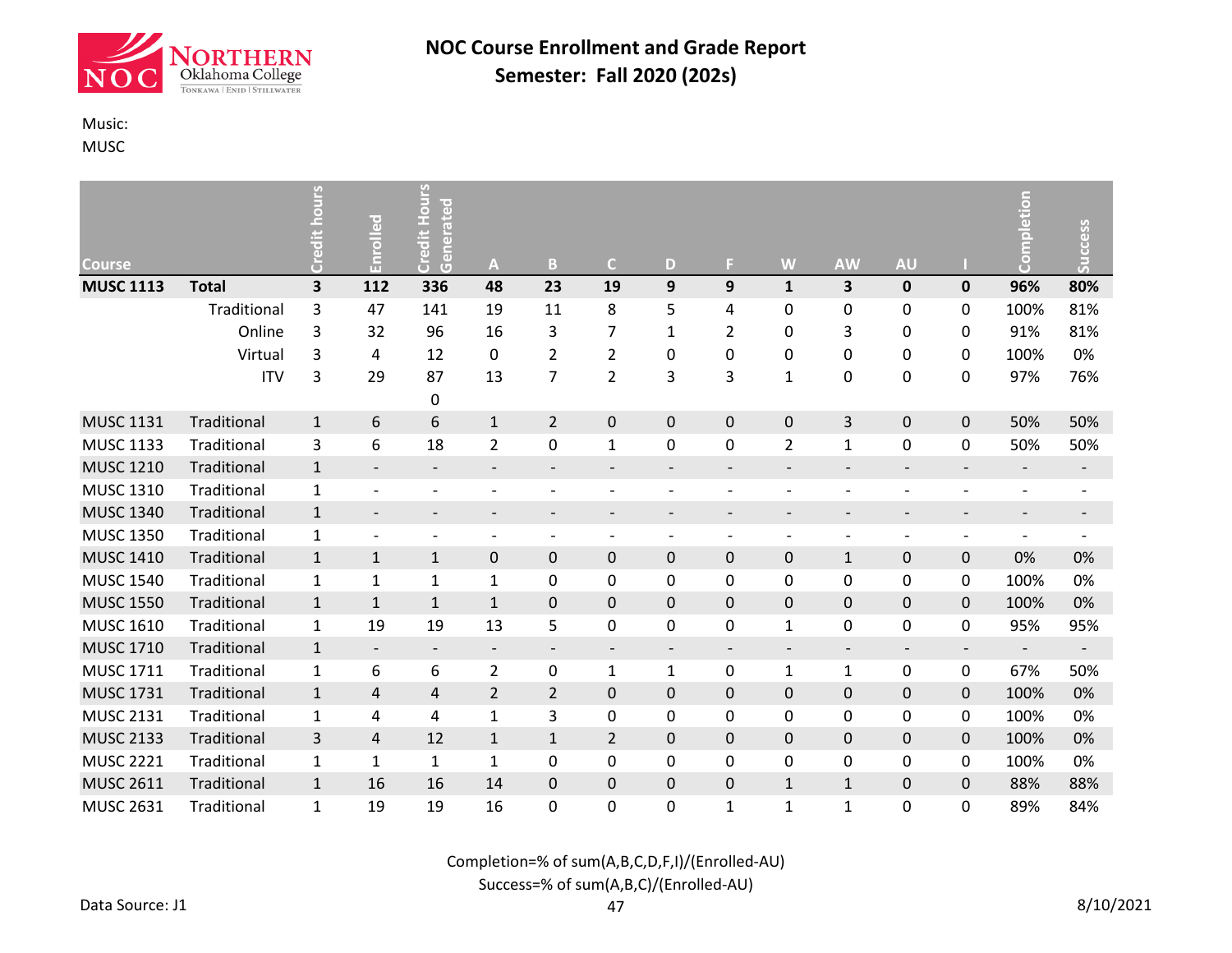![](_page_32_Picture_0.jpeg)

Music: **Conitnued**

MUSC

| <b>Course</b>    |             |    | $\mathbb G$ |    | B |   | D |   | W | <b>AW</b> | <b>AU</b> |   | (e) |     |
|------------------|-------------|----|-------------|----|---|---|---|---|---|-----------|-----------|---|-----|-----|
| <b>MUSC 2711</b> | Traditional | 8  | 5           | 0  | 0 | 0 | 0 | 0 |   |           | 0         | 0 | 0%  | 0%  |
| <b>MUSC 2731</b> | Traditional | 29 | 29          | 25 | 0 | 0 | 0 | 0 |   |           | 0         | 0 | 86% | 86% |
| <b>MUSC 2831</b> | Traditional | 15 | 15          | 12 | 0 | 0 | 0 |   |   |           | 0         | 0 | 87% | 80% |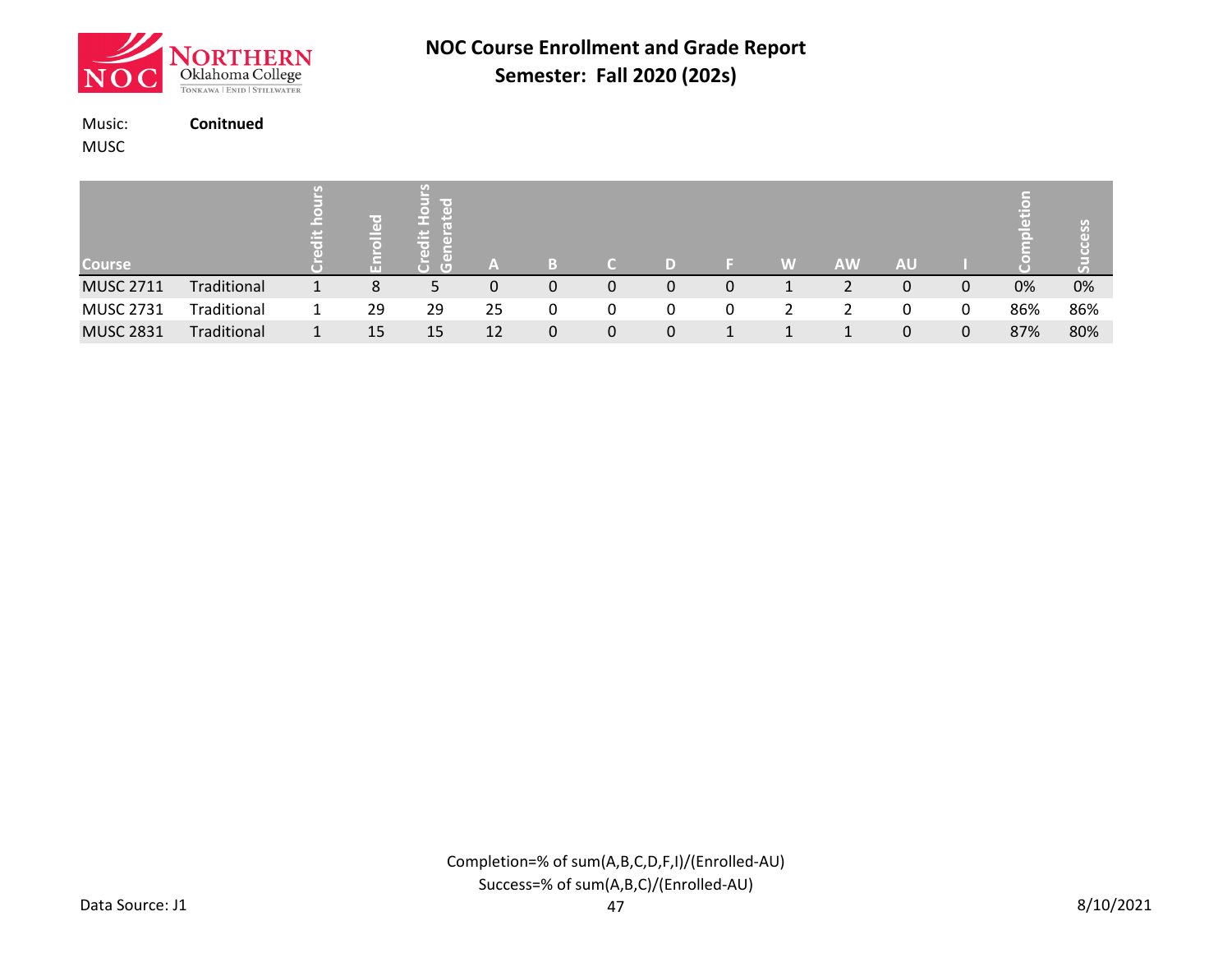![](_page_33_Picture_0.jpeg)

### Nursing:

NURS

| <b>Course</b>    |                    | Credit hours   | Enrolled | <b>Credit Hours</b><br>Generated | A            | $\mathbf{B}$ | $\mathsf{C}$ | D            | F.          | W              | <b>AW</b>        | <b>AU</b>        |             | Completion | <b>Success</b> |
|------------------|--------------------|----------------|----------|----------------------------------|--------------|--------------|--------------|--------------|-------------|----------------|------------------|------------------|-------------|------------|----------------|
| <b>NURS 1002</b> | <b>Traditional</b> | $\overline{2}$ | 31       | 62                               | 5            | 19           | 5            | $\mathbf 0$  | 0           | $\overline{2}$ | $\bf{0}$         | $\mathbf 0$      | 0           | 94%        | 94%            |
|                  |                    |                |          |                                  |              |              |              |              |             |                |                  |                  |             |            |                |
| <b>NURS 1113</b> | <b>Total</b>       | 3              | 16       | 48                               | 12           | 3            | $\mathbf 0$  | $\mathbf 0$  | 0           | $\mathbf{1}$   | $\mathbf 0$      | 0                | 0           | 94%        | 94%            |
|                  | Traditional        | 3              | 4        | 12                               | 3            | $\pmb{0}$    | $\pmb{0}$    | 0            | 0           | $\mathbf{1}$   | $\mathbf 0$      | $\boldsymbol{0}$ | 0           | 75%        | 75%            |
|                  | <b>ITV</b>         | 3              | 12       | 36                               | 9            | 3            | 0            | 0            | 0           | 0              | $\mathbf 0$      | $\mathbf 0$      | 0           | 100%       | 0%             |
| <b>NURS 1114</b> | <b>Traditional</b> | 4              | 87       | 348                              | 0            | 31           | 22           | 3            | 0           | 29             | $\overline{2}$   | $\mathbf 0$      | 0           | 64%        | 61%            |
|                  |                    |                |          |                                  |              |              |              |              |             |                |                  |                  |             |            |                |
| <b>NURS 1124</b> | <b>Traditional</b> | 4              | 87       | 348                              | 8            | 45           | 3            | $\mathbf 0$  | 0           | 29             | $\overline{2}$   | $\mathbf 0$      | $\mathbf 0$ | 64%        | 64%            |
|                  |                    |                |          |                                  |              |              |              |              |             |                |                  |                  |             |            |                |
| <b>NURS 2071</b> | <b>Total</b>       | $\mathbf{1}$   | 65       | 65                               | 49           | 16           | $\mathbf 0$  | $\mathbf 0$  | $\mathbf 0$ | $\mathbf 0$    | $\mathbf 0$      | $\mathbf 0$      | $\mathbf 0$ | 100%       | 0%             |
|                  | Traditional        | $\mathbf{1}$   | 44       | 44                               | 33           | 11           | 0            | 0            | 0           | $\pmb{0}$      | $\boldsymbol{0}$ | $\boldsymbol{0}$ | 0           | 100%       | 0%             |
|                  | <b>ITV</b>         | $\mathbf{1}$   | 21       | 21                               | 16           | 5            | 0            | 0            | 0           | $\pmb{0}$      | $\mathbf 0$      | $\pmb{0}$        | 0           | 100%       | 0%             |
| <b>NURS 2334</b> | <b>Total</b>       | 4              | 68       | 272                              | $\mathbf{1}$ | 29           | 34           | $\mathbf{1}$ | 0           | 3              | $\pmb{0}$        | $\mathbf 0$      | 0           | 96%        | 94%            |
|                  | Traditional        | 4              | 46       | 184                              | 0            | 17           | 26           | 1            | 0           | $\overline{2}$ | $\mathbf 0$      | $\boldsymbol{0}$ | 0           | 96%        | 93%            |
|                  | <b>ITV</b>         | 4              | 22       | 88                               | $\mathbf{1}$ | 12           | 8            | 0            | 0           | $\mathbf{1}$   | $\mathbf 0$      | 0                | 0           | 95%        | 95%            |
| <b>NURS 2344</b> | <b>Traditional</b> | 4              | 68       | 272                              | 23           | 41           | $\mathbf{1}$ | $\mathbf{0}$ | 0           | 3              | $\bf{0}$         | 0                | 0           | 96%        | 96%            |

Completion=% of sum(A,B,C,D,F,I)/(Enrolled-AU) Success=% of sum(A,B,C)/(Enrolled-AU)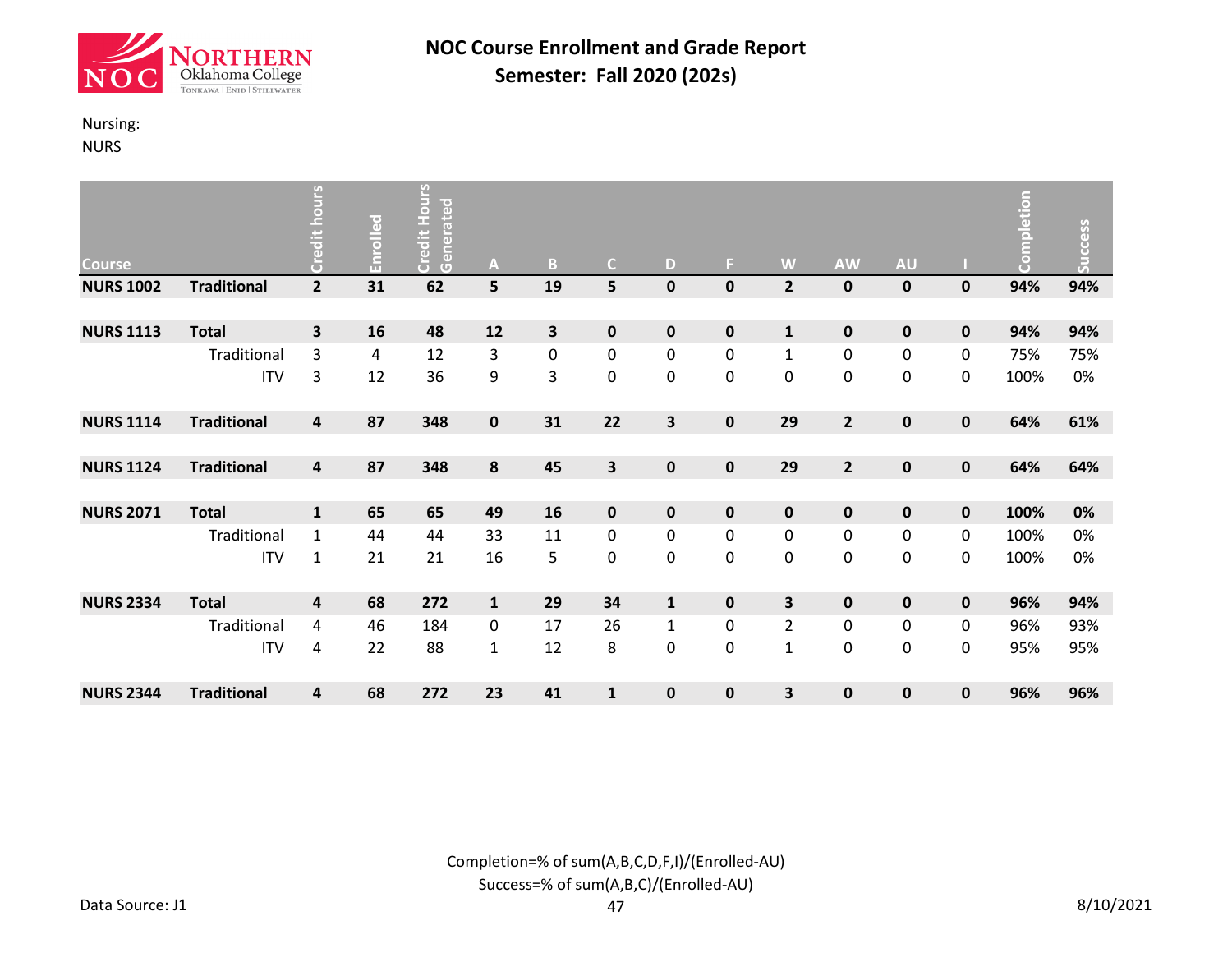![](_page_34_Picture_0.jpeg)

#### Nutrition:

NUTR

| <b>Course</b>    |              |    | r⇔]<br>$\overline{a}$<br>$\Box$<br>π | me o<br>▭<br>rei<br>(G | A  | B. |           |   |   | W            | <b>AW</b> | <b>AU</b> |   | $\overline{a}$<br>(o). | S <sub>o</sub><br>こ |
|------------------|--------------|----|--------------------------------------|------------------------|----|----|-----------|---|---|--------------|-----------|-----------|---|------------------------|---------------------|
| <b>NUTR 2123</b> | <b>Total</b> | 3. | 112                                  | 336                    | 54 | 22 | <b>11</b> | 8 | 6 |              | 4         | 0         | 0 | 90%                    | 78%                 |
|                  | Traditional  |    | 43                                   | 129                    | 19 | 10 |           |   |   | 3            |           | 0         | 0 | 91%                    | 84%                 |
|                  | Online       |    | 66                                   | 198                    | 35 | 12 | 3         | 6 | 4 | 4            |           | 0         | 0 | 91%                    | 76%                 |
|                  | Virtual      |    | 3                                    | 9                      | 0  | 0  |           |   | 0 | <sup>0</sup> |           |           | 0 | 67%                    | 33%                 |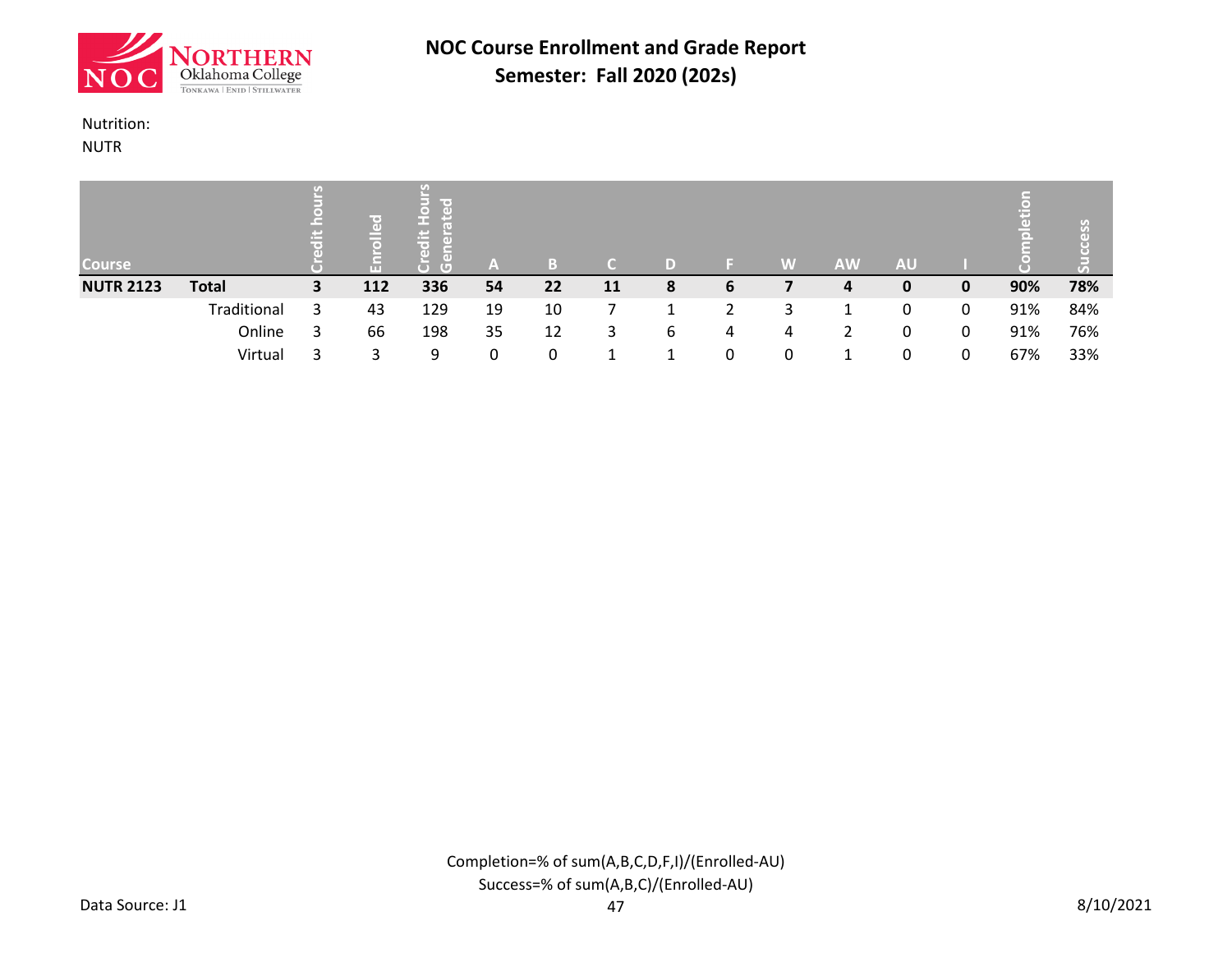![](_page_35_Picture_0.jpeg)

#### Orientation:

ORNT

| <b>Course</b>    |              |     | lir oʻ<br>œ<br>rei<br>m<br>пD<br>τ | $-1$ | B  |    |    |    | W  | <b>AW</b> | <b>AU</b> |   | 昌   | U)  |
|------------------|--------------|-----|------------------------------------|------|----|----|----|----|----|-----------|-----------|---|-----|-----|
| <b>ORNT 1101</b> | <b>Total</b> | 675 | 675                                | 318  | 97 | 86 | 30 | 42 | 32 | 70        | 0         | 0 | 85% | 74% |
|                  | Traditional  | 466 | 466                                | 235  | 76 | 54 | 22 | 23 | 17 | 39        | 0         | 0 | 88% | 78% |
|                  | Online       | 196 | 196                                | 77   | 21 | 32 |    | 18 | 12 | 29        | 0         | 0 | 79% | 66% |
|                  | ITV          | 13  | 13                                 | 6    | 0  | 0  |    |    |    |           | 0         | 0 | 62% | 46% |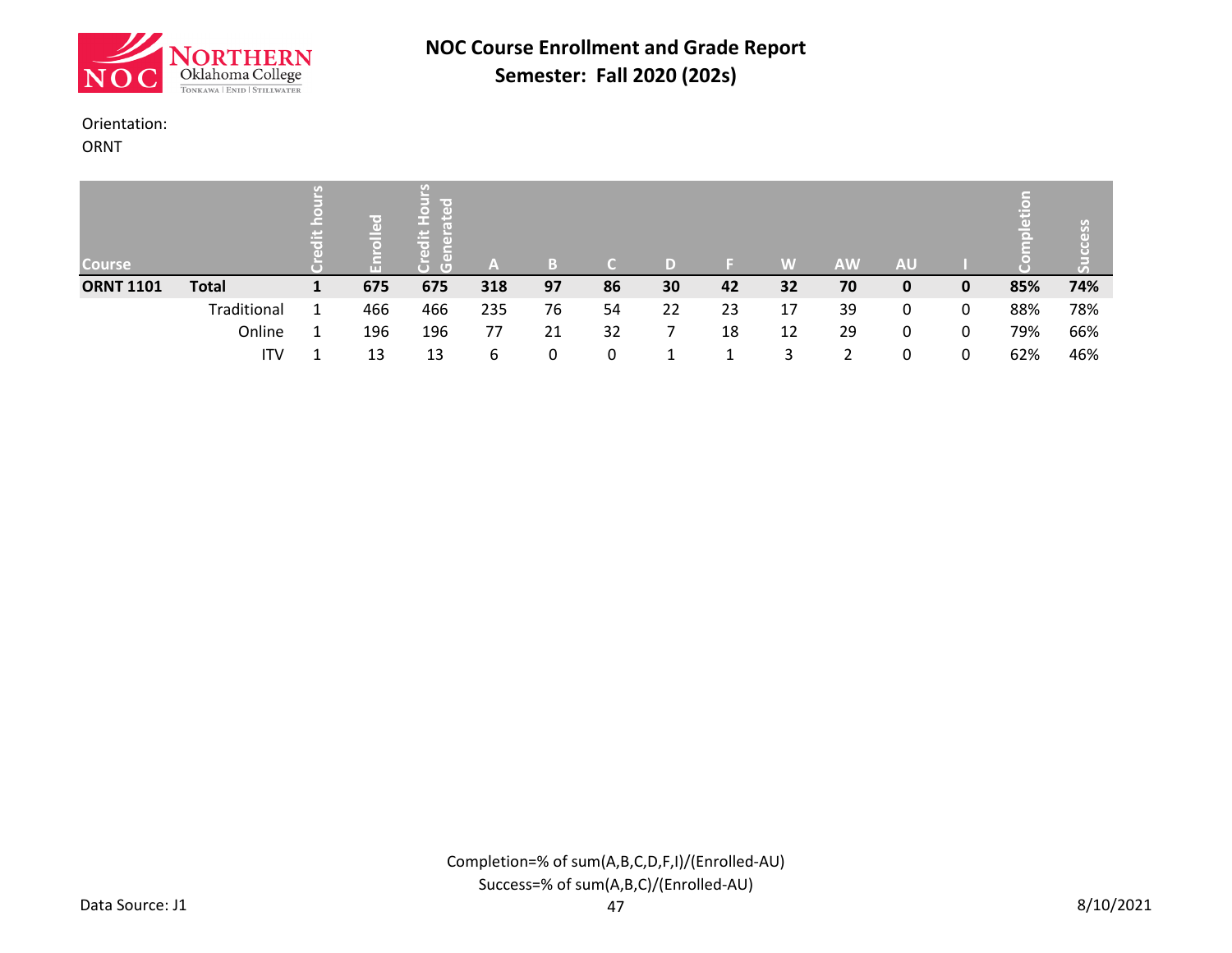![](_page_36_Picture_0.jpeg)

### Philosophy:

PHIL

| <b>Course</b>    |              | ≝                       | ဥ<br>$\bar{a}$<br>톱 | U)<br>ၣၟ<br>m<br>$\pm$<br>t®<br>$\overline{a}$<br>$\overline{a}$<br>$\overline{G}$ | A  | B. |    |                | E.                   | W | <b>AW</b> | <b>AU</b>    |             | Ë   | ess<br>$\vec{5}$ |
|------------------|--------------|-------------------------|---------------------|------------------------------------------------------------------------------------|----|----|----|----------------|----------------------|---|-----------|--------------|-------------|-----|------------------|
| <b>PHIL 2213</b> | <b>Total</b> | 3                       | 93                  | 279                                                                                | 51 | 20 | 13 | 5              | 2                    |   | 0         | 0            | $\mathbf 0$ | 98% | 90%              |
|                  | Traditional  | 3                       | 38                  | 114                                                                                | 14 | 13 | 6  | 4              | 0                    | 1 | 0         | 0            | 0           | 97% | 87%              |
|                  | Online       | 3                       | 55                  | 165                                                                                | 37 |    |    |                | 2                    |   | 0         | 0            | 0           | 98% | 93%              |
| <b>PHIL 2223</b> | <b>Total</b> | $\overline{\mathbf{3}}$ | 105                 | 315                                                                                | 55 | 15 | 16 | 3              | 1                    | 6 | 9         | $\mathbf{0}$ | $\mathbf 0$ | 86% | 82%              |
|                  | Traditional  | 3                       | 93                  | 279                                                                                | 54 | 14 | 10 | $\overline{2}$ | $\blacktriangleleft$ | 4 | 8         | 0            | 0           | 87% | 84%              |
|                  | Online       | 3                       | 12                  | 36                                                                                 | 1  | 1  | 6  |                | 0                    | 2 | 1         | 0            | 0           | 75% | 67%              |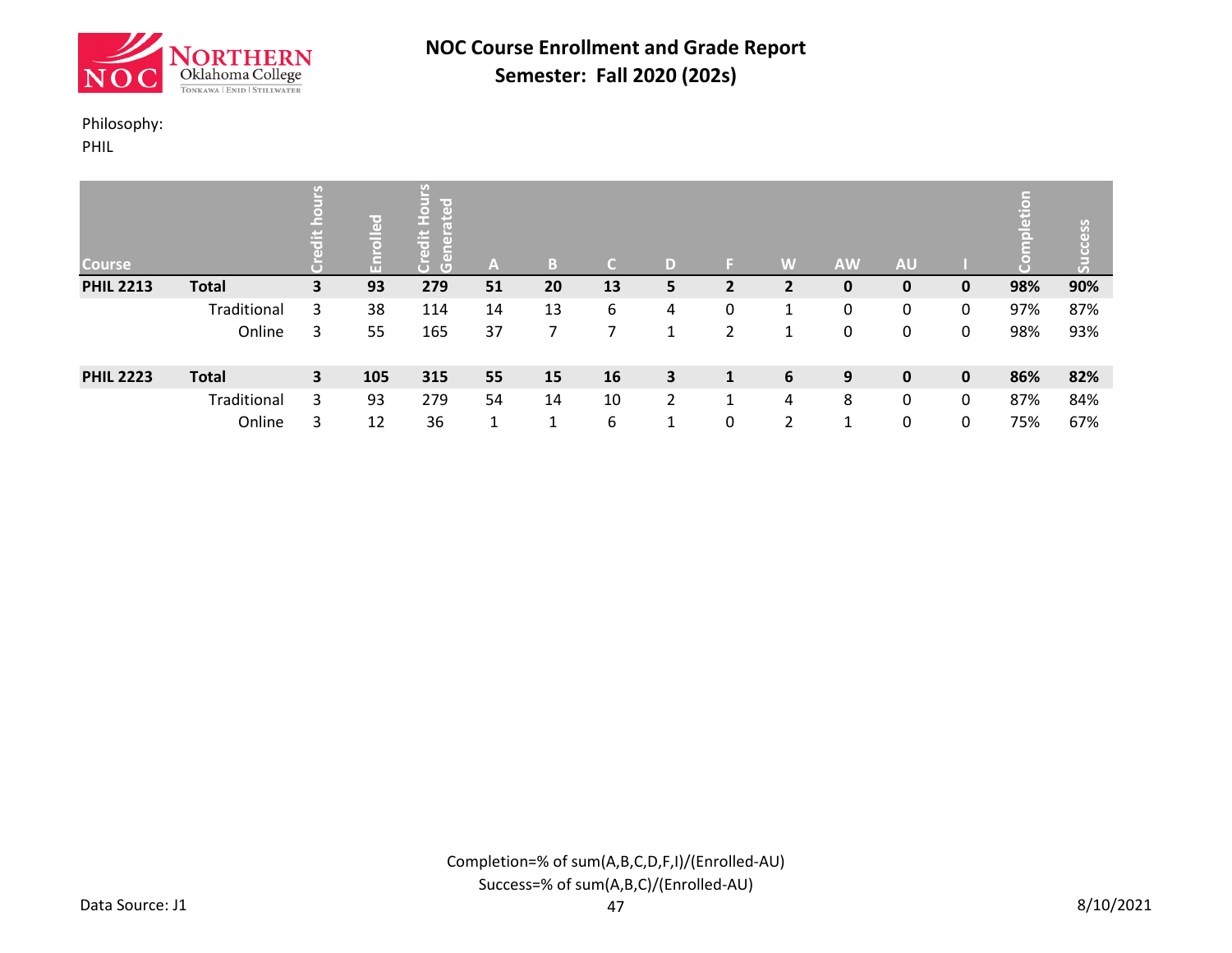![](_page_37_Picture_0.jpeg)

### Physical Science:

PHSC

| <b>Course</b>    |              |   |    | G   | A  | B |   |   | W              | <b>AW</b> | <b>AU</b> |   | ЮI  | <b>Was</b><br>$\tau_{\scriptscriptstyle A}$ |
|------------------|--------------|---|----|-----|----|---|---|---|----------------|-----------|-----------|---|-----|---------------------------------------------|
| <b>PHSC 1114</b> | <b>Total</b> | 4 | 29 | 116 | 11 | 8 | 4 |   | $\overline{2}$ |           | 0         | 0 | 90% | 79%                                         |
|                  | Traditional  | 4 | 13 | 52  | 4  | 3 | 3 | 0 |                |           | 0         | 0 | 85% | 77%                                         |
|                  | Online       | 4 | 16 | 64  |    |   |   |   |                | 0         | 0         | 0 | 94% | 81%                                         |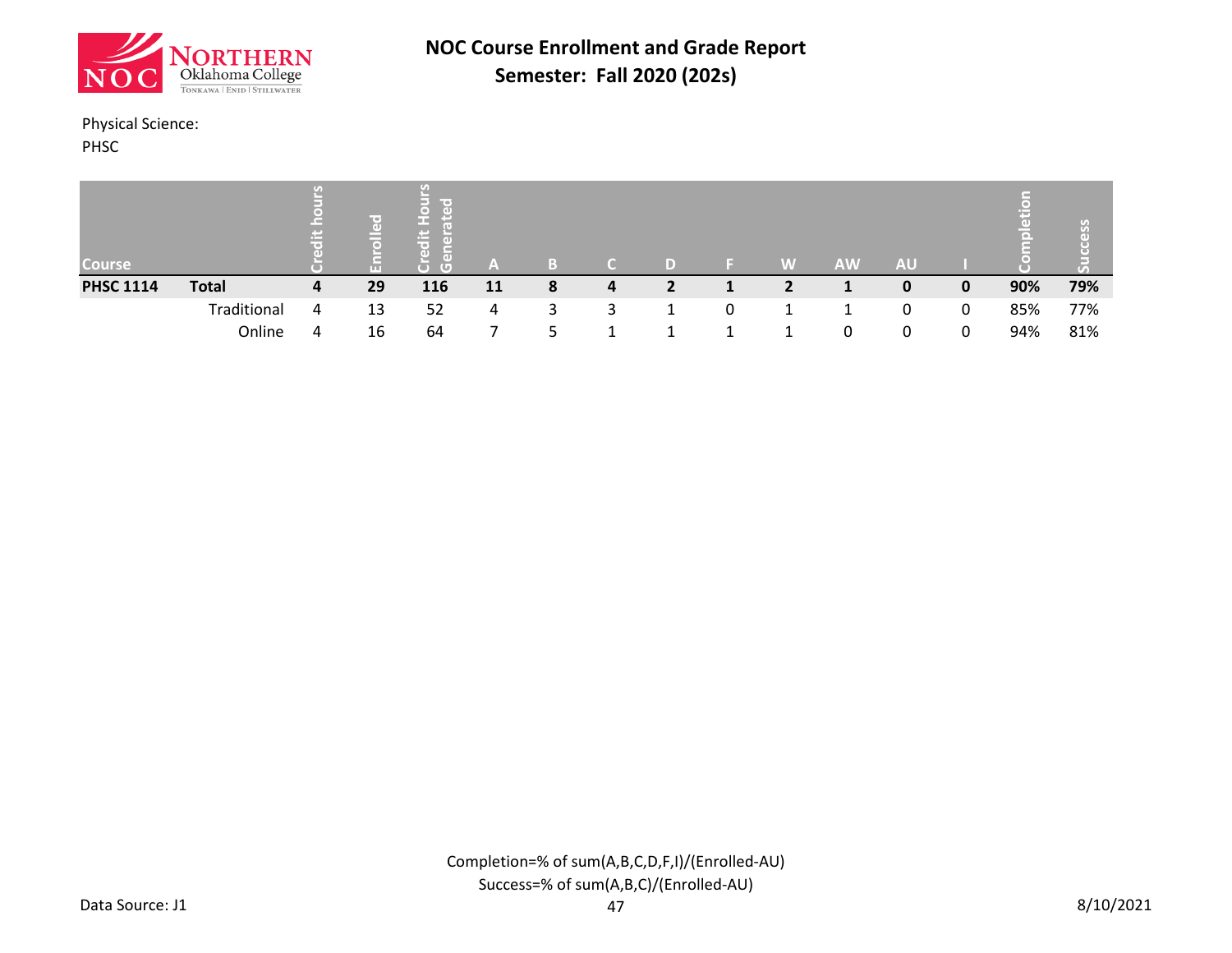![](_page_38_Picture_0.jpeg)

### Physics:

PHYS

| <b>Course</b>    |              | بہ | Enrolled       | Ø<br>$\overline{\bullet}$<br>ate<br>n,<br>edit<br>$\left(\mathbf{d}\right)$<br>e<br>မြို့<br>ă | A            | B              | C.             | D              | ы              | W              | <b>AW</b>      | <b>AU</b>   |             | etion<br>$\overline{\circ}$ | cess<br>h.<br>ā |
|------------------|--------------|----|----------------|------------------------------------------------------------------------------------------------|--------------|----------------|----------------|----------------|----------------|----------------|----------------|-------------|-------------|-----------------------------|-----------------|
| <b>PHYS 1114</b> | <b>Total</b> | 4  | 48             | 192                                                                                            | 17           | 14             | 4              | 1              | $\overline{2}$ | 8              | $\overline{2}$ | $\mathbf 0$ | 0           | 79%                         | 73%             |
|                  | Traditional  | 4  | 45             | 180                                                                                            | 16           | 13             | 4              | $\mathbf{1}$   | 1              | 8              | $\overline{2}$ | 0           | 0           | 78%                         | 73%             |
|                  | Virtual      | 4  | 3              | 12                                                                                             | $\mathbf{1}$ | $\mathbf{1}$   | 0              | 0              | $\mathbf 1$    | 0              | $\pmb{0}$      | 0           | 0           | 100%                        | 67%             |
| <b>PHYS 2104</b> | <b>Total</b> | 4  | 20             | 80                                                                                             | 11           | $\overline{2}$ | 4              | $\mathbf 0$    | $\mathbf{1}$   | $\mathbf{1}$   | $\mathbf{1}$   | $\mathbf 0$ | $\mathbf 0$ | 90%                         | 85%             |
|                  | Traditional  | 4  | 18             | 72                                                                                             | 10           | $\overline{2}$ | 4              | 0              | $\mathbf{1}$   | 0              | $\mathbf{1}$   | 0           | 0           | 94%                         | 89%             |
|                  | Virtual      | 4  | $\overline{2}$ | 8                                                                                              | $\mathbf{1}$ | 0              | 0              | 0              | 0              | $\mathbf{1}$   | $\pmb{0}$      | $\pmb{0}$   | 0           | 50%                         | 50%             |
| <b>PHYS 2114</b> | <b>Total</b> | 4  | 18             | 72                                                                                             | 6            | 5              | $\overline{2}$ | $\overline{2}$ | $\mathbf 0$    | $\overline{2}$ | $\mathbf{1}$   | 0           | $\mathbf 0$ | 83%                         | 72%             |
|                  | Traditional  | 4  | 10             | 40                                                                                             | 4            | $\overline{2}$ | 0              | 2              | 0              | $\overline{2}$ | 0              | 0           | 0           | 80%                         | 60%             |
|                  | Virtual      | 4  | $\overline{2}$ | 8                                                                                              | $\mathbf{1}$ | 0              | 0              | 0              | 0              | 0              | $\mathbf{1}$   | 0           | 0           | 50%                         | 50%             |
|                  | <b>ITV</b>   | 4  | 6              | 24                                                                                             | 1            | 3              | $\overline{2}$ | 0              | 0              | 0              | 0              | 0           | 0           | 100%                        | 0%              |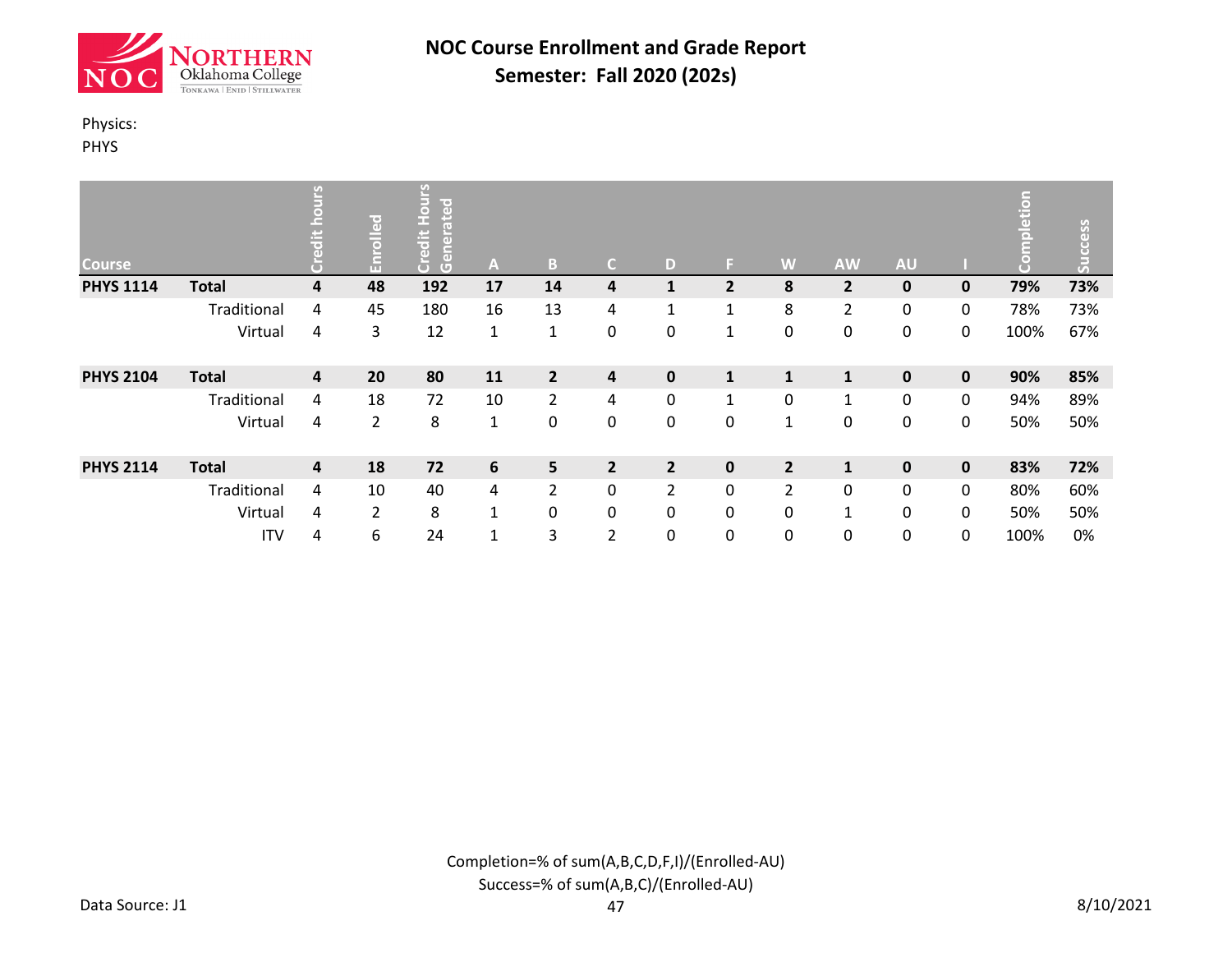![](_page_39_Picture_0.jpeg)

#### Political Science:

POLI

| <b>Course</b>    |              |   | 日<br>$\overline{\bullet}$ | lin er<br>r o i<br>(U) | A   | B.  |    |    |    | W  | <b>AW</b> | <b>AU</b> |              |     |     |
|------------------|--------------|---|---------------------------|------------------------|-----|-----|----|----|----|----|-----------|-----------|--------------|-----|-----|
| <b>POLI 1113</b> | <b>Total</b> | 3 | 384                       | 1152                   | 107 | 130 | 60 | 26 | 16 | 30 | 15        | 0         | $\mathbf{0}$ | 88% | 77% |
|                  | Traditional  | 3 | 263                       | 789                    | 89  | 88  | 37 | 15 | 13 | 12 | 9         | 0         | 0            | 92% | 81% |
|                  | Online       | 3 | 65                        | 195                    | 4   | 21  | 13 |    | ำ  | 13 | 5         | 0         | 0            | 72% | 58% |
|                  | Virtual      | 3 | 24                        | 72                     | 3   | 9   | 6  |    |    | 3  |           | 0         | 0            | 83% | 75% |
|                  | ITV          |   | 32                        | 96                     | 11  | 12  | 4  | 3  | 0  | າ  | 0         | 0         | 0            | 94% | 84% |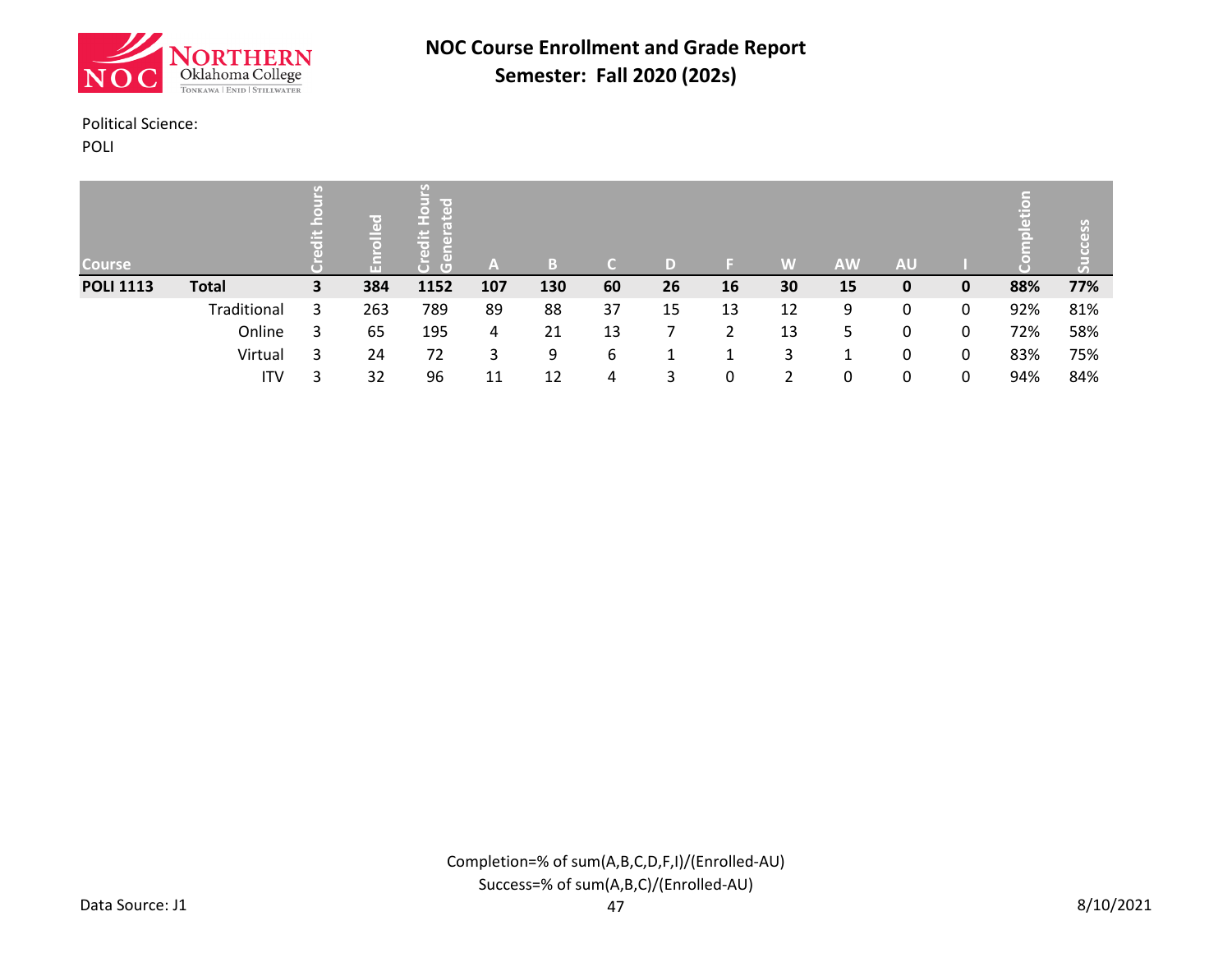![](_page_40_Picture_0.jpeg)

### Professional Development:

PRDV

| Course           |              | ro<br>ш | me o<br>( e D )<br>Œ |    |   |   |   |    | W | <b>AW</b> | <b>AU</b> |   | ol   | $\sigma$<br>$\tau_s$ |
|------------------|--------------|---------|----------------------|----|---|---|---|----|---|-----------|-----------|---|------|----------------------|
| <b>PRDV 2321</b> | <b>Total</b> | 39      | 39                   | 35 |   | 2 | 0 | 0  | 0 |           |           | 0 | 97%  | 97%                  |
|                  | Traditional  | 20      | 20                   | 19 | 0 |   |   | 0  | 0 | 0         | 0         | 0 | 100% | 0%                   |
|                  | Online       | 19      | 19                   | 16 |   |   |   | O. |   |           |           | 0 | 95%  | 95%                  |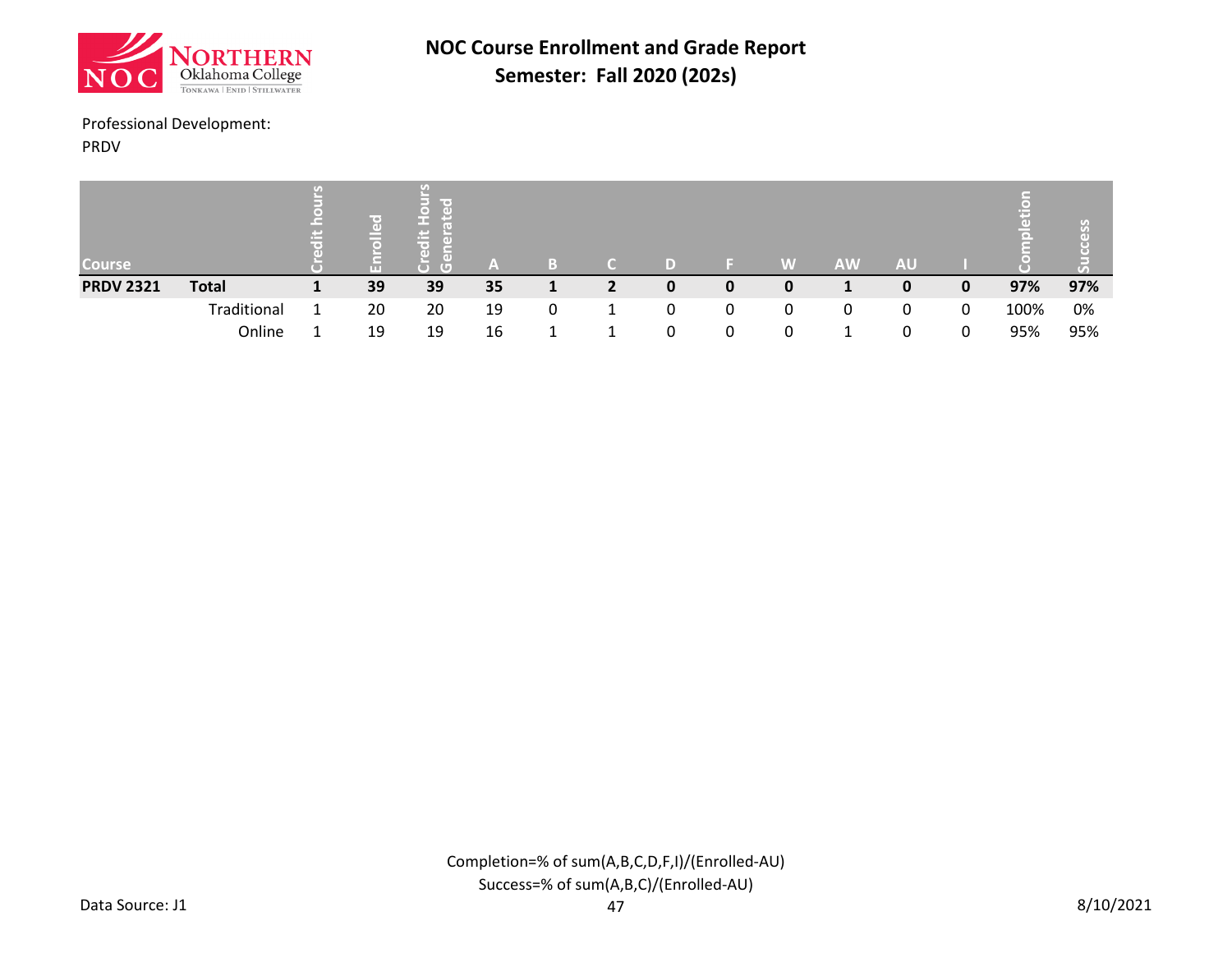![](_page_41_Picture_0.jpeg)

### Psychology:

PSYC

| <b>Course</b>    |              | ی                       | Enrolled | Hours<br>loate<br>Credit<br>$\overline{a}$<br>lene<br>Gene | A              | B              | $\mathsf{C}$ | D            | F.             | W              | <b>AW</b>    | <b>AU</b>   |           | npletion<br>၉ | Success |
|------------------|--------------|-------------------------|----------|------------------------------------------------------------|----------------|----------------|--------------|--------------|----------------|----------------|--------------|-------------|-----------|---------------|---------|
| <b>PSYC 1113</b> | <b>Total</b> | 3                       | 240      | 720                                                        | 85             | 62             | 32           | 18           | 10             | 17             | 16           | $\mathbf 0$ | 0         | 86%           | 75%     |
|                  | Traditional  | 3                       | 155      | 465                                                        | 49             | 45             | 21           | 14           | 4              | 12             | 10           | 0           | 0         | 86%           | 74%     |
|                  | Online       | 3                       | 72       | 216                                                        | 34             | 14             | 10           | 1            | 5              | 3              | 5            | 0           | 0         | 89%           | 81%     |
|                  | Virtual      | 3                       | 8        | 24                                                         | 0              | 3              | $\mathbf 1$  | 2            | 0              | $\mathbf{1}$   | $\mathbf{1}$ | 0           | 0         | 75%           | 50%     |
|                  | <b>ITV</b>   | 3                       | 5        | 15                                                         | $\overline{2}$ | 0              | 0            | 1            | $\mathbf{1}$   | $\mathbf{1}$   | 0            | 0           | 0         | 80%           | 40%     |
| <b>PSYC 2233</b> | <b>Total</b> | $\overline{\mathbf{3}}$ | 47       | 141                                                        | 18             | 10             | 10           | 3            | $\mathbf 0$    | $\overline{2}$ | 4            | $\pmb{0}$   | $\pmb{0}$ | 87%           | 81%     |
|                  | Traditional  | 3                       | 22       | 66                                                         | 17             | 4              | 1            | 0            | 0              | 0              | $\pmb{0}$    | 0           | 0         | 100%          | 0%      |
|                  | Online       | 3                       | 23       | 69                                                         | 1              | 4              | 9            | 3            | 0              | 2              | 4            | 0           | 0         | 74%           | 61%     |
|                  | <b>ITV</b>   | 3                       | 2        | 6                                                          | 0              | $\overline{2}$ | 0            | 0            | 0              | 0              | 0            | 0           | 0         | 100%          | 0%      |
| <b>PSYC 2333</b> | <b>Total</b> | 3                       | 33       | 99                                                         | 12             | 11             | 6            | $\mathbf{1}$ | $\overline{2}$ | $\mathbf{1}$   | $\mathbf{0}$ | $\mathbf 0$ | 0         | 97%           | 88%     |
|                  | Traditional  | 3                       | 11       | 33                                                         | 6              | 3              | $\mathbf{1}$ | 0            | $\mathbf{1}$   | 0              | 0            | 0           | 0         | 100%          | 91%     |
|                  | Online       | 3                       | 22       | 66                                                         | 6              | 8              | 5            | 1            | 1              | $\mathbf{1}$   | 0            | 0           | 0         | 95%           | 86%     |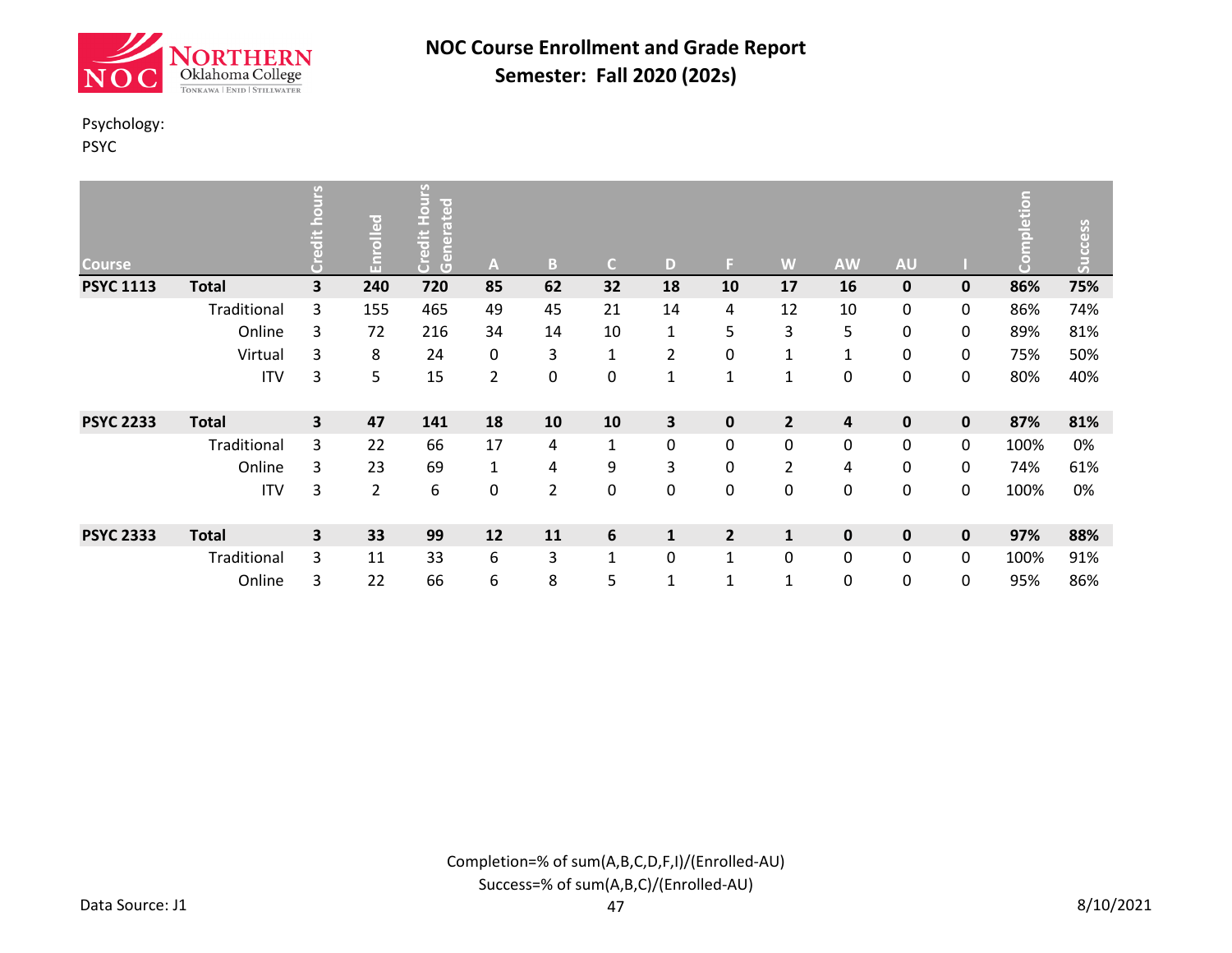![](_page_42_Picture_0.jpeg)

#### Process Technology:

PTEC

| <b>Course</b>    |             |   | lit of<br>ш | $\overline{\phantom{a}}$ (e),<br>œ<br>œ<br>TO <sup>1</sup><br>пn<br>σ | A  | B  |   |   |   | W | <b>AW</b> | <b>AU</b> |   |      |     |
|------------------|-------------|---|-------------|-----------------------------------------------------------------------|----|----|---|---|---|---|-----------|-----------|---|------|-----|
| <b>PTEC 1113</b> | Traditional | 3 | 19          | 57                                                                    |    | 10 |   | 0 | 0 | 0 | 0         | 0         | 1 | 100% | 95% |
| <b>PTEC 2024</b> | Traditional | 4 | 17          | 68                                                                    | 6  | 5  | כ |   | 0 | 0 |           | 0         | 0 | 94%  | 94% |
| <b>PTEC 2124</b> | Traditional | 4 | 17          | 68                                                                    | 8  | 5  | 3 | 0 | 0 | 0 | 0         | 0         | 1 | 100% | 94% |
| <b>PTEC 2243</b> | Traditional | 3 | 17          | 51                                                                    | 16 | 0  | 0 | 0 | 0 |   |           | 0         | 0 | 94%  | 94% |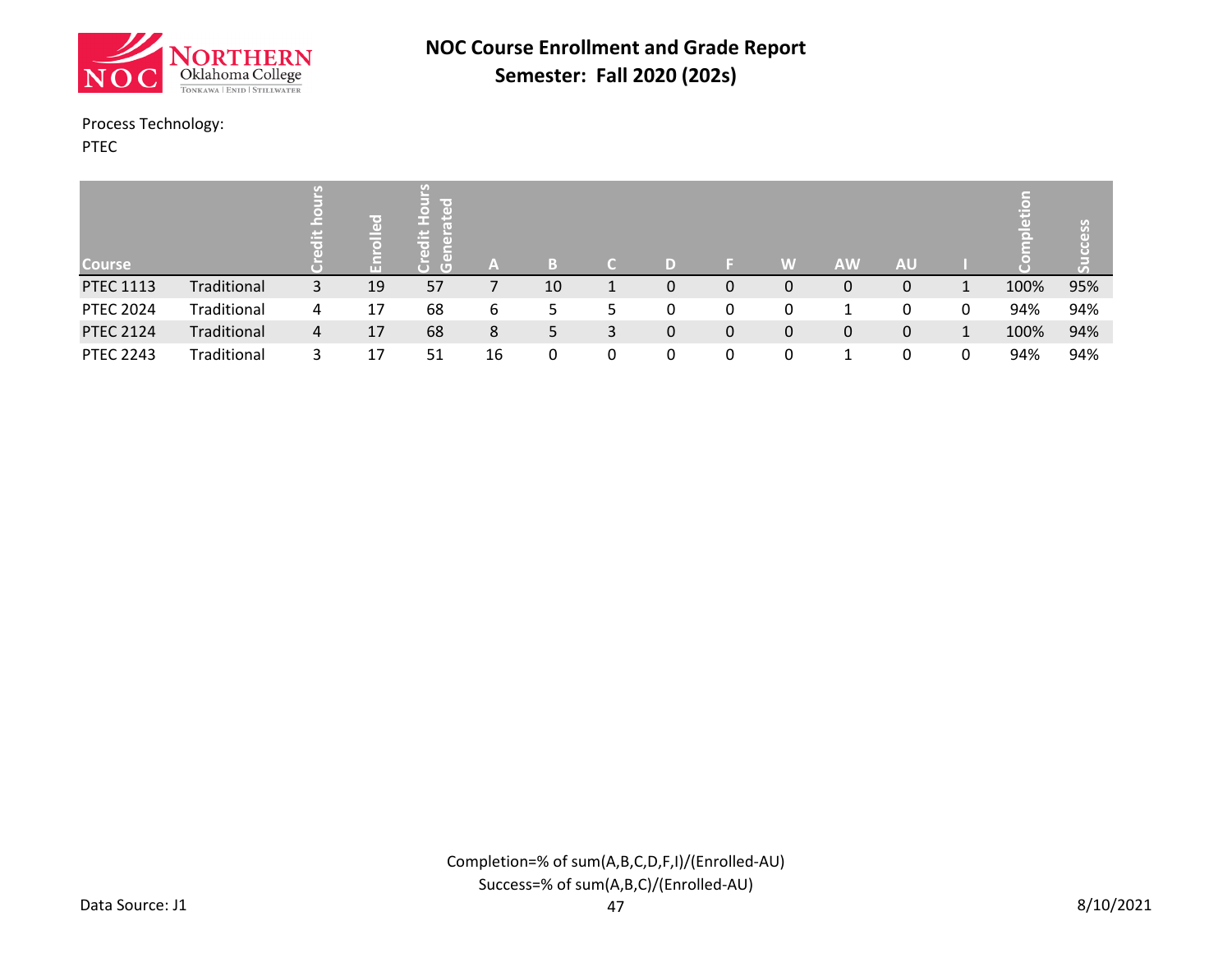![](_page_43_Picture_0.jpeg)

### Reading:

READ

| <b>Course</b>    |              | ÷. | ₩⇔⊾<br>$\overline{a}$<br>G | lir oʻ<br>œ<br>ま<br>$\overline{G}$ | ľАV | B   |    |    |    | W  | <b>AW</b> | <b>AU</b> |   | 高   | n   |
|------------------|--------------|----|----------------------------|------------------------------------|-----|-----|----|----|----|----|-----------|-----------|---|-----|-----|
| <b>READ 0123</b> | <b>Total</b> | 3  | 409                        | 1227                               | 144 | 126 | 49 | 15 | 26 | 35 | 14        | 0         | 0 | 88% | 78% |
|                  | Traditional  | 3  | 316                        | 948                                | 111 | 102 | 41 | 12 | 20 | 24 | 6         | 0         | 0 | 91% | 80% |
|                  | Online       |    | 21                         | 63                                 | 4   |     | 3  |    | 0  | 5  | າ         | 0         | 0 | 67% | 67% |
|                  | Virtual      | 3  | 34                         | 102                                | 10  | 10  | 1  |    | 3  | 4  | 4         | 0         | 0 | 76% | 62% |
|                  | ITV          |    | 38                         | 114                                | 19  |     | 4  |    | 3  |    | ำ         | 0         | 0 | 89% | 79% |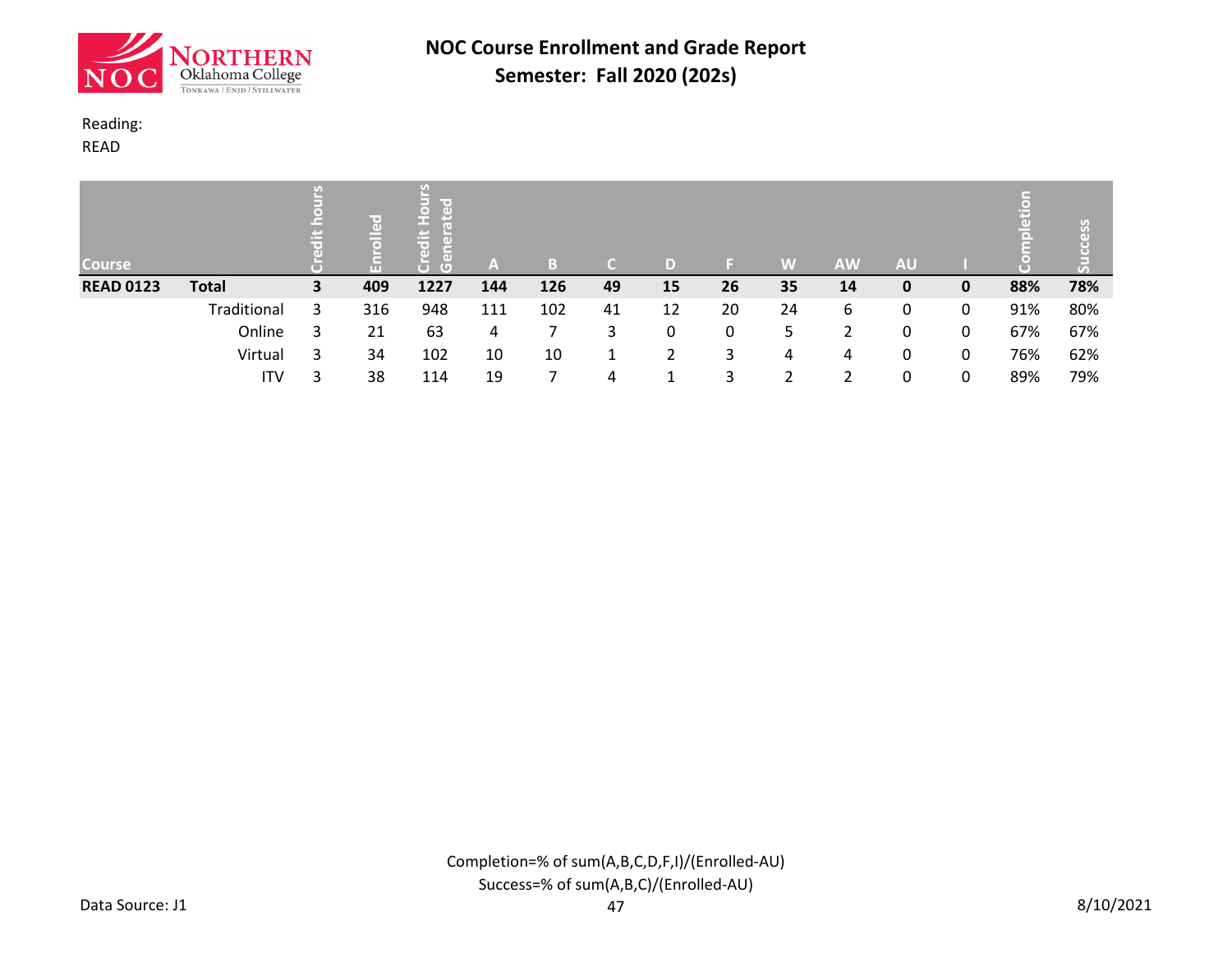![](_page_44_Picture_0.jpeg)

### Sociology:

SOCI

| <b>Course</b>    |              | Sun | Enrolled | Hours<br>Generated<br><b>Credit</b> | $\mathsf{A}$            | B              | $\mathsf{C}$ | D              | F.             | W              | <b>AW</b>        | <b>AU</b> |           | mpletion<br>ē | Success |
|------------------|--------------|-----|----------|-------------------------------------|-------------------------|----------------|--------------|----------------|----------------|----------------|------------------|-----------|-----------|---------------|---------|
| <b>SOCI 1113</b> | <b>Total</b> | 3   | 206      | 618                                 | 69                      | 62             | 36           | 11             | $\overline{7}$ | 18             | 3                | $\pmb{0}$ | $\pmb{0}$ | 90%           | 81%     |
|                  | Traditional  | 3   | 110      | 330                                 | 41                      | 30             | 22           | 7              | $\overline{2}$ | 5              | 3                | 0         | 0         | 93%           | 85%     |
|                  | Online       | 3   | 72       | 216                                 | 25                      | 23             | 8            | $\overline{2}$ | 3              | 11             | 0                | 0         | 0         | 85%           | 78%     |
|                  | Virtual      | 3   | 5        | 15                                  | 3                       | $\mathbf{1}$   | $\mathbf{1}$ | 0              | 0              | 0              | 0                | 0         | 0         | 100%          | 0%      |
|                  | <b>ITV</b>   | 3   | 19       | 57                                  | 0                       | 8              | 5            | $\overline{2}$ | $\overline{2}$ | $\overline{2}$ | $\boldsymbol{0}$ | 0         | 0         | 89%           | 68%     |
| <b>SOCI 2013</b> | <b>Total</b> | 3   | 12       | 36                                  | $\overline{\mathbf{z}}$ | 3              | $\mathbf{1}$ | $\pmb{0}$      | $\mathbf{1}$   | $\pmb{0}$      | $\pmb{0}$        | $\pmb{0}$ | 0         | 100%          | 92%     |
|                  | Traditional  | 3   | 7        | 21                                  | 4                       | $\mathbf 1$    | $\mathbf{1}$ | 0              | $\mathbf{1}$   | 0              | $\boldsymbol{0}$ | 0         | 0         | 100%          | 86%     |
|                  | Virtual      | 3   | 2        | 6                                   | $\mathbf{1}$            | $\mathbf 1$    | 0            | 0              | 0              | 0              | 0                | 0         | 0         | 100%          | 0%      |
|                  | <b>ITV</b>   | 3   | 3        | 9                                   | $\overline{2}$          | $\mathbf{1}$   | 0            | 0              | $\mathbf 0$    | $\pmb{0}$      | $\boldsymbol{0}$ | 0         | 0         | 100%          | 0%      |
| <b>SOCI 2223</b> | <b>Total</b> | 3   | 56       | 168                                 | 30                      | 14             | $\mathbf{1}$ | $\overline{2}$ | $\mathbf{1}$   | 4              | 4                | 0         | $\pmb{0}$ | 86%           | 80%     |
|                  | Traditional  | 3   | 25       | 75                                  | 18                      | 5              | 0            | $\overline{2}$ | 0              | 0              | $\mathbf 0$      | 0         | 0         | 100%          | 92%     |
|                  | Online       | 3   | 24       | 72                                  | 7                       | 7              | 1            | 0              | 1              | 4              | 4                | 0         | 0         | 67%           | 63%     |
|                  | Virtual      | 3   | 2        | 6                                   | 0                       | $\overline{2}$ | 0            | 0              | 0              | 0              | $\boldsymbol{0}$ | 0         | 0         | 100%          | 0%      |
|                  | <b>ITV</b>   | 3   | 5        | 15                                  | 5                       | 0              | 0            | 0              | 0              | 0              | 0                | 0         | 0         | 100%          | 0%      |

Completion=% of sum(A,B,C,D,F,I)/(Enrolled-AU) Success=% of sum(A,B,C)/(Enrolled-AU)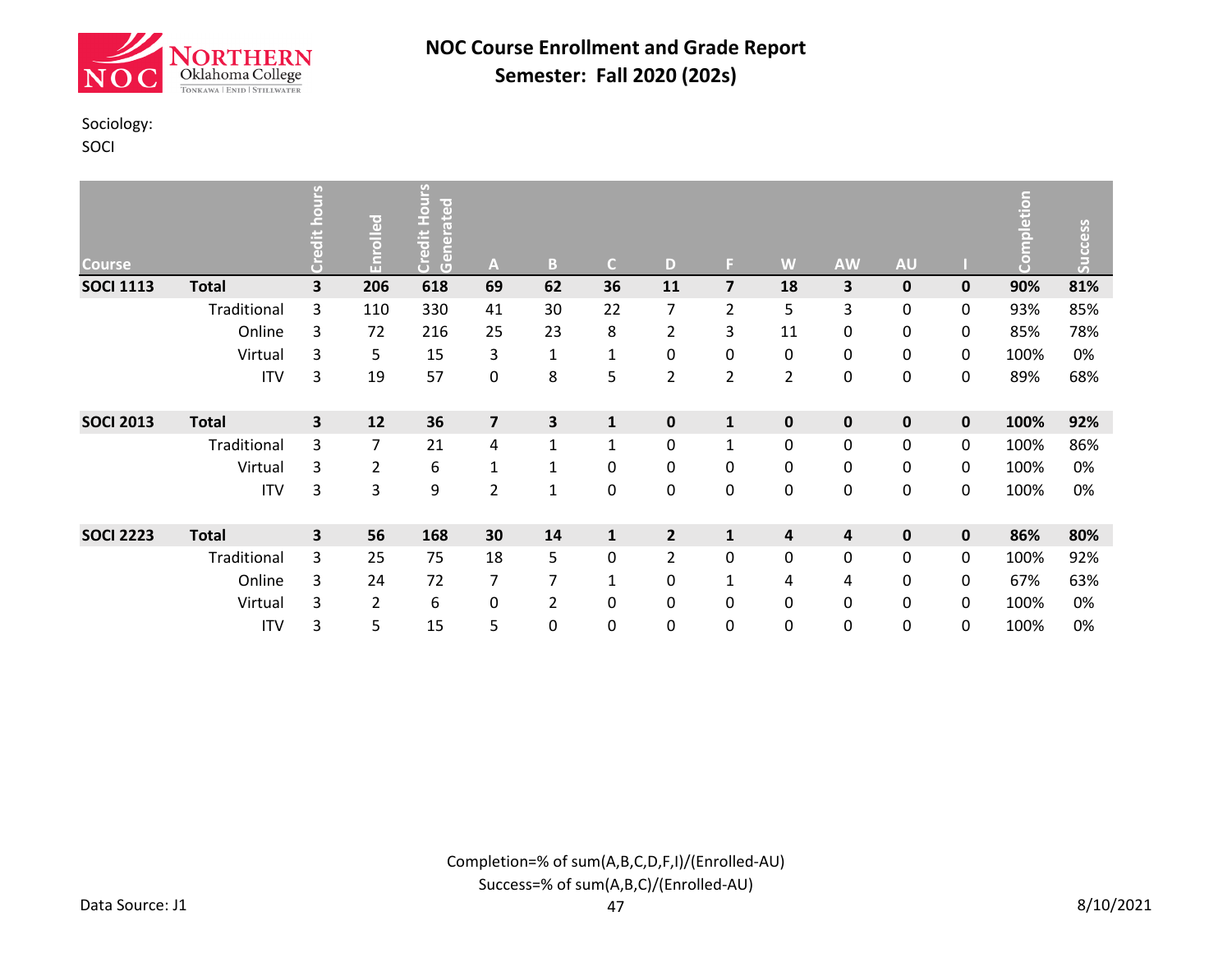![](_page_45_Picture_0.jpeg)

#### Theatre:

THTR

| <b>Course</b>    |             |                | ᄝ<br>$\overline{\bullet}$<br>Æ | $\overline{a}$<br>е<br>E<br>$\overline{(\bullet)}$<br>$\overline{a}$<br>$\overline{a}$<br>$\overline{G}$ | ÆV | B         | d |                    |              | W | <b>AW</b> | <b>AU</b> |   | $\ddot{a}$ | ess |
|------------------|-------------|----------------|--------------------------------|----------------------------------------------------------------------------------------------------------|----|-----------|---|--------------------|--------------|---|-----------|-----------|---|------------|-----|
| <b>THTR 1213</b> | Traditional | 3              | 6                              | 18                                                                                                       | 4  |           | 0 | 0                  | 0            | 0 | 0         | 0         |   | 100%       | 83% |
| <b>THTR 1223</b> | Traditional | 3              | 10                             | 30                                                                                                       | 3  | 3         | 1 |                    | 3            | 0 | 0         | 0         | 0 | 100%       | 70% |
| <b>THTR 1243</b> | Traditional | 3              | 9                              | 27                                                                                                       | 3  | 3         | 0 | $\Omega$           | $\mathbf{1}$ | 2 | 0         | 0         | 0 | 78%        | 67% |
| <b>THTR 1262</b> | Traditional | $\overline{2}$ | 6                              | 12                                                                                                       | 4  | 1         | 0 | 0                  | 0            | 0 | 0         | 0         | 1 | 100%       | 83% |
| <b>THTR 2243</b> | Traditional | 3              | J.                             | 3                                                                                                        |    | 0         | 0 | 0                  | 0            | 0 | 0         | 0         | 0 | 100%       | 0%  |
| <b>THTR 2441</b> | Traditional |                | 6                              | 6                                                                                                        | 5  | 0         | 0 | 0                  | 0            |   | 0         | 0         | 0 | 83%        | 83% |
| <b>THTR 2491</b> | Traditional | $\mathbf{1}$   | 5                              | 5.                                                                                                       | 4  | $\pmb{0}$ | 0 | $\mathbf{\Lambda}$ | 0            | 0 | 0         | 0         | 0 | 100%       | 80% |